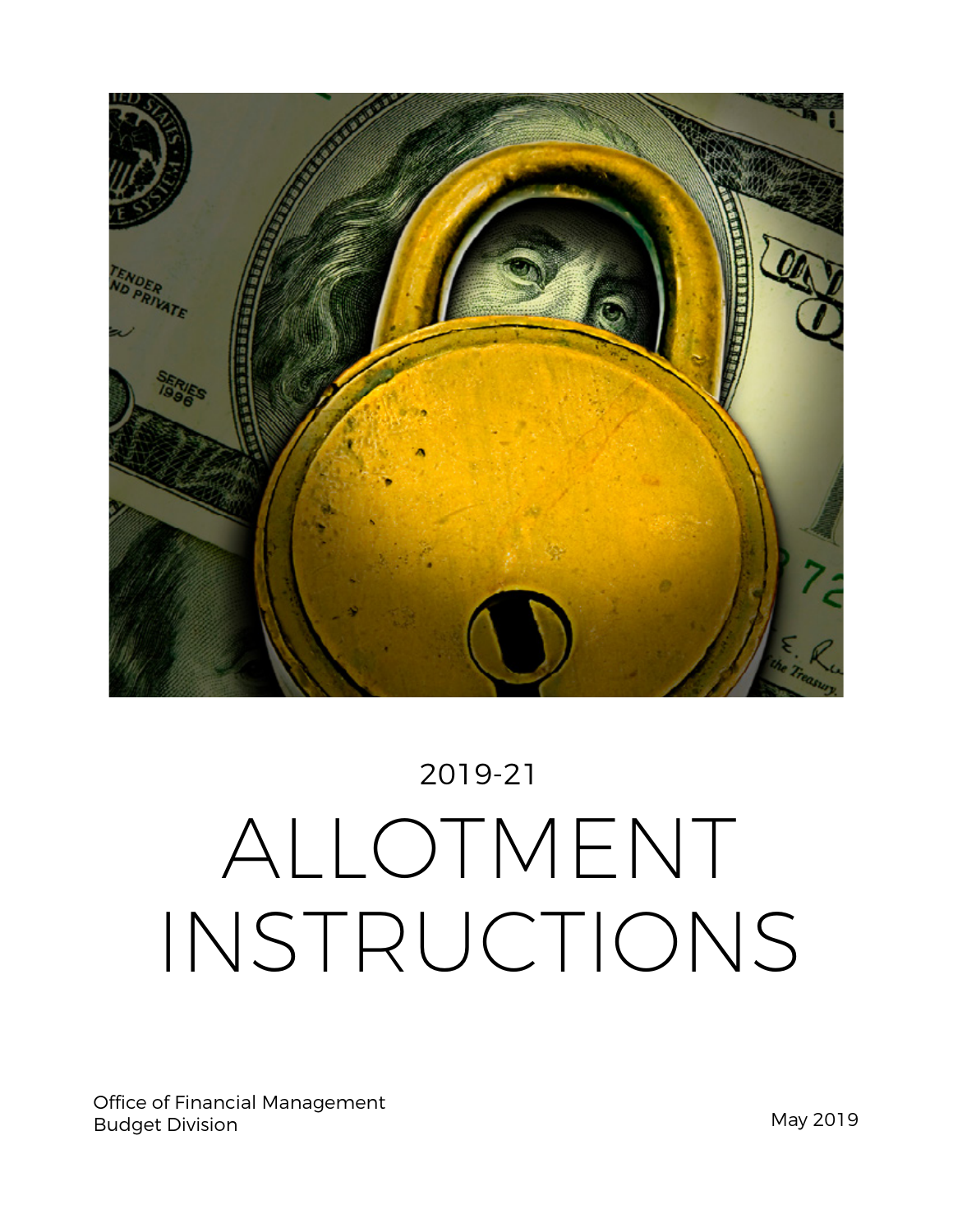To accommodate persons with disabilities, this document is available in alternate formats by calling the Office of Financial Management at 360-902-0555. TTY/TDD users should contact OFM via the Washington Relay Service at 711 or 1-800-883-6388.

Visit our website at [www.ofm.wa.gov](http://www.ofm.wa.gov/)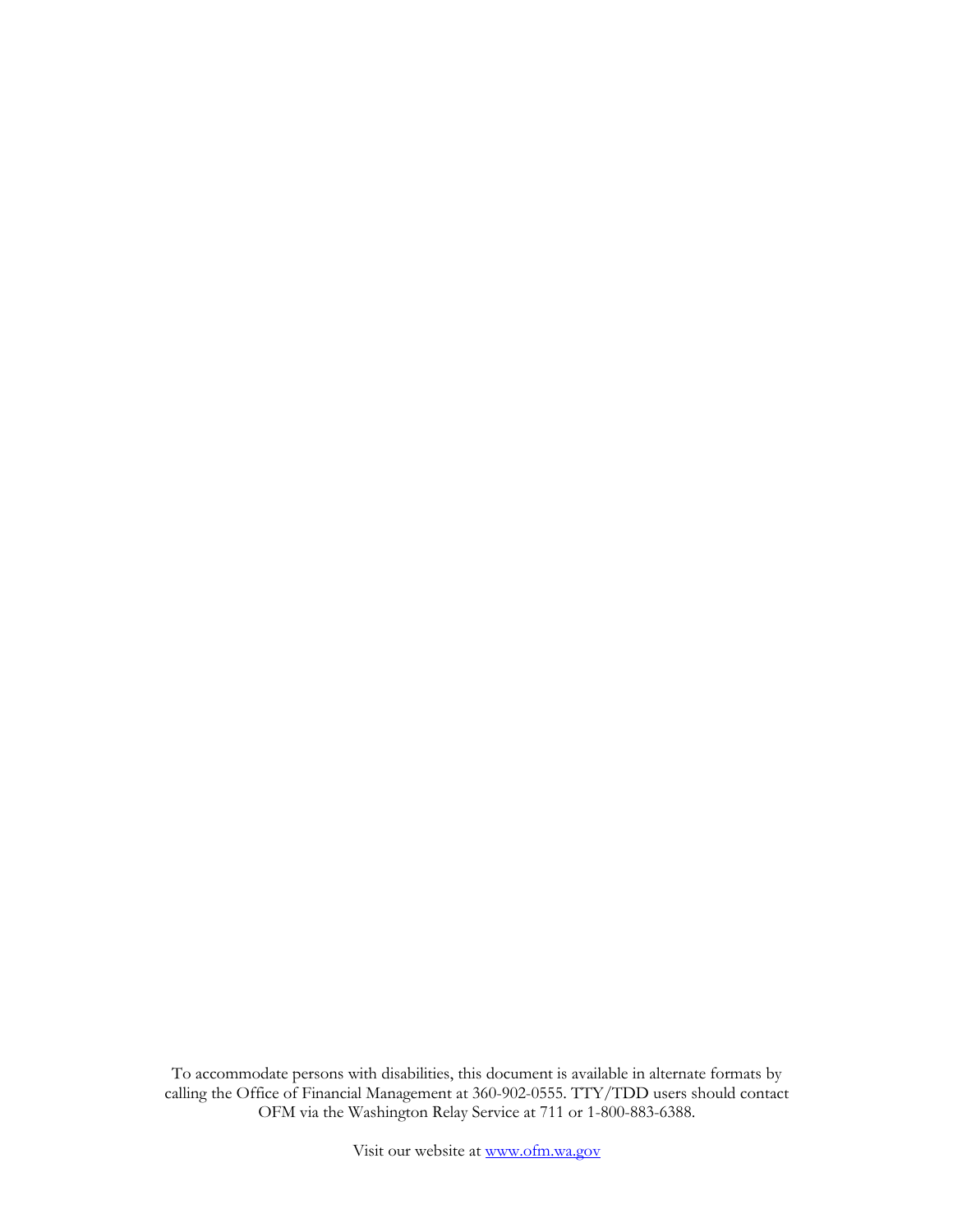# CONTENTS

| 2.1 |                                                                               |  |
|-----|-------------------------------------------------------------------------------|--|
|     |                                                                               |  |
|     |                                                                               |  |
|     |                                                                               |  |
|     |                                                                               |  |
| 2.6 |                                                                               |  |
|     |                                                                               |  |
|     | 2.8 Guide for estimating employee-related and central service agency costs 16 |  |
|     |                                                                               |  |
|     |                                                                               |  |
| 3.1 |                                                                               |  |
|     |                                                                               |  |
| 3.3 |                                                                               |  |
|     |                                                                               |  |
|     |                                                                               |  |
|     |                                                                               |  |
|     |                                                                               |  |
|     |                                                                               |  |
|     |                                                                               |  |
| 4.3 |                                                                               |  |
|     |                                                                               |  |
| 5.1 |                                                                               |  |
|     |                                                                               |  |
| 5.3 |                                                                               |  |
| 5.4 |                                                                               |  |
| 5.5 |                                                                               |  |
| 5.6 |                                                                               |  |
| 5.7 |                                                                               |  |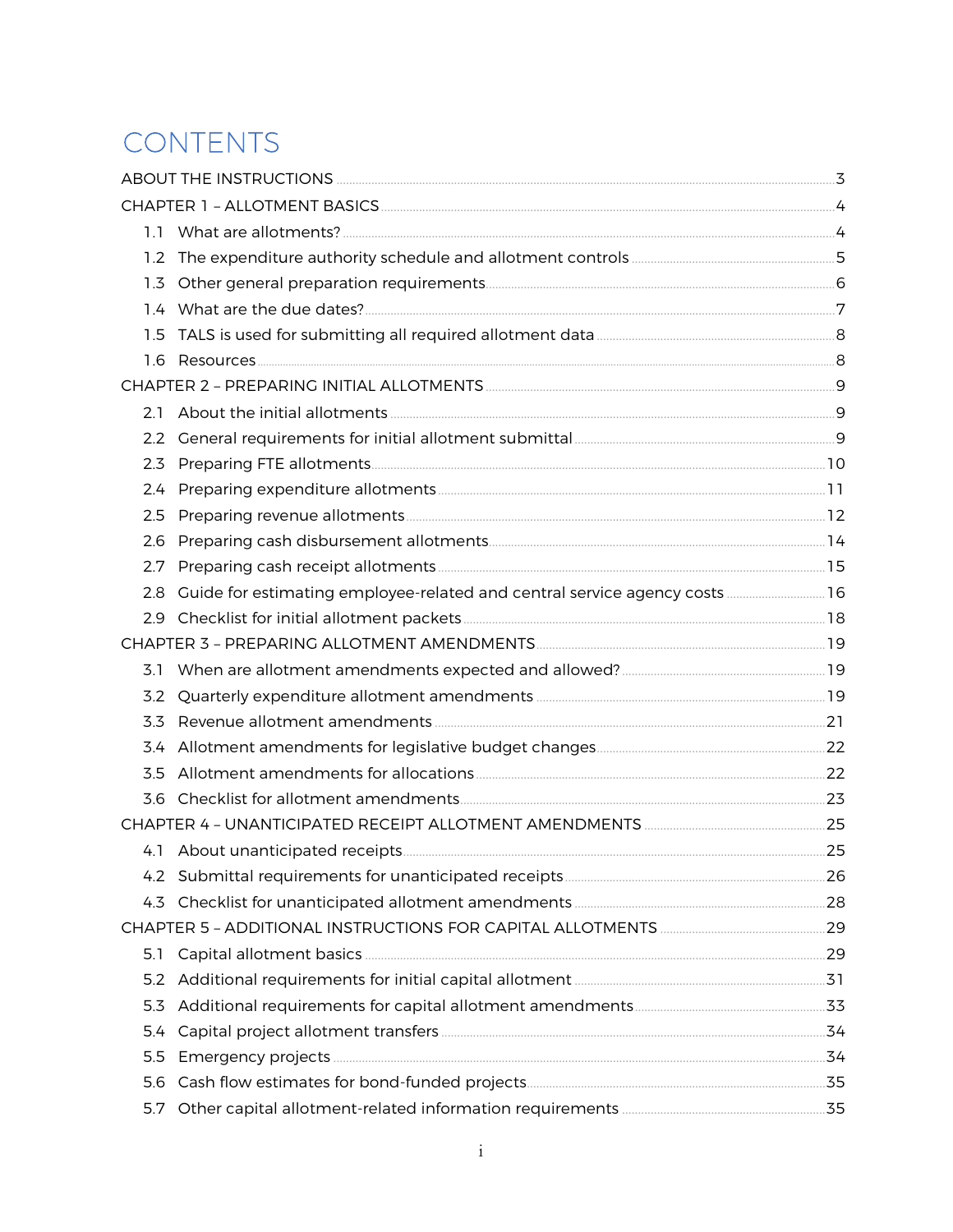|                  | 37 |
|------------------|----|
|                  | スワ |
|                  |    |
|                  | 41 |
|                  |    |
| APPENDIX B<br>45 |    |
|                  | 45 |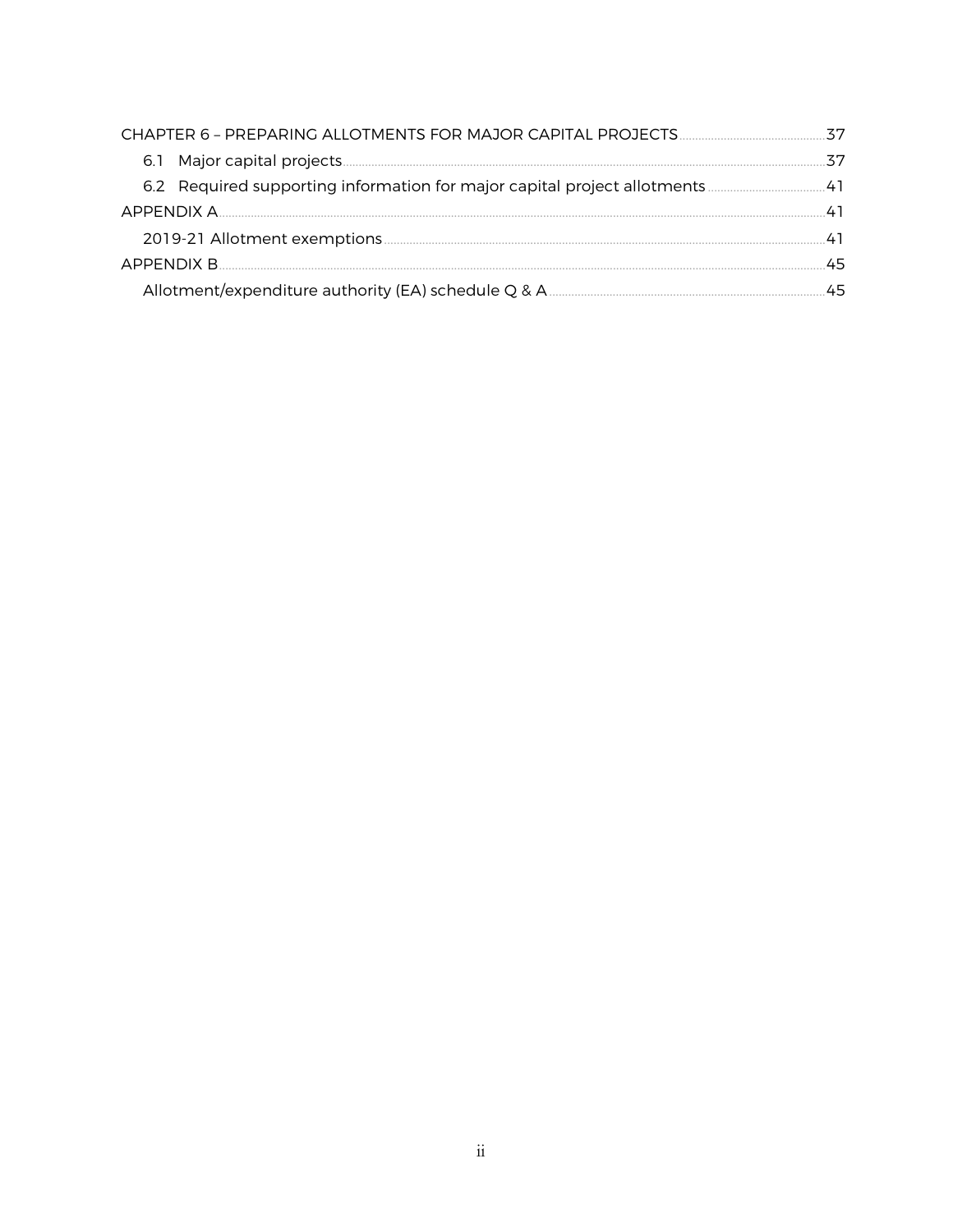# <span id="page-4-0"></span>ABOUT THE INSTRUCTIONS

These instructions describe the requirements for allotments and related processes. They outline agency requirements for preparing and submitting:

- » Initial allotments operating and capital
- » Allotment amendments operating and capital
- » Major capital project and other capital allotment requirements
- » Special allocations and savings incentive program information

Agencies must use TALS-AMR (The Allotment System-Allotment Management and Review) for submitting allotments to OFM. The system offers many tools, including:

- » The ability to import data from the Salary Projection System (SPS).
- » The ability to import and export allotment data via Excel.
- » A full range of edit checks that ensure each allotment meets all required minimum standards, and alerts agencies to anomalies that warrant an explanation to OFM. In many cases, the edit check will provide the user with a link to the data elements causing the error. This will facilitate review and correction.
- » Flexible data views and reports that give common views to agencies and OFM.
- » Comment fields and a communication log feature.
- » The ability to build allotments for optional cash receipts and disbursements based on past patterns. See Chapters 2.6 and 2.7 for more information.

TALS has multiple avenues to provide both documentation and explanation of the agency spending plan. Agencies are urged to exploit this functionality. In addition to the ability to add comments for each component of the packet, an unlimited number of attachments may be included in the allotment request.

- » Agencies cannot provide "too much" information.
- » Consider the questions OFM or legislative staff may have asked in the past and provide that information as part of the allotment request.

### Learn more

Training on the system is available for all users to help you take full advantage of system features.

To register for training, visit: https://www.ofm.wa.gov/it-systems/allotment-system-tals.

The class on TALS-AMR provides an introduction to the system and takes you through the sequential steps of building an initial allotment and subsequent amendments.

A TALS-AMR System tutorial is available to help guide users through all aspects of the allotment system application. The TALS-AMR tutorial found in the BASS Library at: [https://www.ofm.wa.gov/it-systems/allotment-system](https://www.ofm.wa.gov/it-systems/allotment-system-tals)[-](http://bass.ofm.wa.gov/BASSPR/library/default.htm)[tals.](https://fortress.wa.gov/ofm/bass/BASSPR/library/default.htm)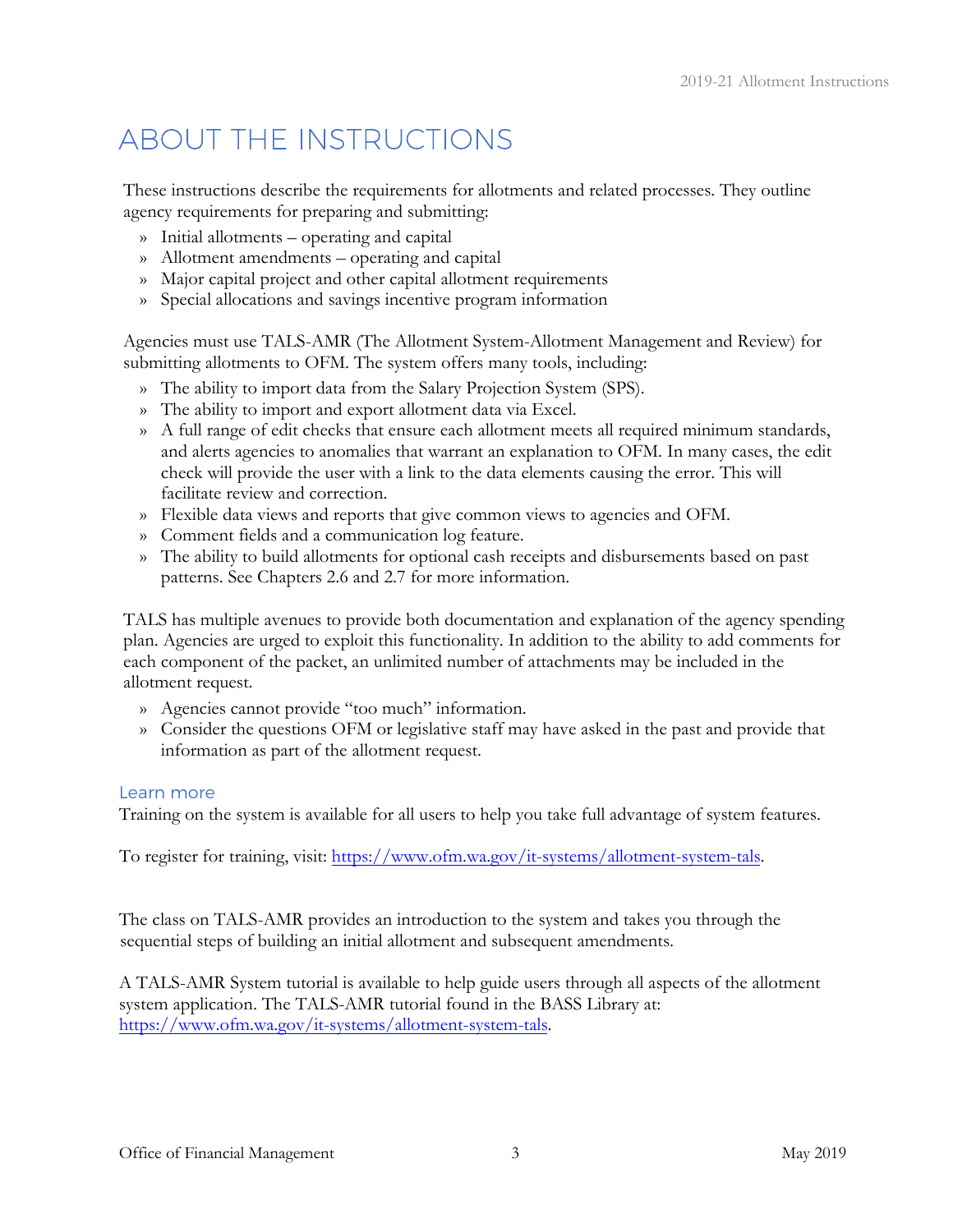# <span id="page-5-0"></span>CHAPTER 1 ALLOTMENT BASICS

# <span id="page-5-1"></span>1.1 What are allotments?

Allotments are a detailed plan of expenditures authorized in the budget, the assumed revenue estimates, and the related FTE estimates required by law [\(RCW 43.88.110\)](https://apps.leg.wa.gov/RCW/default.aspx?cite=43.88.110).

Agencies, OFM, the Legislature and the public monitor an agency's actual spending and revenue against its allotments. Allotments must:

- » Conform to the terms, limits or conditions of legislative appropriations.
- » Reflect the priorities of the agency's strategic plan, the implementation of those strategies and the achievement of performance targets.
- » Serve as the agency's best estimate of how its authorized expenditures will be spent and the revenue it will earn each month of the biennium.

### Allotments support good financial management

The executive and legislative branches monitor an agency's actual spending compared to its spending plan. This monitoring helps prevent over expenditure and improves the assumptions upon which budgets, spending plans and other financial decisions are based. Allotments enable the state to take advantage of the expected pattern of state spending for the timing of bond sales and state-level cash management. Additionally, actual revenues are monitored to revenue estimates to ensure that resources will be available to cover anticipated spending.

Allotments and allotment controls help ensure that:

- » Appropriations are used only for purposes that meet legislative intent.
- » Sufficient funding exists to allow the state to incur financial obligations.
- » Changes in the original budget assumptions are communicated and understood.

OFM monitors actual expenditures and revenue against allotments and posts monthly fiscal status reports on its [website.](http://www.ofm.wa.gov/budget/fiscalstatus/default.asp) Other expenditure reports for operating and capital budgets are available on the OFM [website.](http://www.ofm.wa.gov/mondata/default.asp)

We expect agencies to monitor variances and to take management action as appropriate. Administering agencies should regularly track the fiscal health of accounts for which they are responsible. Agencies can order a variety of Enterprise Reporting Administering Agency reports to assist in this effort at [https://rp.des.wa.gov/.](https://rp.des.wa.gov/)

### What are the required components of allotments?

Allotments and allotment amendments must contain the following fiscal data elements:

- » Monthly estimated expenditures for each program by object and expenditure authority code. (The Department of Social and Health Services (DSHS) must provide this data at the subprogram/budget unit level.) If desired, agencies may create allotments lower than the required levels.
- » Monthly estimates of Full-Time Equivalent (FTEs) separated into General Fund- State (GF-S) and Other Funds.
- » Monthly estimates of revenue by major source, source, and account.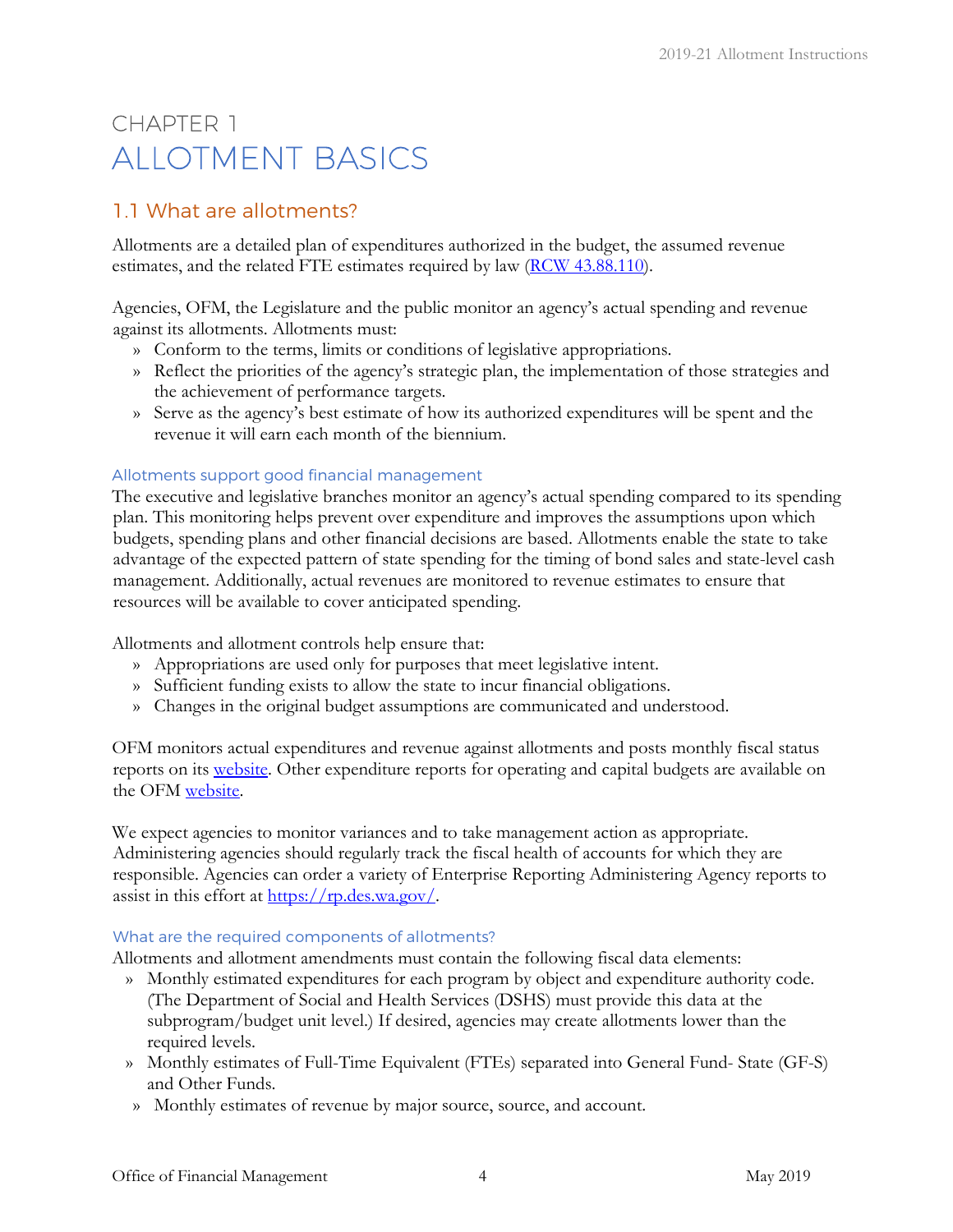Various reports, review protocols, data entry screens and system edits rely on the proper use of the packet purpose type to indicate the allotment purpose.

### Use of an incorrect packet purpose type will result in either critical errors or the packet being returned by OFM, which will result in a delay in the approval process

Packet purpose types indicate the allotment purpose. OFM and the Legislature have a responsibility to view the allotments by purpose or type. TALS requires users to select a particular packet purpose.

Packet purpose types include:

- Initial Allotment (operating or capital)
- Operating  $2<sup>nd</sup>$  Quarter Adjustments
- Operating 3<sup>rd</sup> Quarter Adjustments
- Operating  $4<sup>th</sup>$  Quarter Adjustments
- Operating  $5<sup>th</sup>$  Quarter Adjustments
- Operating  $6<sup>th</sup>$  Quarter Adjustments
- Operating  $7<sup>th</sup>$  Quarter Adjustments
- Operating  $8<sup>th</sup>$  Quarter Adjustments
- Revenue and Cash Adjustments
- Capital Amendment (including emergency allocations)
- Capital Transfer, (e.g., project transfers)
- Operating Allocations (e.g., retrospective rating refund, parking revenues, and Savings Incentive Account)
- $\bullet$  1<sup>st</sup> Supplemental (operating or capital)
- $2<sup>nd</sup>$  Supplemental (operating or capital)
- Legislative Allotment Reduction (operating or capital )
- Governor's Cash Deficit Reductions (operating or capital )
- Unanticipated Receipts (operating or capital )
- Internal Adjustments (operating or capital)

# <span id="page-6-0"></span>1.2 The expenditure authority schedule and allotment controls

The expenditure authority (EA) schedule documents legal controls and budget assumptions. The EA schedule displays all components of an agency's budgeted expenditure authority, including appropriations, allocations, unanticipated receipts, Full Time Equivalent Staff (FTE), nonappropriated account and revenue assumptions. Schedules for the 2019-21 biennium will be available to agencies when published in early June and will reflect the enacted appropriations as signed into law by the Governor.

Agencies can access their EA schedules through the Enterprise Reporting System at [https://rp.des.wa.gov/.](https://rp.des.wa.gov/) Fortress users should use [https://secureaccess.wa.gov/](file://filedepot.eclient.wa.lcl/OFM/Budget/Operations/Allotments/Allotment%20Instructions%20and%20Process%20docs/2019-21%20Allotment%20Instructions/%20)[.](https://secureaccess.wa.gov/)

### TALS will enforce expenditure authority schedule control totals

Total allotments – that is, the total dollars in allotted, unallotted and reserve status – for each appropriated expenditure authority code must equal the total expenditure authority amount shown for that code on the EA schedule.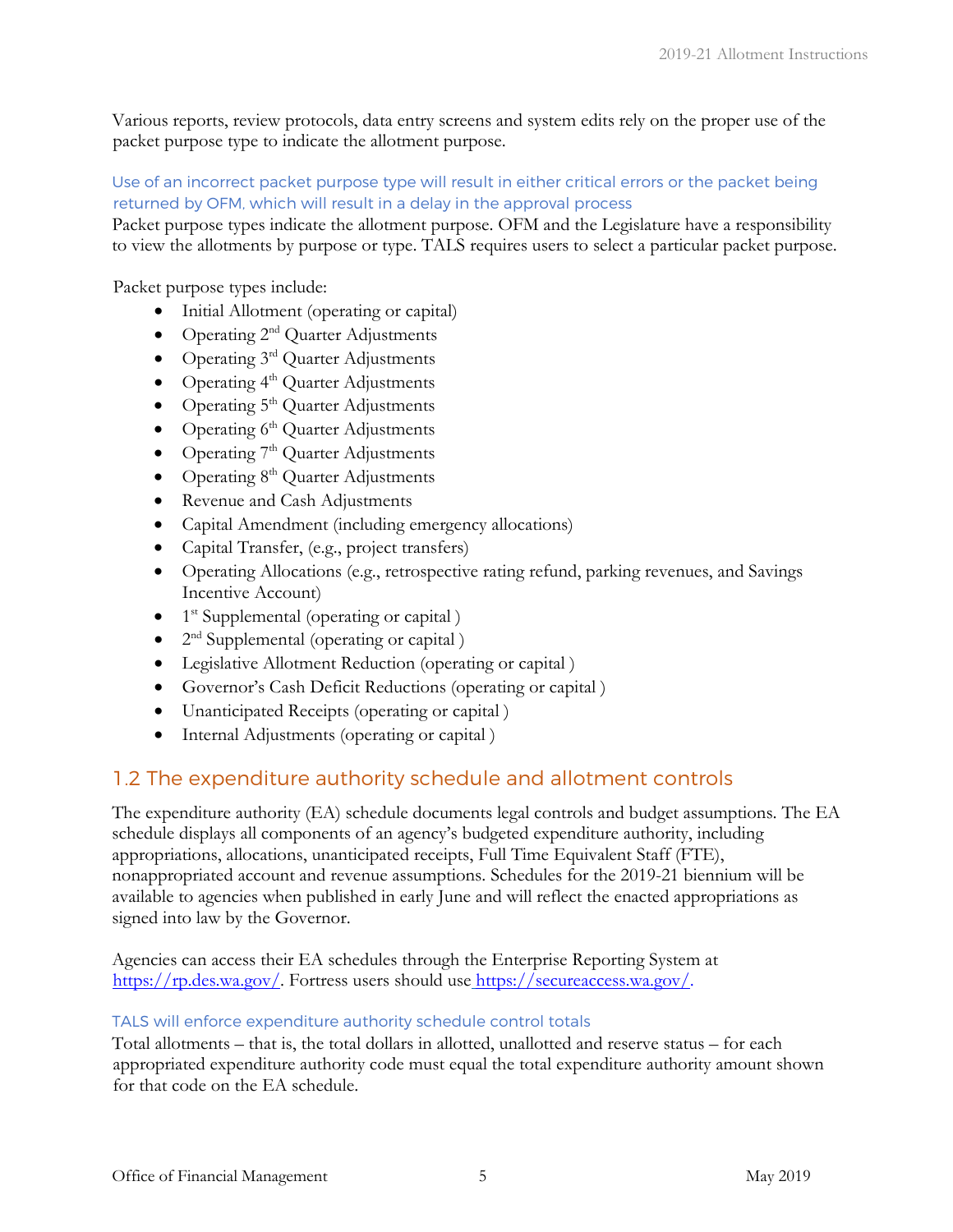**Portions of the agency's expenditure authority that the agency does not yet have a plan to spend must be reported as** unallotted. **If the agency does not expect to spend the appropriation authority, these funds must be reported as** reserve **status.** The total allotted and unallotted, plus reserve amounts, must match the agency's expenditure authority schedule.

Each time an agency submits an allotment, TALS will check to ensure that the combination of approved and submitted allotments match the EA schedule. The allotment cannot be released to OFM if the proposed total expenditure allotments do not match the EA schedule for appropriated dollars.

TALS will also compare allotments for revenue and nonappropriated accounts to the budget assumptions on the EA schedule. **If the proposed allotments vary significantly from the EA assumptions, agencies are required to provide an explanation to OFM.**

The checklists at the end of Chapters 2, 3, and 4 summarize these pre-release edits. Also see Appendix 4 of The Allotment System (TALS-AMR) Allotment Management & Review User [Guide](https://budgetlogon.ofm.wa.gov/library/TALS_AMR_Tutorial.pdf) [f](https://budgetlogon.ofm.wa.gov/library/TALS_AMR_Tutorial.pdf)or a complete list of pre-release edits.

### <span id="page-7-0"></span>1.3 Other general preparation requirements

The Budget, Accounting and Reporting System Act (Chapter [43.88](https://app.leg.wa.gov/RCW/default.aspx?cite=43.88) RCW) outlines the legal authority and responsibility of the Governor and OFM to allot public funds. Key provisions include:

- » OFM reviews all agency allotments for technical accuracy.
- » OFM will review expenditure plans for reasonableness and conformance with legislative intent.
- » All public funds are subject to allotment unless specifically exempted by the OFM director.
- » After initial approval, expenditure plans can be revised only for changes in assumptions each quarter, legislative changes in appropriation levels or allocations, or across-the-board reductions mandated by the Governor.
- » Allotment revisions may not be made retroactively.
- » Whenever any money from the federal government, local government or private sources is received for a specific purpose, and there is no existing expenditure authority (or insufficient expenditure authority), the head of the agency must submit a request for expenditure authority and receive approval from OFM *before* expending these funds. (See Chapter 4 – Unanticipated Receipts.)

Although the expenditure allotment represents an official spending plan, the appropriation is the maximum legal authority for obligation of funds. **No agency is permitted to over-expend or overencumber any appropriation, or to expend funds contrary to the conditions placed on that appropriation by the Legislature.** (The fiscal responsibilities of state officers and employees are enumerated in RCW [43.88.260](https://app.leg.wa.gov/RCW/default.aspx?cite=43.88.260) through [43.88.320.](https://app.leg.wa.gov/RCW/default.aspx?cite=43.88.310))

### Generally Accepted Accounting Principles (GAAP) requirements for allotments

Submit expenditure and revenue allotments for budgeted governmental funds on a GAAP-modified accrual basis of accounting. This basis recognizes expenditures when the account liability is incurred, if measurable, and revenues in the period in which they become available and measurable. (See the State Administrative and Accounting Manual [SAAM] [80.20.50.b](http://ofm.wa.gov/policy/80.20.htm) for more information about the modified accrual basis.)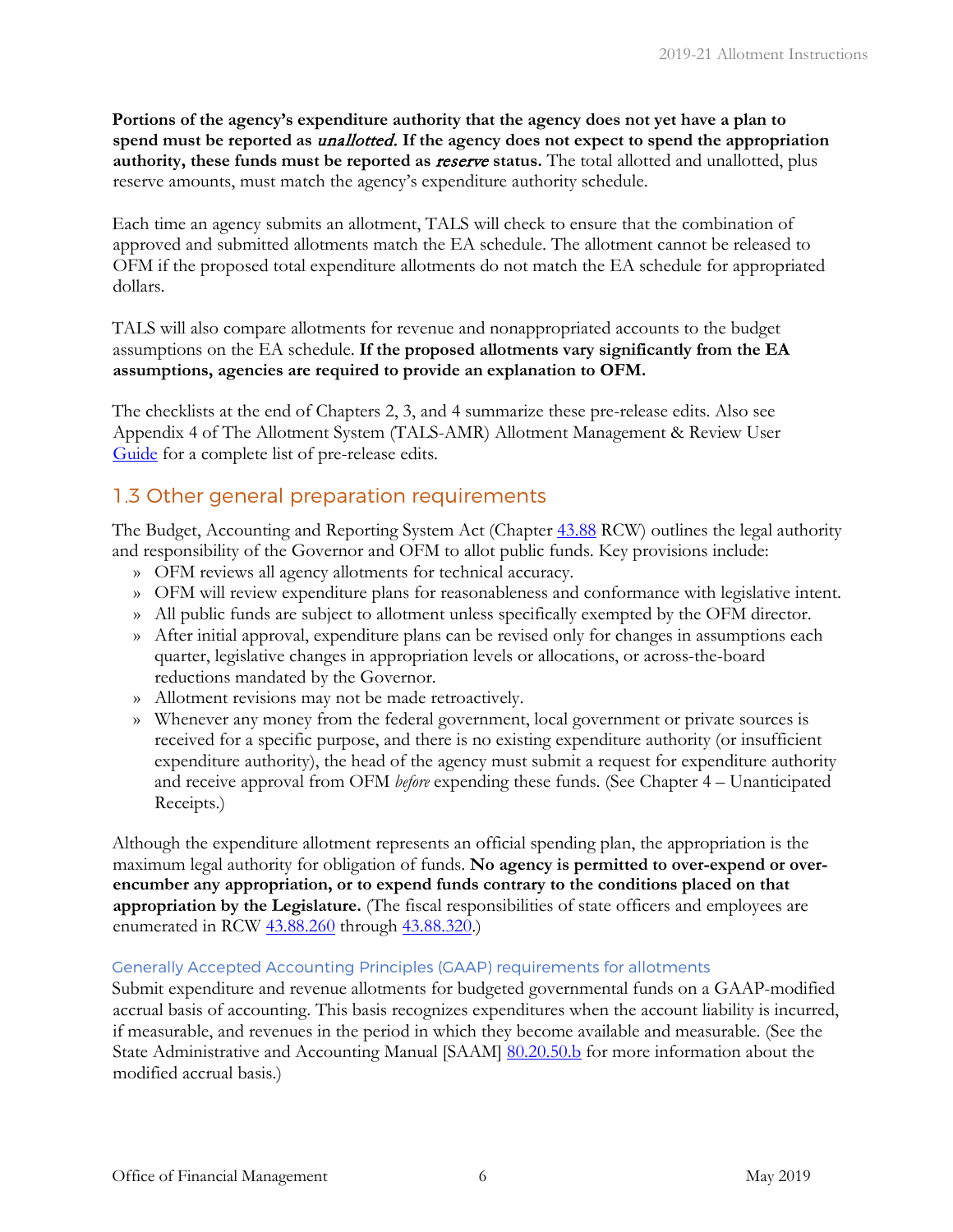The following are exceptions:

- » Allotting budgeted loans as expenditures when disbursed, and allotting repayments as revenues when received.
- » Allotting capital leases as expenditures when paid.
- » Federal food commodities and food stamps are not allotted.

### Omit encumbrances from OFM allotments

Encumbrances are obligations for goods, materials and services that have been ordered but not received by the end of the accounting period. **Do not include encumbrances in the operating or capital allotments sent to OFM.** Agencies are encouraged to make use of encumbrances in their accounting transactions, as defined in the SAAM.

You can find definitions of encumbrances, expenditures and accruals in the [SAAM](http://www.ofm.wa.gov/policy/default.asp).

### Allotment requirements for mixed funds

If a fund has either appropriated or budgeted *and* non-budgeted components (a mixed fund), submit expenditure allotments only for the budgeted portion of proprietary funds. However, agencies may submit allotments for expenditures in Object F-Costs of Goods Sold or Object W-Depreciation if the agency uses a non-budgeted EA code (Z96 or Z98) with those expenditures, and enters the allotments in Program 850. This will allow agencies to view a more complete estimated expense picture in allotment reports and ensure that state databases tracking only budgeted amounts will not receive non-budgeted data.

For proprietary mixed funds, allot only the portion of revenues that pertain to these allotted expenditures. However, agencies allotting revenue for accounts from which other agencies spend must allot sufficient revenue to cover the other agencies' authorized spending, as well as their own spending, assuming there is sufficient revenue to cover all authorized spending.

### Agencies may develop additional spending plan views

We understand that agencies may need alternative spending plan views suited to specific agency management purposes. Agencies may create additional spending plan views through the allotment system by preparing agency-use adjustment packets that can be combined with the OFM-approved allotments in reports. Use the "Internal Adjustment" packet purpose type for this purpose. These packets will not be forwarded to OFM for review and approval.

While internal packets serve a purpose for internal agency management, agencies must maintain their official allotment structure so that the Legislature, OFM, the public and decision makers have up-to-date information on projected agency spending.

### <span id="page-8-0"></span>1.4 What are the due dates?

### Statute determines deadlines for submittal and approval

Agencies must submit proposed initial expenditure plans no later than 45 days after the beginning of the fiscal period, or within 45 days after the Governor signs the omnibus appropriations bill, whichever is later. Initial allotment packets are due to OFM no later than August 15, 2019.

Due dates for allotment amendments throughout the biennium can be found in Chapter 3.2.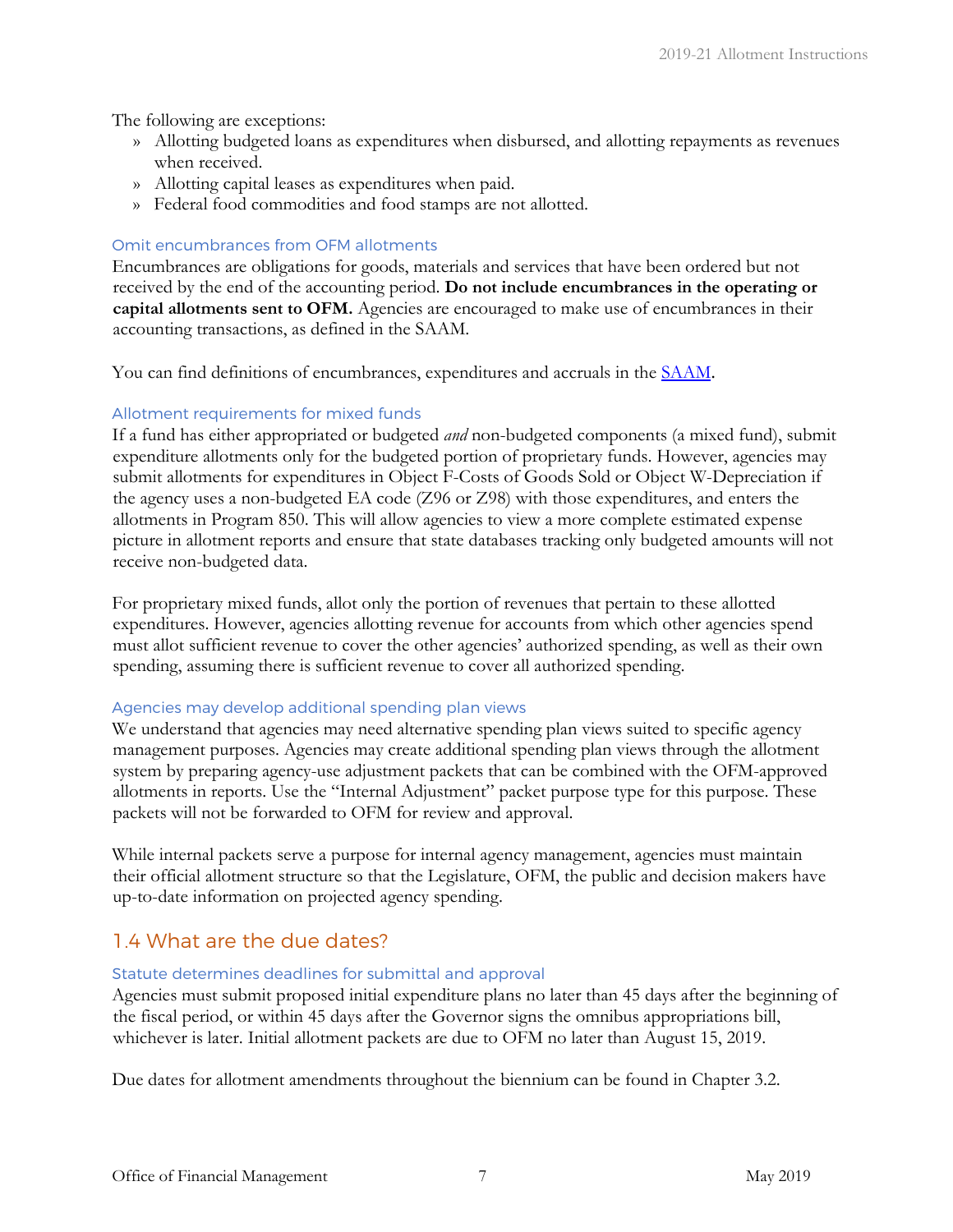# <span id="page-9-0"></span>1.5 TALS is used for submitting all required allotment data

### Agencies must use TALS to submit allotments

The system offers many tools, including:

- » The ability to import data from the Salary Projection System.
- » The ability to import and export allotment data.
- » A full range of edit checks to ensure the allotment meets all required standards, and that it alerts agencies to other anomalies that may warrant a note to OFM. For many edits resulting in errors, the edit check will provide the user with a link to the data elements that are causing the error. This facilitates review and correction.
- » Flexible data views and better reports to give agencies and OFM common views.
- » The ability to build allotments for optional cash receipts and disbursements based on past patterns.
- » Comment fields and communication log features.

TALS allows for extensive comments and attached documents. Agencies are strongly urged to provide documentation supporting their allotment plan. Spreadsheets, explanatory documentation and notes anticipating questions from your OFM analyst will speed the approval process.

# <span id="page-9-1"></span>1.6 Resources

### For questions on:

Allotment procedures and policies

Contact the [OFM budget analyst](http://www.ofm.wa.gov/budget/contacts/default.asp) assigned to your agency or contact Budget Operations at (360) 902-0534

Revenue allotment Les Myhre, OFM Budget Analysis, Revenue, and Compensation, (360) 902-0614 or [Les.Myhre@ofm.wa.gov](mailto:.mailto:Les.Myhre@ofm.wa.gov)

Expenditure authority schedules Budget Operations at (360)902-0534 Also see Appendix B

Savings Incentive program Send questions to the budget email at [OFM.Budget@ofm.wa.gov](mailto:OFM.Budget@ofm.wa.gov)

### Other references:

Glossary of budget and allotment [terms](http://www.ofm.wa.gov/budget/instructions/glossary.pdf) Budget, Accounting and Reporting Act – Chapter [43.88](http://apps.leg.wa.gov/RCW/default.aspx?cite=43.88) RCW Unanticipated receipts and Savings Incentive Program – Chapter [43.79](http://apps.leg.wa.gov/RCW/default.aspx?cite=43.79) RCW State Administrative and Accounting [Manual](http://www.ofm.wa.gov/policy/default.asp) (SAAM) TALS – AMR [tutorial](http://bass.ofm.wa.gov/BassPR/library/TALS_AMR_Tutorial.pdf)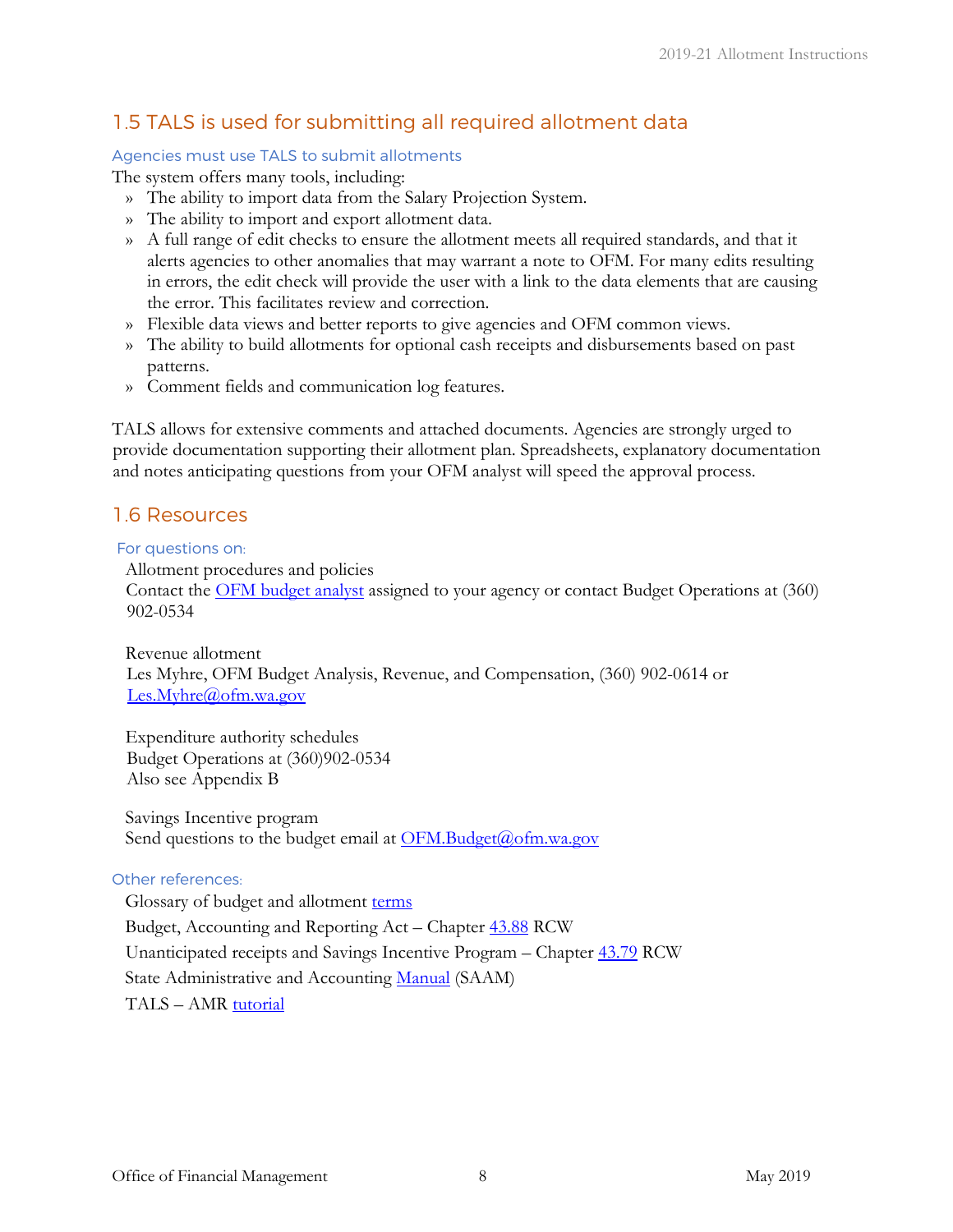# <span id="page-10-0"></span>CHAPTER 2 PREPARING INITIAL ALLOTMENTS

# <span id="page-10-1"></span>2.1 About the initial allotments

### What is the purpose of the initial allotment?

The initial allotment represents the agency's initial spending plan for the enacted biennial budgets. It includes:

- » The agency's plan for the 2019-21 biennium for monthly revenue, expenditures and FTEs based on the terms, limits, conditions, and original assumptions in the legislative appropriations, budgets and applicable law.
- » The related optional monthly plan of cash receipts and disbursements.

### **Initial allotment packets — operating and capital — are due no later than August 15, 2019.**

### When will allotments be approved and available in the Agency Financial Reporting System (AFRS)?

OFM will review and approve the allotments as soon as possible within the statutory deadline of 45 days. We encourage agencies to use the checklist in Chapter 2.9 to minimize errors and questions that can delay the approval process. The allotments are transferred to AFRS when approved. Agencies can track the status of each allotment packet via the allotment system.

### Temporary spending authority

The initial allotment is the only exception to the prohibition against retroactivity. The OFM director will authorize temporary spending authority for the period between enactment and allotment approval. Spending for the period under this temporary authority must be consistent with the assumptions for that same period in the initial allotments.

# <span id="page-10-2"></span>2.2 General requirements for initial allotment submittal

### Use an initial allotment purpose type for initial allotment packets

Use the initial allotment packet purpose type for all initial allotment elements, including expenditures, FTEs, revenue estimates and optional cash receipts, and disbursements. All agencies (except DSHS) may only use a single packet for the initial operating allotment. DSHS should submit one packet for each program and must identify the appropriate program in the program field in the packet header.

### Take advantage of TALS pre-release edits

One key benefit of TALS is that it automates the task of checking the completed allotments against the EA schedule release edits. If certain edit criteria are not met (i.e., critical errors), the agency will not be able to submit the packet to OFM. Other edit checks (warnings) will alert the agency to significant variances between the allotment and EA schedule, and situations where OFM requires an explanation. TALS provides several ways for agencies to include explanations and comments as part of the packet.

TALS will check to make sure codes and titles are consistent with established AFRS tables. TALS will also enforce a number of allotment requirements.

These **key edit criteria (critical)** must be met before initial allotment packets can be released to OFM: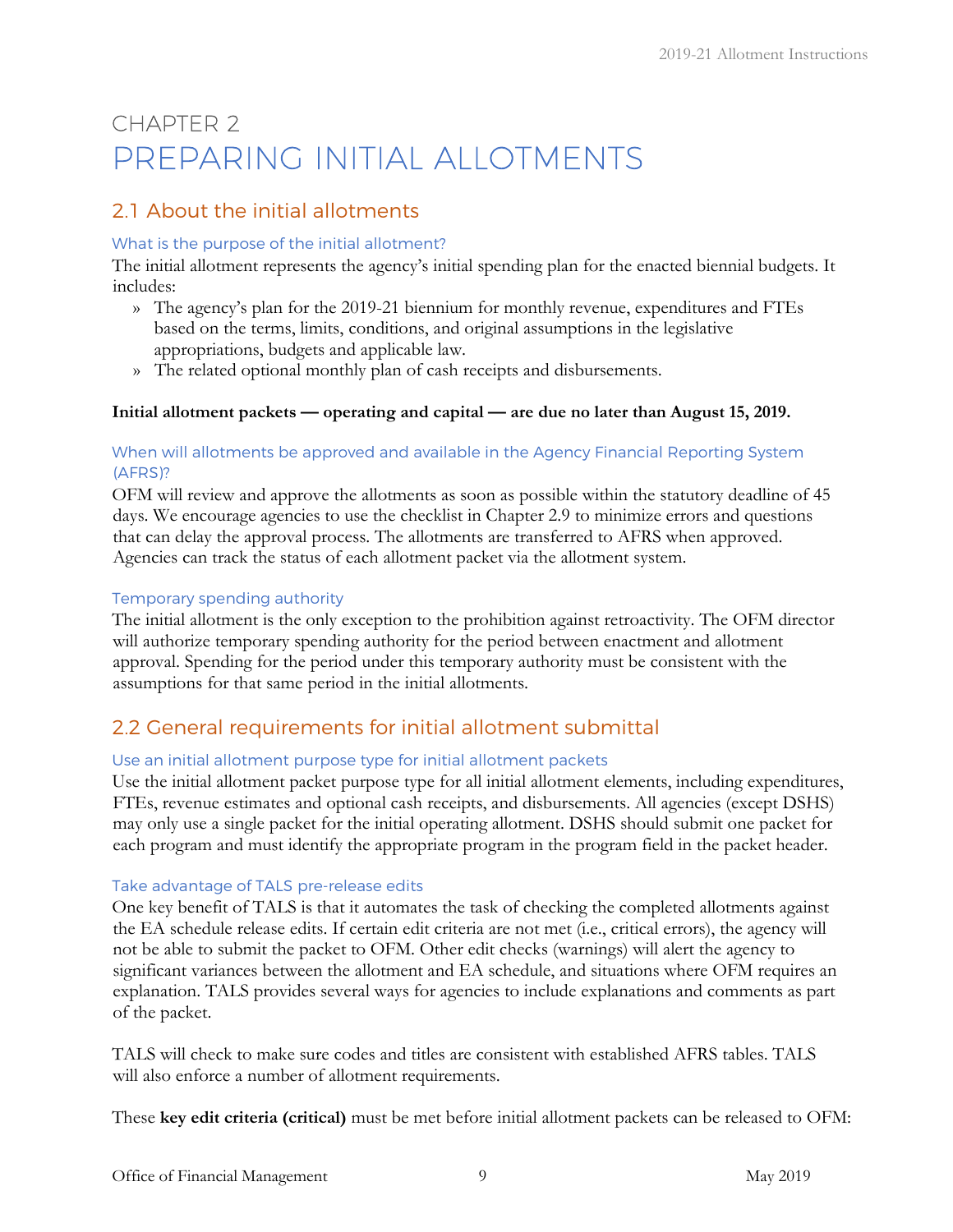- » The total of allotted, unallotted and reserve for each expenditure authority (EA) code must match the EA schedule. Operating and capital components will be checked separately to allow these packets to be submitted separately.
- » Expenditure allotments must be submitted at the required level for the agency. This is program level for all agencies except DSHS. Agencies may submit data at a lower level of detail than the level required.
- » Allotments for funds appropriated by fiscal year (for example, General Fund-State) must be allotted in the correct year.
- » The amount placed in reserve must be at least equal to any total legislative allotment reductions or Governor's cash deficit reductions on the EA schedule.
- » For Option 1 agencies, total dollars allotted by object must be equal *by month* to total dollars allotted by appropriation index.
- » If data is allotted in Object F-Costs of Goods Sold or W-Depreciation, a non-budgeted appropriation index and Program 850 must be used.
- » Internal agency expenditure allotments cannot exceed the appropriated EA control numbers.

Agencies will receive **warning messages** for the following conditions and must double-check and correct the data or provide an explanation to OFM:

- » If allotments for federal or private/local expenditures do not match allotments for federal or private/local revenue, respectively.
- » If allotted FTEs do not match the EA control numbers by fiscal year.
- » If allotments for Object T-Intra-Agency Reimbursement do not net to zero at the agency level by fiscal year.
- » If the pattern of allotments by object differs significantly from the current biennium pattern by object.
- » If the pattern of allotments by program differs significantly from the current biennium pattern by program.
- » If the allotted revenues differ significantly from the control numbers on the EA schedule.
- » If the total of allotted, unallotted, and reserve for a nonappropriated expenditure authority code does not match the EA schedule.
- » All warning edits must be corrected or explained in TALS prior to release of allotment packets.

Unexplained warnings will result in an OFM packet rejection for correction or inclusion of explanation.

### <span id="page-11-0"></span>2.3 Preparing FTE allotments

### Record FTEs by month and fund source

FTEs represent the number of full-time equivalent staff months to be paid each month. For FTEs, agencies must designate at least one of two fund sources in the allotment: General Fund-State (001) and all other accounts (996). Include General Fund-Federal, General Fund-Private/Local, and all capital FTEs in the Other Funds (996) category.

While agencies are required to distinguish only between the two fund sources noted above, **agencies now have the option in TALS to indicate any specific account for FTE allotments if desired** or if so directed by OFM.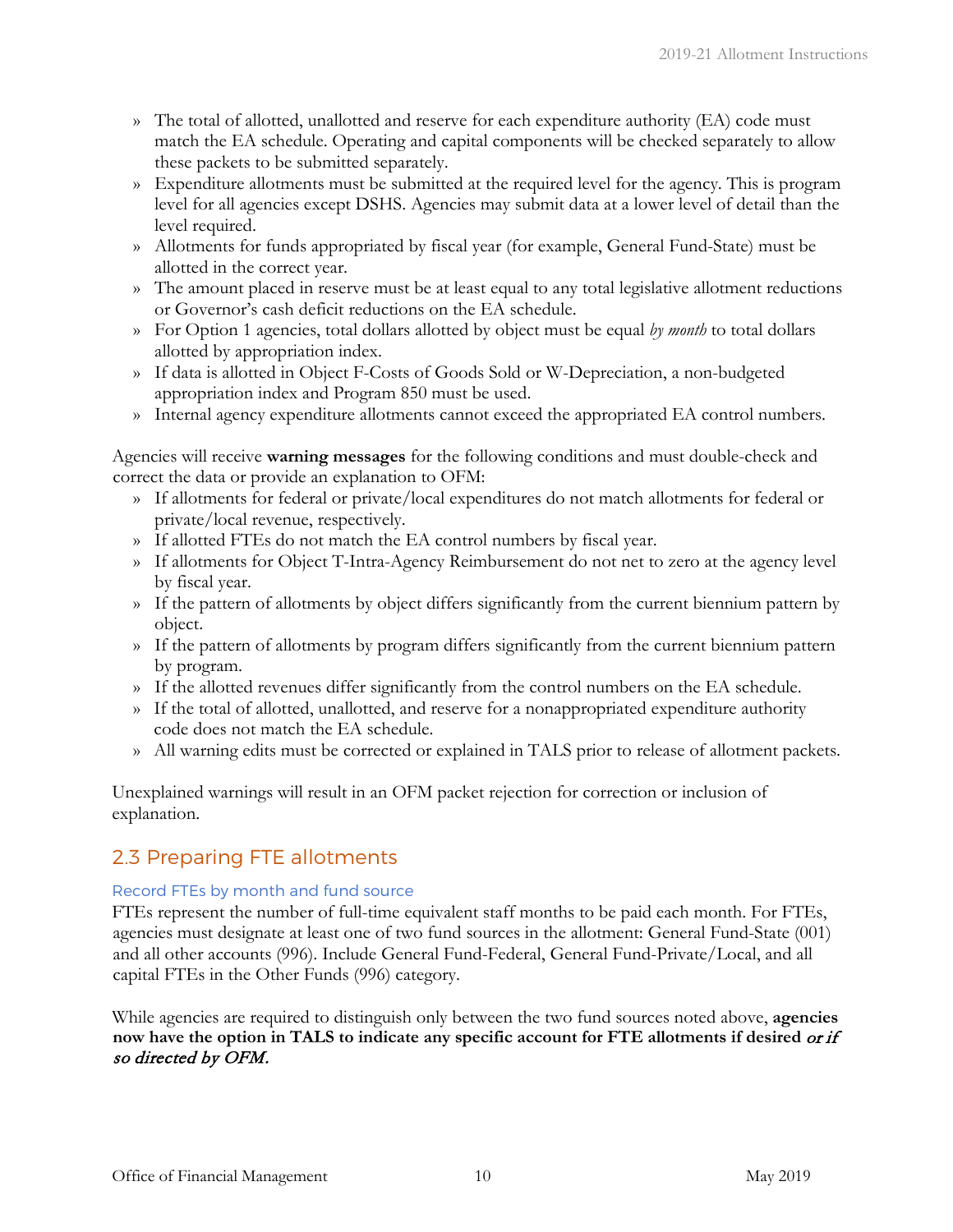### Defining and calculating FTE staff months

A paid staff month of employment is defined as one full calendar month of paid employment (the equivalent of 174 paid hours), including callback, overtime and replacement help while an employee takes compensatory time. It also includes all paid leave.

To compute staff months for part-time positions or irregular hours, divide the number of paid hours by 174. The number of staff months should be entered with two decimal places.

### How to allot FTEs and expenditures related to interagency agreements

Allotments are required for interagency agreements assumed in an agency's budget and must be included in the initial allotment packet. **The agency providing the funding should show expenditures in Object ER.** The agency receiving the reimbursement should reflect the expenditures in the appropriate object(s) and the reimbursement in the appropriate sub-objects for Object S. The FTEs are assumed available in the agency receiving the reimbursement. However, if additional FTEs are required for the service delivery of these agreements, agencies are permitted to exceed their allotted FTE control number as long as they provide an explanation with the allotment packet.

If an interagency agreement is executed during the biennium, the agency should submit a quarterly allotment amendment packet if the change is material. If the adjustment is the result of a supplemental budget, allotments must be made in a **supplemental packet purpose type**.

### Use the TALS tool to allot FTEs

In order to ensure that OFM has a clear understanding of allotted and actual FTEs related to the enacted budget, you need to account for and segregate FTEs and expenditures related to interagency agreements.

A tool, known as the **User Defined Field**, is available in the "Add Expenditure Coding Structure" dialogue box in TALS-AMR. The tool allows agencies to easily identify FTEs and related expenditures tied to interagency agreements in their allotment submittals

Agencies with interagency FTEs are strongly encouraged to use this tool. In addition, all agencies with interagency FTEs should provide an attachment in the form of a spreadsheet that shows FTEs and estimated expenditures by the initiating agency, the agreement purpose, fiscal year, program and account. Narrative descriptions should be detailed and complete.

For more information, refer to the TALS-AMR [tutorial.](http://bass.ofm.wa.gov/BassPR/library/TALS_AMR_Tutorial.pdf)

# <span id="page-12-0"></span>2.4 Preparing expenditure allotments

Provide monthly estimates of expenditures by object, account, and expenditure authority code Agencies must provide estimates of monthly expenditures by object, account, expenditure authority code, and expenditure authority type.

The expenditure allotments should represent the agency's best estimate as to how and when expenditures will be incurred within the limits of the appropriation and budget proviso. Expenditures, in this case, include the total of accrued and cash expenditures. In developing expenditure plans contained in a specific proviso, please reflect any report or task completion dates contained in the proviso.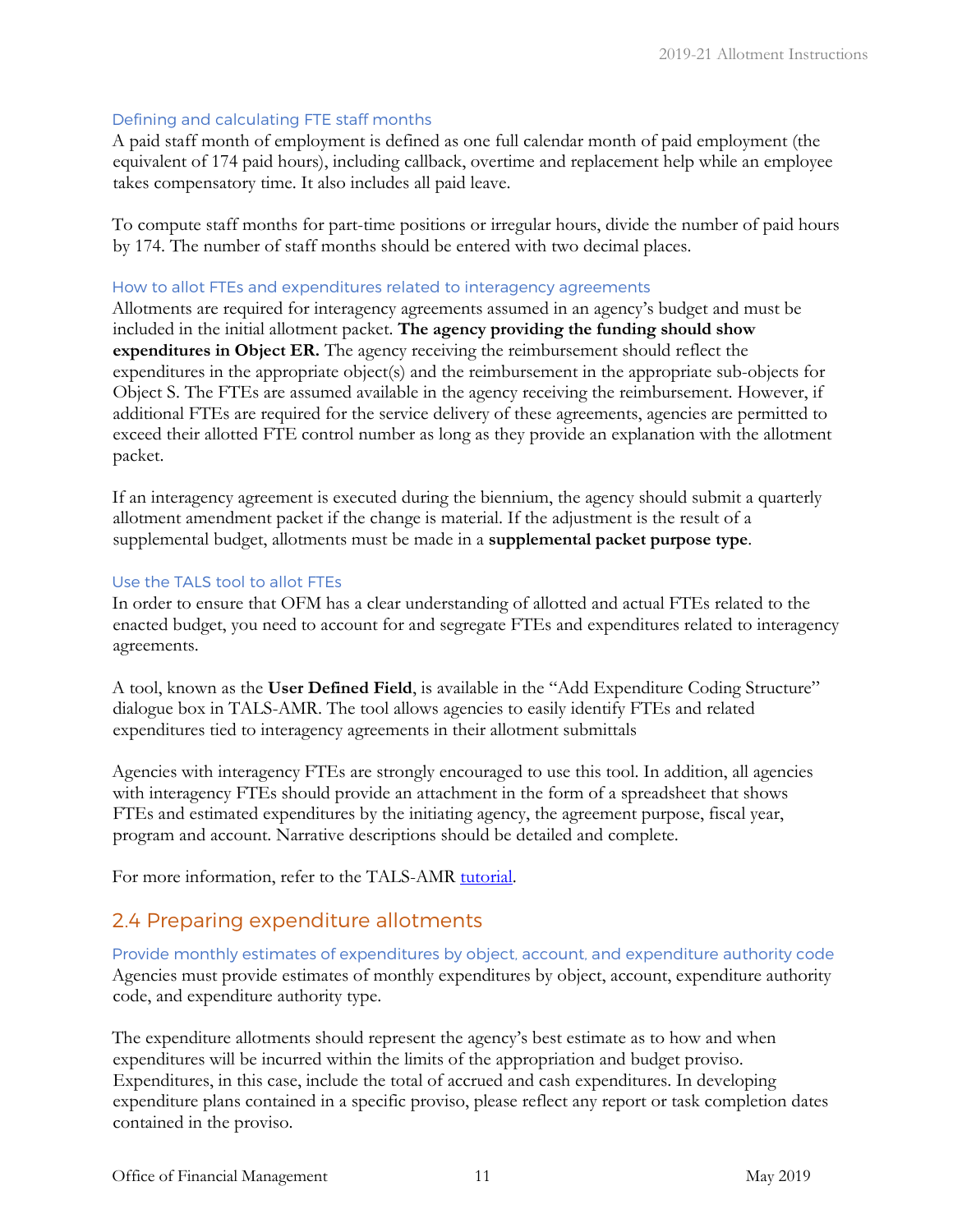### Placement of expenditure authority not planned for use in either unallotted or reserve status Expenditure authority the agency does not yet plan to use must be placed in reserve or unallotted status. **Reserve status** applies to expenditure authority the agency does **not** expect to use because of circumstances such as the Governor's cash deficit allotment reductions, technical corrections or proviso compliance. Once funding is placed in reserve status, it usually is not allotted at a later time. **Unallotted status** refers to expenditure authority **not yet** specifically scheduled, but that the agency expects to allot at a future time.

If later in the biennium the agency does schedule expenditures for the authority originally placed in unallotted status, the agency must submit a quarterly adjustment packet purpose type allotment packet to move the authority from unallotted to allotted status.

#### Object codes must conform to SAAM

For more information on object codes, see [Section 75.70](http://www.ofm.wa.gov/policy/75.70.htm) [i](http://www.ofm.wa.gov/policy/75.70.htm)n the SAAM.

### Allotment reductions

Sometimes, rather than adjusting the individual agency appropriations, the Legislature includes a summarized allotment reduction in the appropriations bill. Usually found in the latter sections of the appropriations bills (back of the budget), and often supported by a LEAP document, the language will direct OFM to allocate the reduction to agencies on some basis. OFM will provide specific instructions for allotting these reductions once the bill is enacted. The instructions would describe the allotment reduction, the methods used to calculate the amount, and spreadsheets displaying specific amounts for each agency. Agencies would use a **Legislative Allotment Reduction** packet purpose type for these adjustments.

### <span id="page-13-0"></span>2.5 Preparing revenue allotments

### Provide monthly estimates of revenue by major source, source and account

Provide monthly estimates by major source, source, and account for all revenue, including operating revenue transfers for which the agency is responsible. Revenues include the total of accrued and cash revenue. Agencies must submit allotments for all revenues they collect, even if those revenues are spent by other agencies.

### Revenue transfers must be included in revenue allotments

Many transfers are coded and performed by Agency 701-Treasurer Transfers. However, some are not. Other agencies sometimes forget to include revenue allotments for certain types of transfers they will make (e.g., operating transfers and statutory transfers between accounts). These revenue transfers must be allotted.

Sometimes more than one agency or account is involved in a transfer. In these cases, the allotments must be consistent with the way each agency will record the actual transfer. In almost all cases, an agency records both sides of the transfer, even if the agency does not actually administer one or more of the accounts involved. In the event that another agency will record part of the transfer, please coordinate with that agency to ensure you are using the same assumptions in your allotment estimates.

Only the state treasurer should allot those transfers required by statute to be made by the Office of the State Treasurer (OST).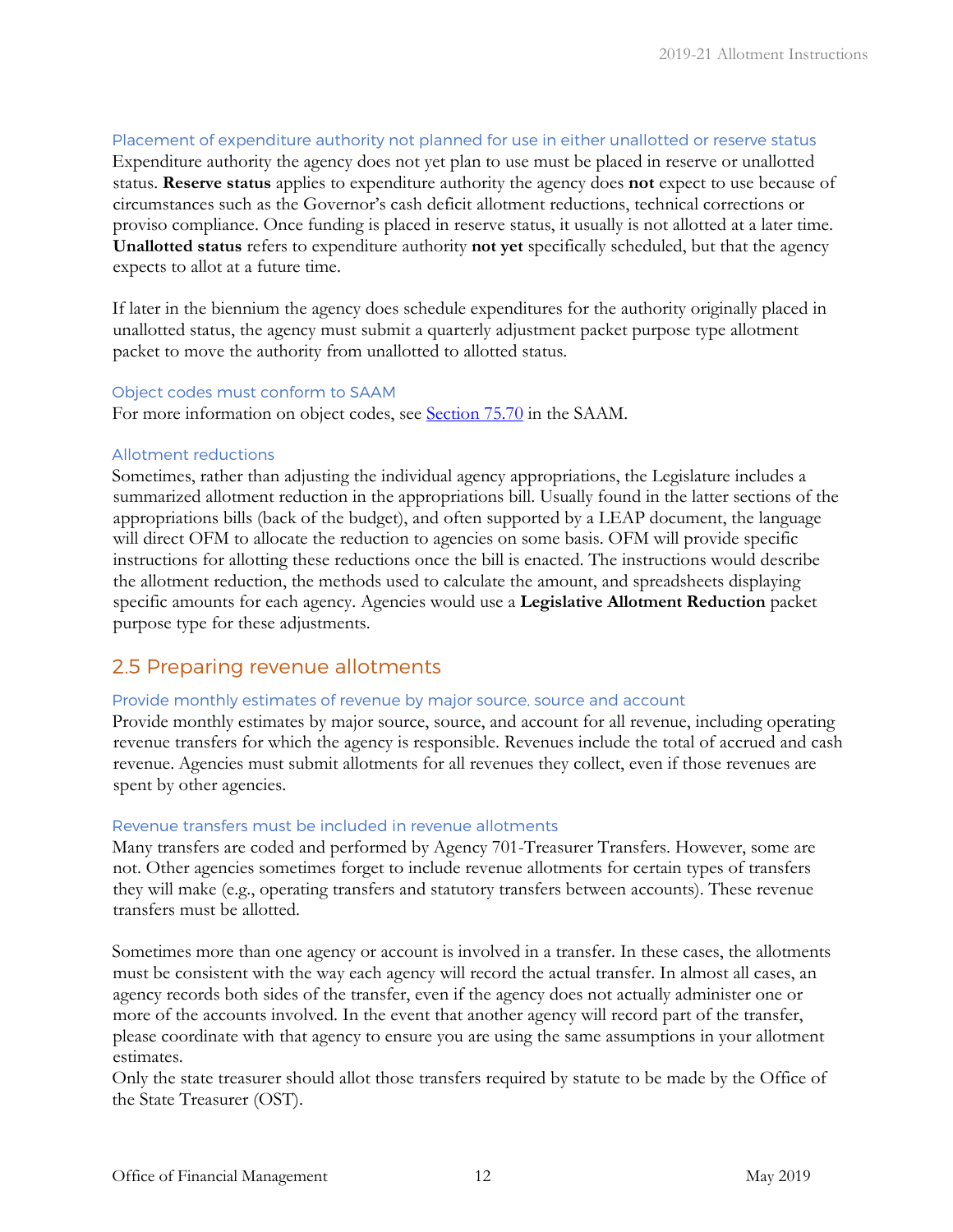### Constraints on federal and private/local revenue allotments

Provide revenue estimates for federal and private/local accounts to match expenditures authorized by the Legislature, or the amount expected, whichever is less. Revenue estimates for federal or private/local account sources must be equal to the total expenditures for both the operating and capital budgets.

There are only a few exceptions where federal and private/local revenue and expenditures are allowed to be out of balance. You must include an explanation with your allotments in these cases.

Known exceptions to the 'federal match by agency' rule include:

- » State Treasurer, Fund 113-Common School Construction Account.
- » Military Department, Fund 05H-Disaster Response Account. Federal revenue will exceed expenditures by the amount of recovery dollars received when disasters are closed out. These dollars become state fund balance, which offsets federal expenditure variance.
- » Health Care Authority (HCA), Fund 001-General Fund-Federal. After expenditures are settled, match revenue leaving a positive variance to offset negative variance in Veterans Affairs. These funds are Medicaid dollars booked at HCA but spent in support of state veterans' homes statewide.
- » Department of Veterans Affairs, Fund 001-General Fund-Federal. Negative variance is offset to positive variance in HCA. Funds are Medicaid dollars booked at HCA but spent in support of state veterans' homes statewide.
- » Employment Security, Fund 119-Unemployment Compensation Administration Account. Carry forward fund balance from previous biennium.

Similarly, private/local revenues must equal private/local expenditures shown in the agency's budget (both operating and capital) **unless the agency receives private/local revenue that is spent by another agency**. In this case, private/local revenue and expenditures must net to zero at the statewide level.

Known exception to the 'private local match by agency' rule include:

» DSHS, Fund 001-General Fund-Private/Local. After expenditures are settled, match revenue.

### Revenue allotments must conform to the most recent forecasts

For those agencies with revenue subject to review by the Economic and Revenue Forecast Council or the Transportation Revenue Forecast Council, estimates must be consistent with the current GAAP revenue forecast. For agencies that prepare their own dedicated account forecasts, estimates must be consistent with their agency's current forecast.

### Allotting revenue for proprietary funds

**In general, submit revenue allotments only for the budgeted portion of proprietary funds.** Since expenses in proprietary funds are often not fully budgeted, only the portion of revenues that pertain to the budgeted expenses should be allotted. These estimates must contain sufficient revenue for all agencies spending from the account, and must cover compensation allocations if these are included in the budget.

### The EA schedule provides the revenues assumed in the budget and official forecasts

TALS will compare the revenue allotments with the EA schedule, which shows the revenues assumed in the budget and official GAAP forecasts. Because the budget data usually reflect the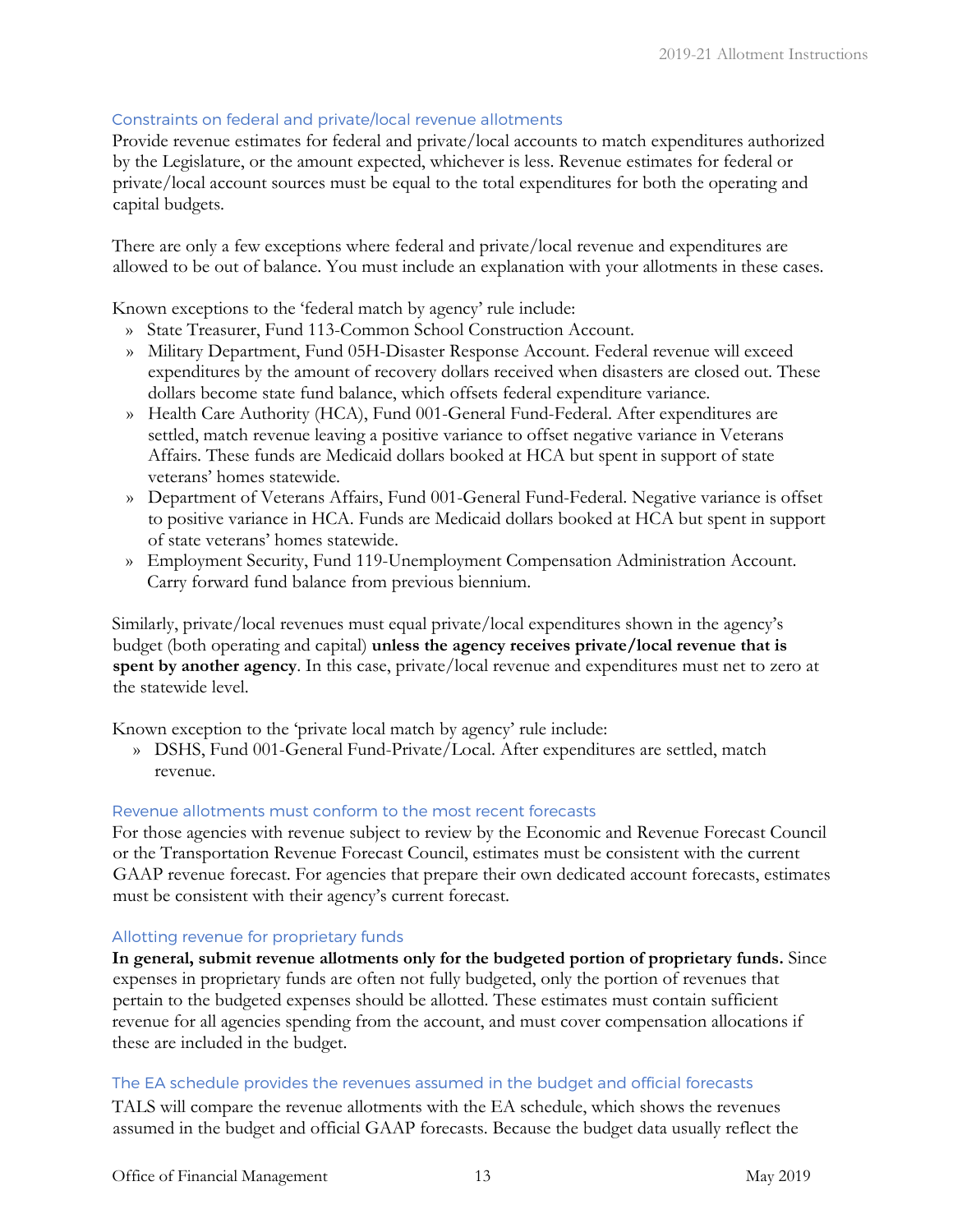Governor's proposed budget, an agency's most recent estimates may differ significantly from the control numbers. If there is a significant variance, the agency will receive a warning message and a prompt to review and correct the allotment, or to provide an explanation to OFM. However, if, in spite of the warning, the allotments contain the agency's best estimate of revenue, you must provide that in the explanation area of your packet.

If you wish to discuss the EA schedule revenue assumptions, contact [Les Myhre](mailto:Les.Myhre@ofm.wa.gov) in Budget Analysis, Research and Compensation at 360-902-0614.

### Revenue may be split between the capital and operating initial packets

Agencies may submit all revenue as part of the initial operating allotment or may divide revenue between the operating and capital initial packets, as appropriate. In the latter case, any revenue included in the capital allotment should be specifically related to capital purposes.

#### Allotments must utilize appropriate revenue source codes

[Section 75.80](http://www.ofm.wa.gov/policy/75.80.htm) of the SAAM lists appropriate revenue source codes and titles.

### On what accounting basis should revenue be estimated?

In accordance with GAAP, revenue allotments in governmental funds should be based on the modified accrual basis. That means revenues are recorded when available and objectively measurable. "Available" means collectable within the 2019-21 fiscal period or soon enough thereafter to be used to pay the liabilities of the 2019-21 fiscal period. "Measurable" means the amount of the transaction can be determined.

In proprietary and fiduciary funds, revenue allotments should be estimated on an accrual basis. That means revenues are recorded when earned and objectively measurable.

Revenue allotments for 2019-21 should exclude revenue earned in 2017-19 even if the cash will be received in the 2019-21 biennium. Revenue allotments for 2019-21 should include any revenue earned in 2019-21, even if the cash is not expected to be received until the 2021-23 biennium.

### <span id="page-15-0"></span>2.6 Preparing cash disbursement allotments

The requirement to include cash disbursement allotment estimates was eliminated for the 2015-17 biennium. The optional nature of these allotments continues in the 2019-21 biennium. Follow the instructions below if your agency chooses to submit cash disbursement allotments. Agencies may choose to maintain cash allotments for their own internal management purposes, but OFM no longer requires them and will neither review nor enforce their accuracy. TALS-AMR will support cash allotments but all Critical Edits are disabled. Direct questions to your [assigned](http://ofm.wa.gov/budget/contacts/default.asp) budget [analyst.](http://ofm.wa.gov/budget/contacts/default.asp) 

Agencies may provide monthly cash disbursement estimates at the agency/account level.

### TALS provides a tool for estimating cash flows in the initial allotment

Monthly patterns of expenditures and cash disbursements do not usually match exactly due to timing differences between when expenditures occur and when the bill is actually paid. Agencies may wish to analyze the cash flow patterns of the 2017-19 biennium if developing a cash disbursement allotment for the 2019-21 biennium.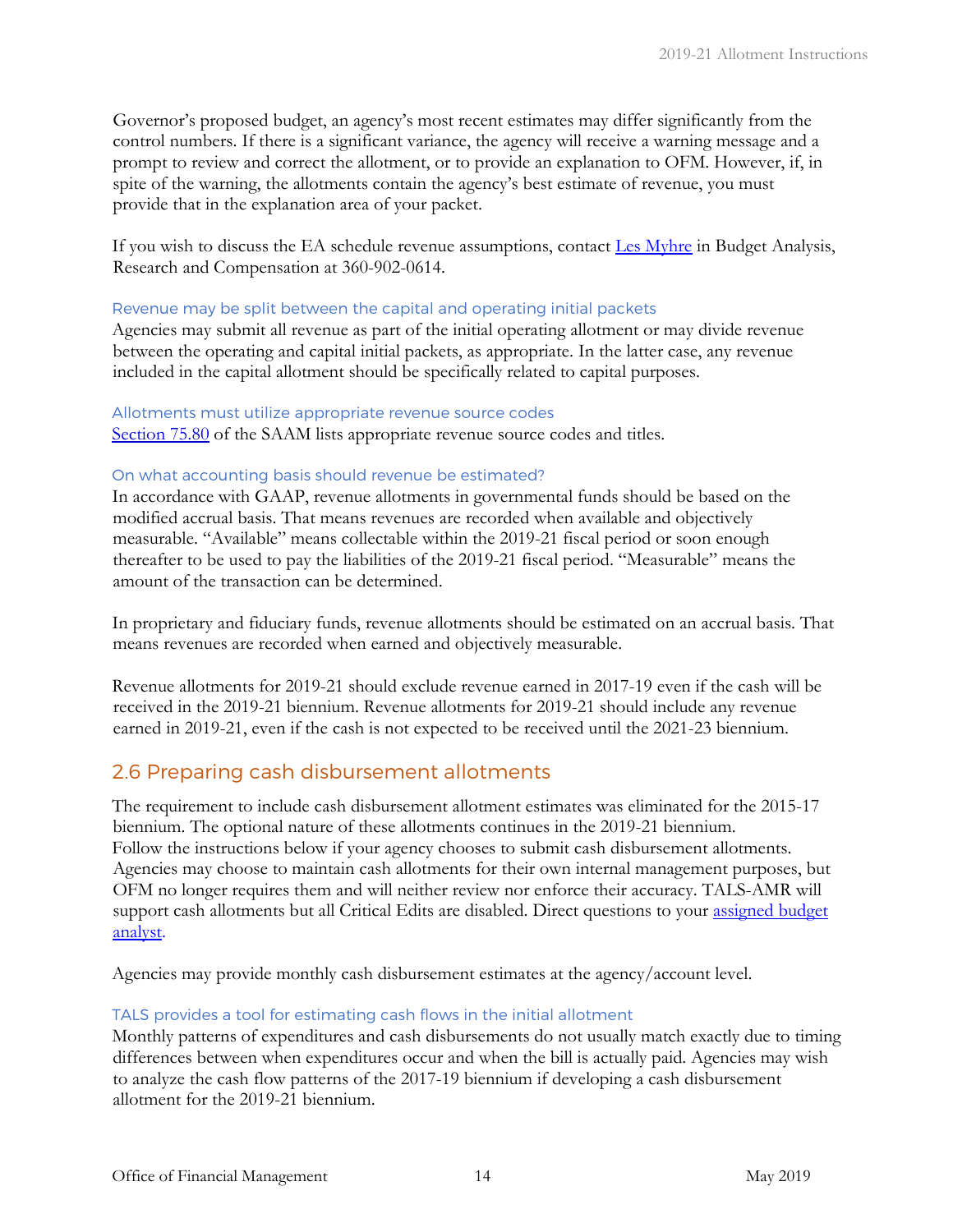TALS assists agencies in developing an optional initial cash disbursement allotment. Agencies can identify the total expected cash flow for the fiscal period for a given account, and the system will develop a monthly allotment based on the pattern of the current biennium. Once this allotment is created, agencies can modify monthly amounts as needed. Use the charts available in TALS to compare the pattern of your allotment under development to the prior biennium actuals.

|                                                                          | C http://bass.cfm.wa.gov/ - Charts - Windows Internet Explorer                                                                                                                                                                                                                                              | <b>CIEX</b>      |
|--------------------------------------------------------------------------|-------------------------------------------------------------------------------------------------------------------------------------------------------------------------------------------------------------------------------------------------------------------------------------------------------------|------------------|
| $O = 4$                                                                  |                                                                                                                                                                                                                                                                                                             |                  |
| Chart                                                                    | Alcohol vs. Past Bannum Actual Cash Banachi / by Account<br>$\mathbf{v}$                                                                                                                                                                                                                                    |                  |
| <b>Portriet</b>                                                          | Parcentages 56                                                                                                                                                                                                                                                                                              |                  |
| <b>Detailves</b>                                                         | covered W                                                                                                                                                                                                                                                                                                   |                  |
| <b>Arrivent</b>                                                          | old M                                                                                                                                                                                                                                                                                                       |                  |
|                                                                          |                                                                                                                                                                                                                                                                                                             | [Low]            |
|                                                                          | Allotted vs. Past Biennium Actual Cash Receipts - by Account<br>Account \$51 (State Retrol Highway Account)   Agency \$26 (Vashington State Retro)   RecordiateType (Operating)                                                                                                                             |                  |
|                                                                          | Livinguita in Percentages)                                                                                                                                                                                                                                                                                  |                  |
|                                                                          | 50<br>in.                                                                                                                                                                                                                                                                                                   |                  |
|                                                                          | 40                                                                                                                                                                                                                                                                                                          |                  |
|                                                                          | 55                                                                                                                                                                                                                                                                                                          |                  |
|                                                                          | <b>SER</b><br>22                                                                                                                                                                                                                                                                                            |                  |
|                                                                          | 25                                                                                                                                                                                                                                                                                                          |                  |
|                                                                          | 13                                                                                                                                                                                                                                                                                                          |                  |
|                                                                          | 10                                                                                                                                                                                                                                                                                                          |                  |
|                                                                          |                                                                                                                                                                                                                                                                                                             |                  |
|                                                                          | Any Say Oct Hoy Day Jay Fak Mar Apt May Jun Jul Aug Say Oct Now Day Jay Tab Mar Apt May Jun<br>Total C                                                                                                                                                                                                      |                  |
|                                                                          |                                                                                                                                                                                                                                                                                                             |                  |
|                                                                          | 12011-13 Abotted Cash Paceguts (cold from)                                                                                                                                                                                                                                                                  |                  |
|                                                                          | 2000-11 Appal Cash Receipts (dashed live)                                                                                                                                                                                                                                                                   |                  |
|                                                                          |                                                                                                                                                                                                                                                                                                             |                  |
|                                                                          |                                                                                                                                                                                                                                                                                                             |                  |
|                                                                          |                                                                                                                                                                                                                                                                                                             |                  |
| <b>Easpered Label</b><br>2011-12 Allened Cash Receipts (sold line)   1-1 | 3d FF1 Aug FF1 Aug FF1 (bet FF1 Nov FF1 Das FF1 3ac FF1 Hab FF1 Hav FF1 Apr FF1 Hay FF1 Jan FF1 3d FF2 Aug FF2 (kap FF2 Jan FF2 Jan FF2 Jan FF2 Jan FF2 Jan FF2 Jan FF2 Jan FF2 Jan FF2 Jan FF2 Jan FF2 Jan FF2 Jan FF2 Jan FF<br>2.0<br>14.0<br>$1 - 1$<br>4.2<br>1.1<br>4.4<br>71.7<br>0.8<br>340<br>3.9. |                  |
| 2009:11 Autual Cash Receipts (deshed line) 2.8                           | 쁞<br>$\frac{33}{24}$<br>$\frac{454}{32}$<br>$\frac{44}{34}$<br>쁖<br>븦<br>蓝<br>븦<br>$rac{10}{34}$<br>품<br>꾶<br>$\frac{\partial \mathcal{F}}{\partial \mathbf{z}}$<br>픞<br>1.9<br>38<br>35.5<br>7.5<br>38 <sup>1</sup><br>2.5<br>A4<br>2.7<br>E4<br>$-9.8 -$                                                  |                  |
|                                                                          | "Anthone Parameters Facient/are [Deareing: Fanding Review & Azorover Packet Statueser Antual Di, Cooke 4310 Date                                                                                                                                                                                            | <b>Dred Dree</b> |

OFM urges agencies to use this tool to develop optional cash disbursement allotments.

# <span id="page-16-0"></span>2.7 Preparing cash receipt allotments

Follow the instructions below if your agency chooses to submit optional cash receipt allotments. Agencies may choose to maintain cash allotments for their own internal management purposes, but OFM no longer requires them and will not review nor enforce their accuracy. TALS-AMR will support cash allotments but all Critical Edits are disabled. Questions should be directed to your [assigned budget analyst.](http://ofm.wa.gov/budget/contacts/default.asp)

### Elements of cash receipt allotments

Agencies may provide monthly cash receipt estimates at the agency/account level. Agencies may indicate the major source and source, but this is no longer required by OFM.

For agencies with revenue subject to review by the Economic and Revenue Forecast Council or the Transportation Revenue Forecast Council, cash receipt estimates, if provided, should be consistent with the current forecast. For agencies that prepare their own dedicated account forecasts, cash **receipt estimates should be consistent with their current forecast.**

Agencies may make incremental changes to Cash Allotments by using a **Revenue and Cash Adjustments** packet purpose type transmittal at any time.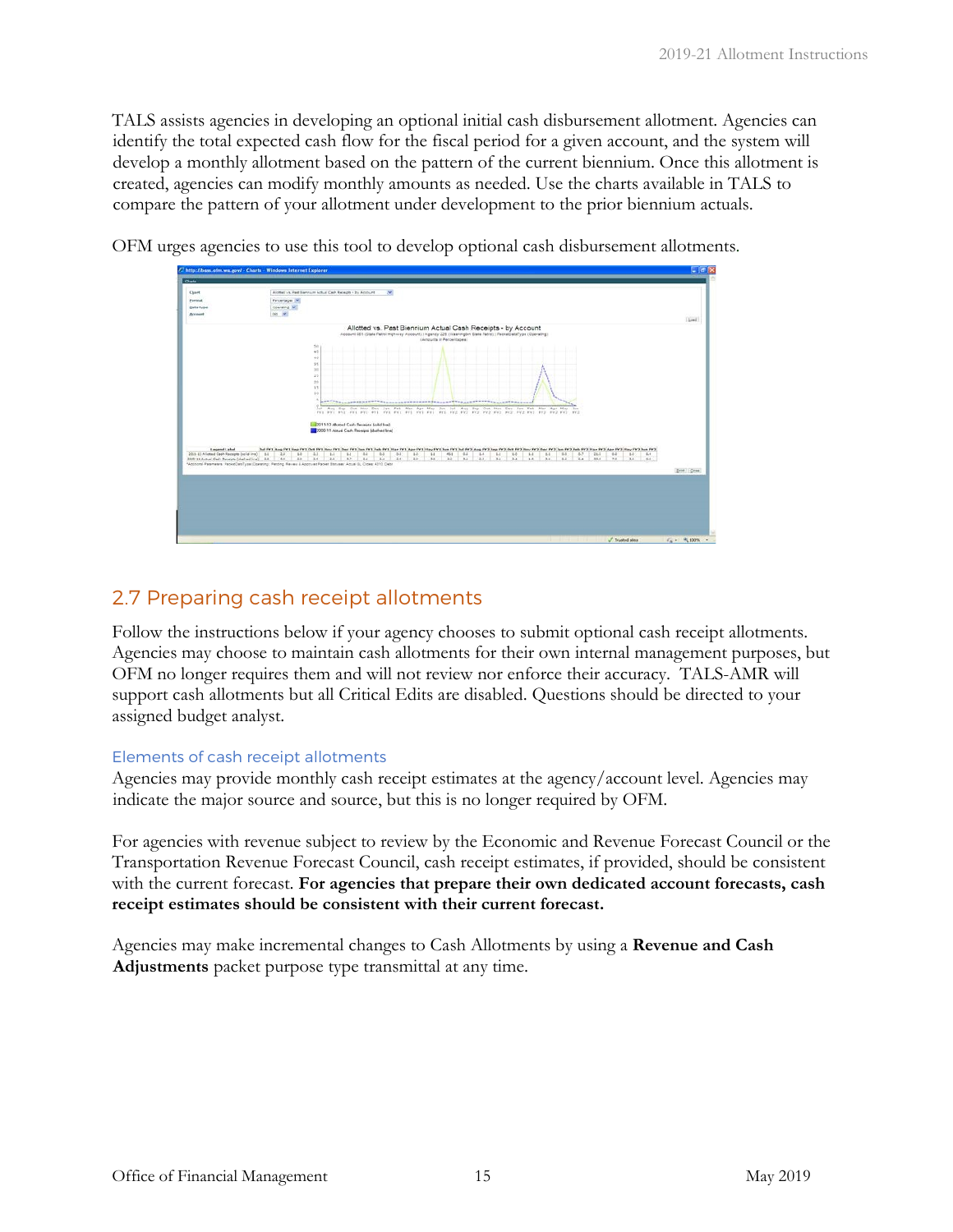# <span id="page-17-0"></span>2.8 Guide for estimating employee-related and central service agency costs

### Salary and benefit rate information in this section is available in the Salary Projection System (SPS)

Numerous job classification adjustments were included in the operating and transportation budgets. The majority of the changes are being programmatically updated by OFM for state agencies, however about 30 percent of the changes require agency review and action to ensure proper allocation of positions into new or existing job classifications. **Some changes will be available in the SPS by June 14, 2019, following the State HR director's meeting to adopt all changes and release the final updates to HRMS.**

**The system updates for the remaining job changes will not be available in SPS until after payroll processes for July 25, 2019**. Any projections or work within SPS for allotments would ideally account for all job changes as a result of the biennial budgets. **A job classification list outlining the updates OFM is programmatically making, versus the updates agencies need to manually make, will be available by the first week of June, and we will email the link to this list once it is posted. We expect employee job/position updates (whether completed by OFM or by agencies) to be available for import into SPS on July 24, 2019. If agencies choose to begin their allotment work prior to July 24, the employee job/position updates will need to be done manually in SPS; you will likely need to collaborate with your human resources staff to identify the necessary changes.**

Changes available in SPS by June 14, 2019

- Salary schedules for the 2019-21 biennium (available now)
- Updated job classifications (revised job classifications, the addition of new job classes and end dating of abolished classes)
- $\blacksquare$  Job class salary range changes

Changes available in SPS on July 24, 2019

- Changes in employee, job classification and position relationships (including IT professional structure reclassification changes)
- Changes in an employee's agency (employees moving from DSHS Juvenile Rehabilitation program to DCYF)
- Salary increases for directly valued employees (WMS, EMS, and exempt staff).

For additional information, refer to the [SPS tutorial o](https://budgetlogon.ofm.wa.gov/library/SPSTutorial.pdf)r contact the [OFM Helpdesk](mailto:HereToHelp@ofm.wa.gov).

Include non-basic salary costs in the salary estimates

In addition to basic compensation, salary estimates should include callback, irregular hours compensation, terminal leave, and sick or annual leave buy-outs. The agency must also accommodate provisions of the Fair Labor Standards Act within available funds.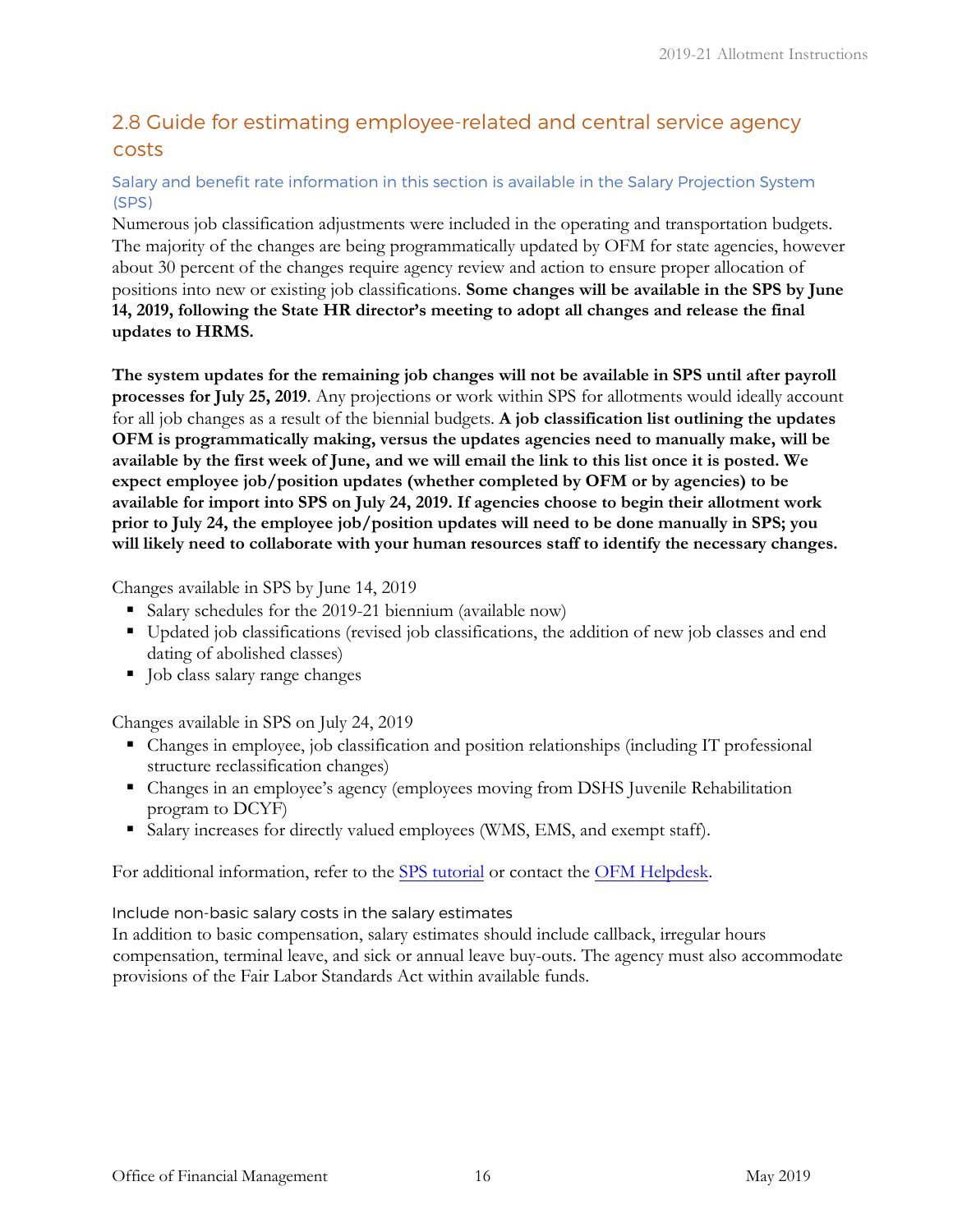### Rates for OASI payments (Social Security and Medicare projected rates for calendar years 2019 through 2021, subject to change)

Agencies should program OASI payments at the following rates:

- » Calendar year 2019: 6.2 percent of the first \$132,900 for Social Security purposes, plus an additional 1.45 percent of all salaries for Medicare (a total of 7.65 percent).
- » Calendar year 2020: 6.2 percent of the first \$136,800 for Social Security purposes, plus an additional 1.45 percent of all salaries for Medicare (a total of 7.65 percent).
- » Calendar year 2021: 6.2 percent of the first \$142,200 for Social Security purposes, plus an additional 1.45 percent of all salaries for Medicare (a total of 7.65 percent).

### Medical aid estimates

Allotment estimates for the state's share of medical aid and industrial insurance payments should be based on current rates, which differ for various job types. Agencies should verify current occupational rate schedules with the Department of Labor and Industries.

### State contribution to employee insurance program

For each eligible employee, the monthly employer-funding rate for fiscal year 2020 will be \$939, and for fiscal year 2021 \$976 per month. Health benefits are funded in each agency's regular appropriations and imbedded in the expenditure authority schedule.

### Employer contributions to retirement systems

The total allotment for retirement system contributions must be based on the specific employer contribution rate as calculated by the Salary Projection System. Employer contribution rates can also be found at the State Actuary's [website.](http://leg.wa.gov/osa/pensionfunding/Pages/Contribution-Rates.aspx) Most percentages include a contribution rate of 0.18 percent (0.0018) of total reportable salaries for the Department of Retirement Systems' (DRS) administrative costs for July 2017 through June 2019. DRS will notify agencies of any changes to this rate.

### Personnel Service Account charge

The Personnel Service Account (Account 415) billing rate will be no more than 0.70 percent (.0070) of covered salaries and wages for the 2019-21 biennium. The amount will be invoiced quarterly at the beginning of each quarter. Applicable amounts should be charged to Sub-Object EN, Personnel Services. Agency costs for the Health Flexible Spending Accounts that were negotiated for certain employees by the Coalition for Health Insurance Bargaining will also be funded by charges to the Personnel Service Account. Funding for this cost is included in the agency funding for the collective bargaining agreements.

### Higher Education Personnel Service Account charge

The initial billing rate for the Higher Education Personnel Service Account (Fund 455) will be no more than 0.35 percent (.0035) of covered salaries and wages for the 2019-21 biennium. The amount will be invoiced quarterly at the beginning of each quarter. Applicable amounts should be charged to Sub-Object EN, Personnel Services.

### Unemployment compensation reimbursement

Agencies are required to reimburse the Employment Security Department for unemployment compensation paid to former agency employees. ESD will notify agencies quarterly of their actual unemployment compensation liability. Estimated unemployment compensation amounts are to be allotted in Object B, Employee Benefits.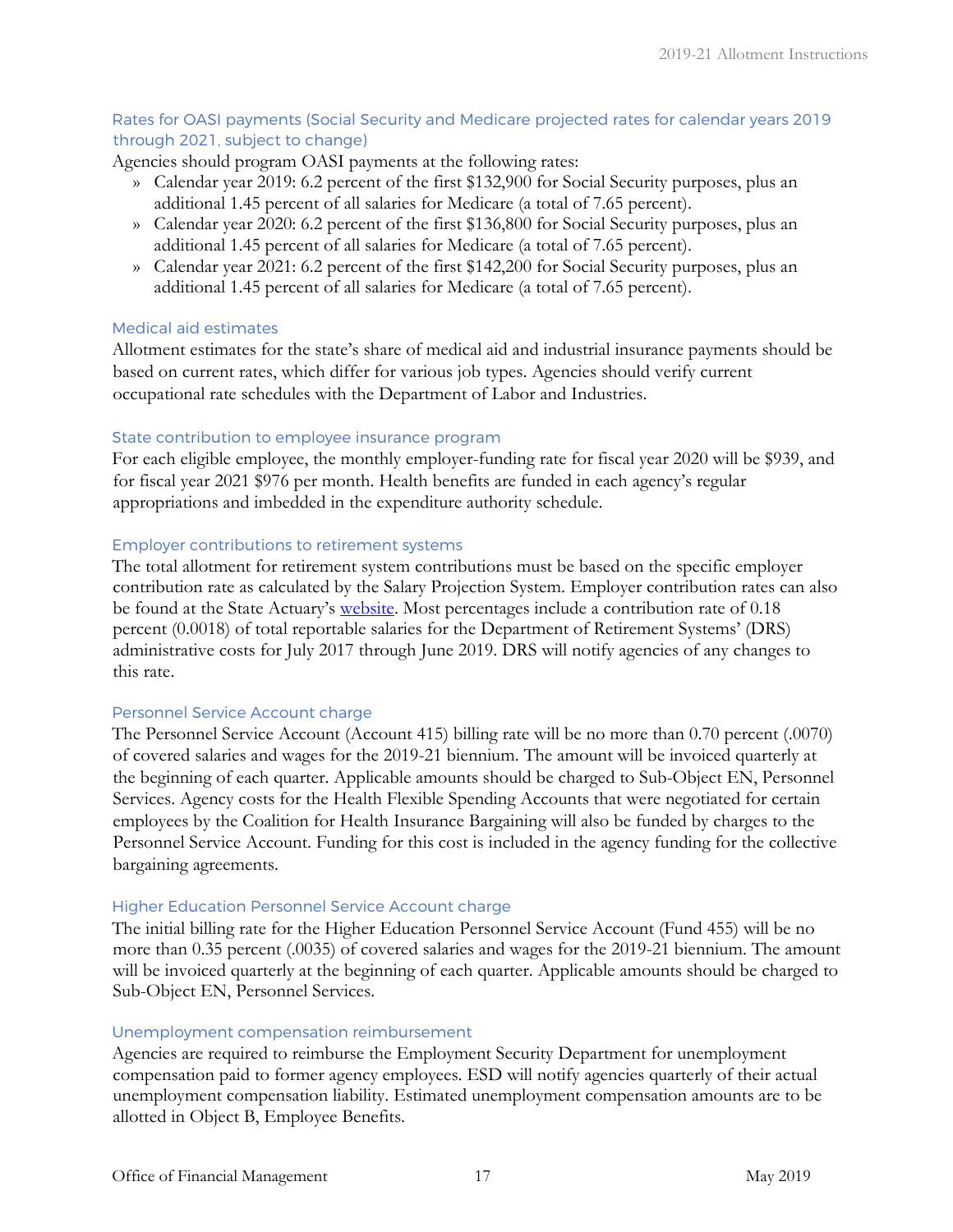### Agency charge estimates and expected timings of billings for central services

Agency specific estimates for the 2019-21 biennial budget by central service allocation are available on OFM's [website](https://ofm.wa.gov/sites/default/files/public/budget/instructions/other/2019-21CentralServiceAgencyCharges.pdf) and will be updated during the 2020 supplemental budget. For information on accounting for these transactions, including assumptions about the timing of billings, please refer to Subsection 85.90.40 in [SAAM.](http://www.ofm.wa.gov/policy/85.90.htm) Remember that the allotments for central service agency charges represent estimates. Agencies are responsible for paying for actual goods or services received, regardless of the estimate

### <span id="page-19-0"></span>2.9 Checklist for initial allotment packets

This checklist helps ensure your initial allotment is complete and accurate before submittal to OFM.

Things to double-check:

- » Does the allotment reflect legislative intent for the timing of expenditures, distribution of expenditures between fiscal years, report due dates, task completion dates and other legislative assumptions?
- » Did you use an initial packet purpose type?
- » Do the average salary amounts per FTE make sense? (See report AMR 001 or AMR 002.)

Requirements enforced by the system

- » Does the total of allotted, unallotted and reserve for each appropriated EA code match the EA schedule?
- » Are the allotments at the correct level? (Program level for all except DSHS.)
- » Are allotments for accounts appropriated by fiscal year allotted in the correct year?
- » For Option 1 agencies, are the total dollars allotted by object equal by month to total dollars allotted by appropriation index?
- » If data is allotted in object F or W, is a non-budgeted expenditure authority code and Program 850 used?

TALS will prompt users when an explanation is required (warnings)

OFM requires an explanation in these cases:

- » If allotments for federal or private/local expenditures do not match allotments for federal or private/local revenue.
- » If allotted FTEs do not match the EA control numbers by fiscal year.
- » If allotments for Object T do not net to zero by fiscal year.
- » If the total of allotted, unallotted and reserve for a nonappropriated expenditure authority code does not match the EA schedule.
- » If the pattern of allotments by objects differs significantly from the current biennium pattern by object.
- » If the pattern of allotments by program differs significantly from the current biennium pattern by program.
- » If the allotted revenues differ significantly from the control numbers on the EA schedule.

<span id="page-19-1"></span>If an explanation is not provided, the packet may be returned for revision or explanation.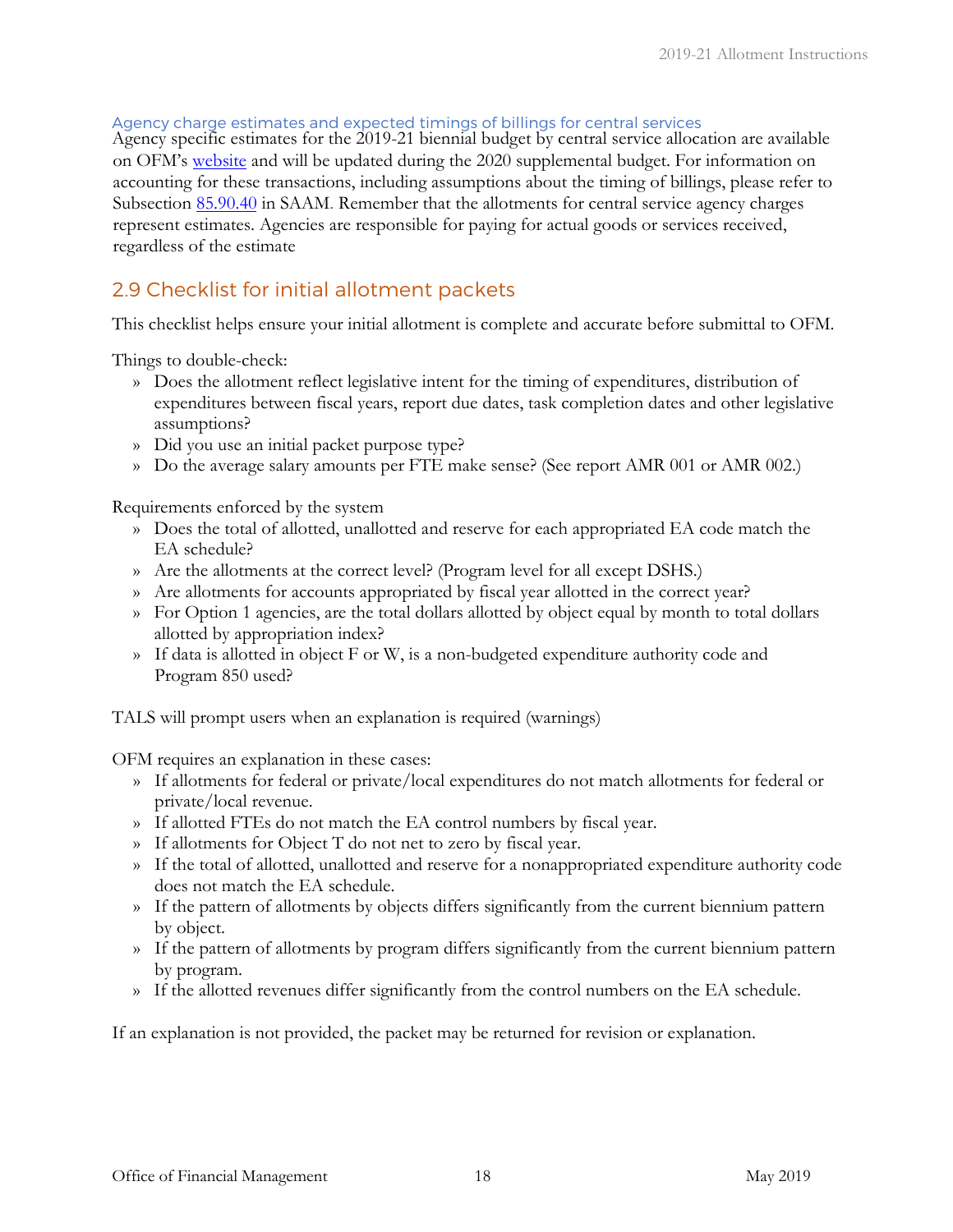# CHAPTER 3 PREPARING ALLOTMENT AMENDMENTS

# <span id="page-20-0"></span>3.1 When are allotment amendments expected and allowed?

### When are allotment amendments required?

OFM requires that operating allotment amendments be submitted for the following changes in the agency's initial expenditure, revenue and FTE plan:

- » Legislative changes to original appropriation, such as a supplemental budget.
- » Legislative requirements, such as an allotment reduction.
- » Executive changes to an expenditure authority schedule, such as expenditure reductions directed by the Governor because of a revenue shortfall; emergency fund allocations; retrospective rating refunds; Savings Incentive Account expenditure requests or other allocations (for example, state parking account); and unanticipated receipt requests.
- » Revised estimates of the amount or timing of revenue.
- » Any significant quarterly expenditure updates identified by the agency or requested by OFM.

### Expenditure allotment amendments can be made quarterly

Agencies may submit expenditure allotment amendments quarterly, along with an explanation of the reasons for changes. OFM may request that agencies submit an allotment amendment. Instructions on this type of amendment are covered in Chapter 3.2.

### What are the submittal deadlines?

Except where noted below, allotment amendments are due **no later than the 25th of the current fiscal month** to allow time for the OFM budget analyst to review them prior to the AFRS fiscal month cutoff.

Although most allotment amendments released to OFM by the required due date will be approved and entered into AFRS promptly, system problems or analytical issues may sometimes cause delays. Any allotment amendments that miss the AFRS cutoff date, for whatever reason, will be returned to the agency by TALS if it contains retroactive allotment transactions or transactions relating to a closed fiscal month.

### Provide an explanation with allotment amendments

Agencies are required to submit a detailed explanation with the packet for the significant changes reflected in each allotment amendment. This explanation should make sense to someone not familiar with your agency codes and abbreviations.

TALS makes it easy to include an explanation as part of the packet. The system also requires an explanation to be included in the packet for quarterly allotment amendment packet purpose types.

# <span id="page-20-1"></span>3.2 Quarterly expenditure allotment amendments

### Prepare quarterly allotment amendment when expenditure assumptions change significantly

The assumptions upon which the initial allotment plan is based may change over time. When changes are significant, agencies should prepare an allotment amendment for the next quarterly update and also submit narrative explanations.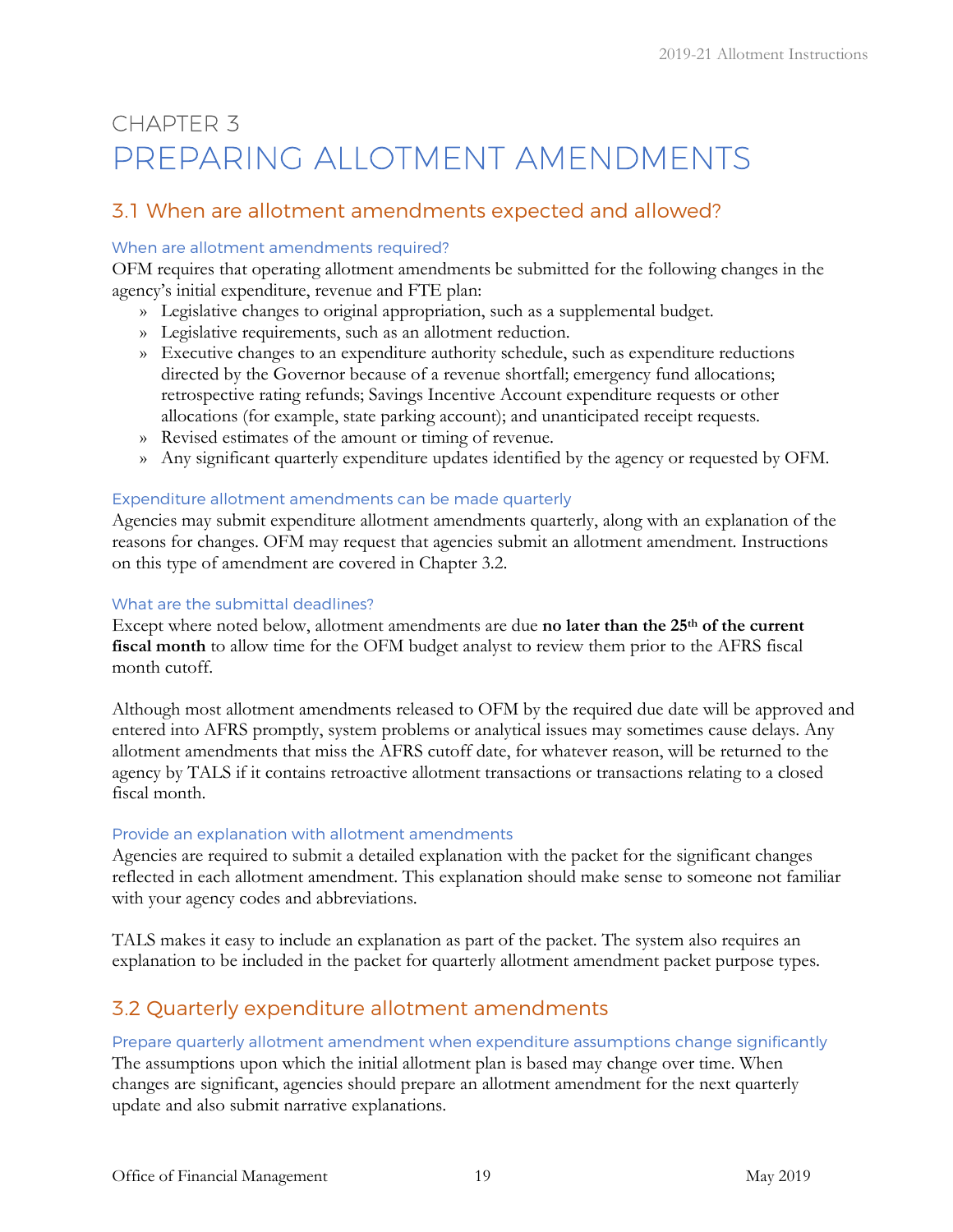OFM and the Legislature will be monitoring actual expenditures against the allotments, and looking to understand significant variances from the initial allotments. OFM encourages agencies to anticipate questions about such variances and to submit allotment amendments and assumption changes in any quarter necessary to provide reviewers with an accurate understanding of the expected spending plan and variances. OFM may require an agency to submit an allotment amendment.

OFM is particularly interested in amendments to reflect changes in the initial assumptions of key budget drivers, including caseloads, population, client patterns and revenue. OFM is also interested in significant changes in the planned timing and implementation of programs and services. Agencies should submit allotment amendments and narrative explanations for these changes. OFM encourages agencies to include any other updates that will make the allotment more useful as an expenditure plan.

### Do not make retroactive adjustments

Agencies may **not** make retroactive expenditure allotment amendments (changes to allotments for closed fiscal months), per RCW  $43.88.110(7)$ .

#### Use "adjustment amount" field to reduce allotment distortion

Agencies have said it is difficult to use the official allotments for management purposes because the statute prohibiting retroactive adjustments and system limitations led to distortions of the allotment picture. In this case, the entire adjustment for prior months had to be made in the current fiscal month, distorting the allotment picture for that month.

TALS solves this problem by offering an "adjustment amount" field (aka: the bucket). This allows agencies to move allotment capacity from closed fiscal months without skewing the current month or changing the official allotment record for closed months.

### **Note: The "adjustment amount" field may only be used for quarterly allotment adjustments. Agencies may not use this tool in any other packet purpose type.**

The total adjustment from closed months can be placed into the adjustment month field, and the current month amount will contain the actual change desired for that month. The adjustment amount will show as a separate entry on the TALS-AMR reports. For now, the adjustment amount will continue to be posted to AFRS in the current fiscal month. OFM's long-range plan is to enable use of this field in AFRS and all reporting.

This adjustment amount feature is intended to provide a way to handle retroactive allotment adjustments. This will reduce the need for internal allotment adjustments.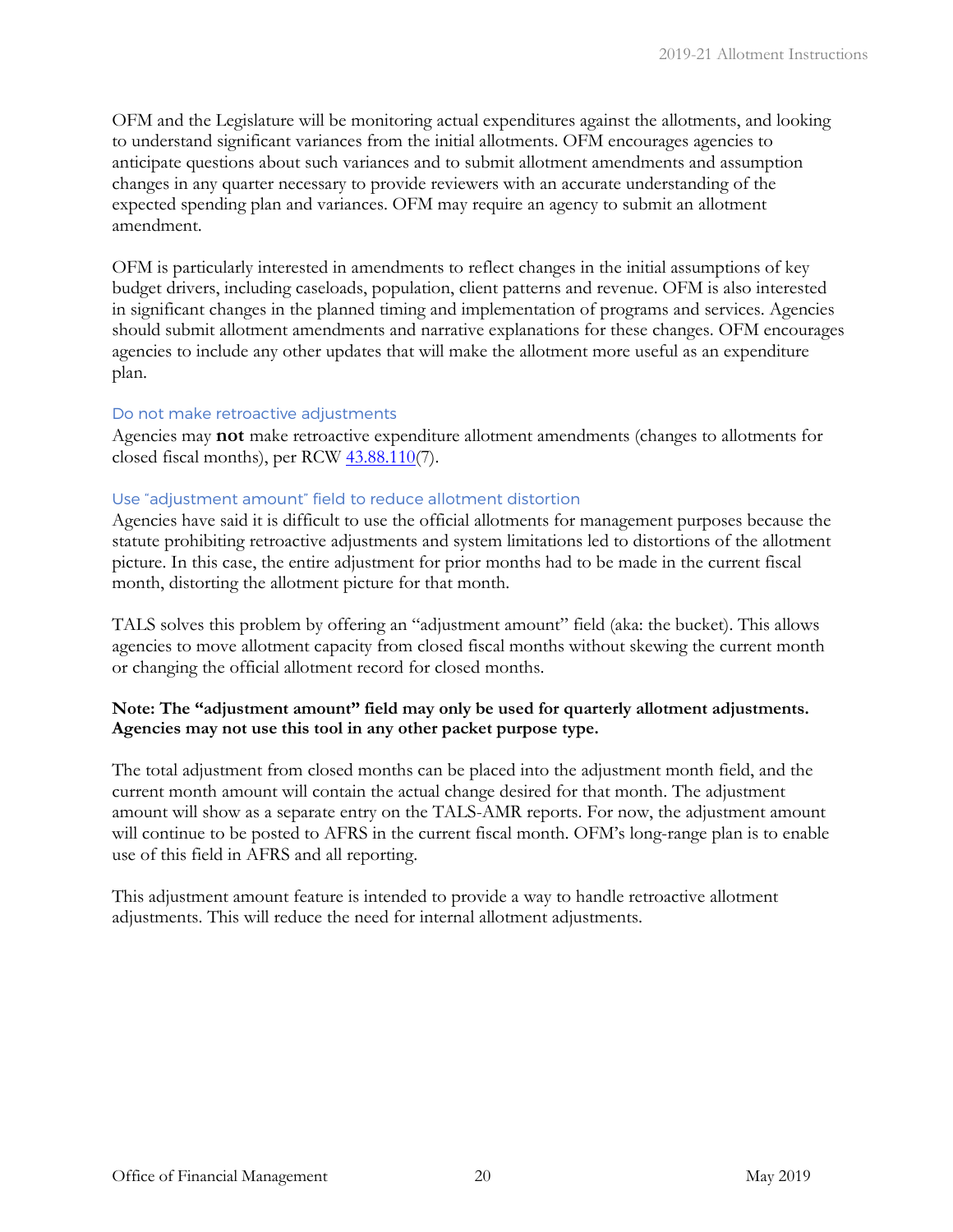| Quarter       | <b>Due Date</b>  |
|---------------|------------------|
| $\mathcal{P}$ | October 25, 2019 |
| 3             | January 25, 2020 |
| 4             | April 25, 2020   |
| 5             | July 25, 2020    |
| 6             | October 25, 2020 |
| 7             | January 25, 2021 |
| ጸ             | April 25, 2021   |

### When are the quarterly allotment amendment deadlines?

### Requirements for submitting the allotment amendment

Use the appropriate Operating Quarter Adjustment packet purpose type. Expenditure revisions may include altering expenditure estimates by month, program, or object; shifting estimates between allotted and unallotted status; and updating nonappropriated account estimates. Revenue, cash receipt, and cash disbursement amendments are optional and may be included in the packet when appropriate.

See Chapters 2.3-2.7 for general requirements for expenditure, FTE, revenue and cash allotments. Also, see the allotment amendment checklist at the end of this chapter.

### Requirements for submitting the explanation

Agencies must provide a brief description of how the spending plan assumptions have changed from the initial allotment for any significant revisions included in the amendment. If the answer to any of the following questions is "yes," the system will require that an explanation be included in the packet:

- » Have any assumptions of key budget drivers caseloads, population and client patterns, or revenue — changed significantly from those in the initial allotments?
- » Has there been a significant change in the planned timing and implementation of programs or services? For example, a new institution will open three months later than originally planned.
- » Has there been any other significant change in assumptions from the initial allotment? For example, new requirements identified in the design phase of an information technology project will cause a significant change in project scope and project costs. OFM would not consider as significant, for example, cost shifts due to a delay in purchasing a small number of personal computers or to fill vacancies.

### <span id="page-22-0"></span>3.3 Revenue allotment amendments

#### Revenue allotment amendments for forecast and other assumption updates

Revenue amendments are required whenever the quarterly revenue forecasts of the Economic and Revenue Forecast Council or the Transportation Revenue Forecast Council are revised. Revenue estimates for agencies not reporting to these councils should be amended to reflect any change in the amount or timing of projected revenues, or to adjust for actual collection experience.

Agencies must report material adjustments for any of the approximately 400 accounts with current revenue allotments.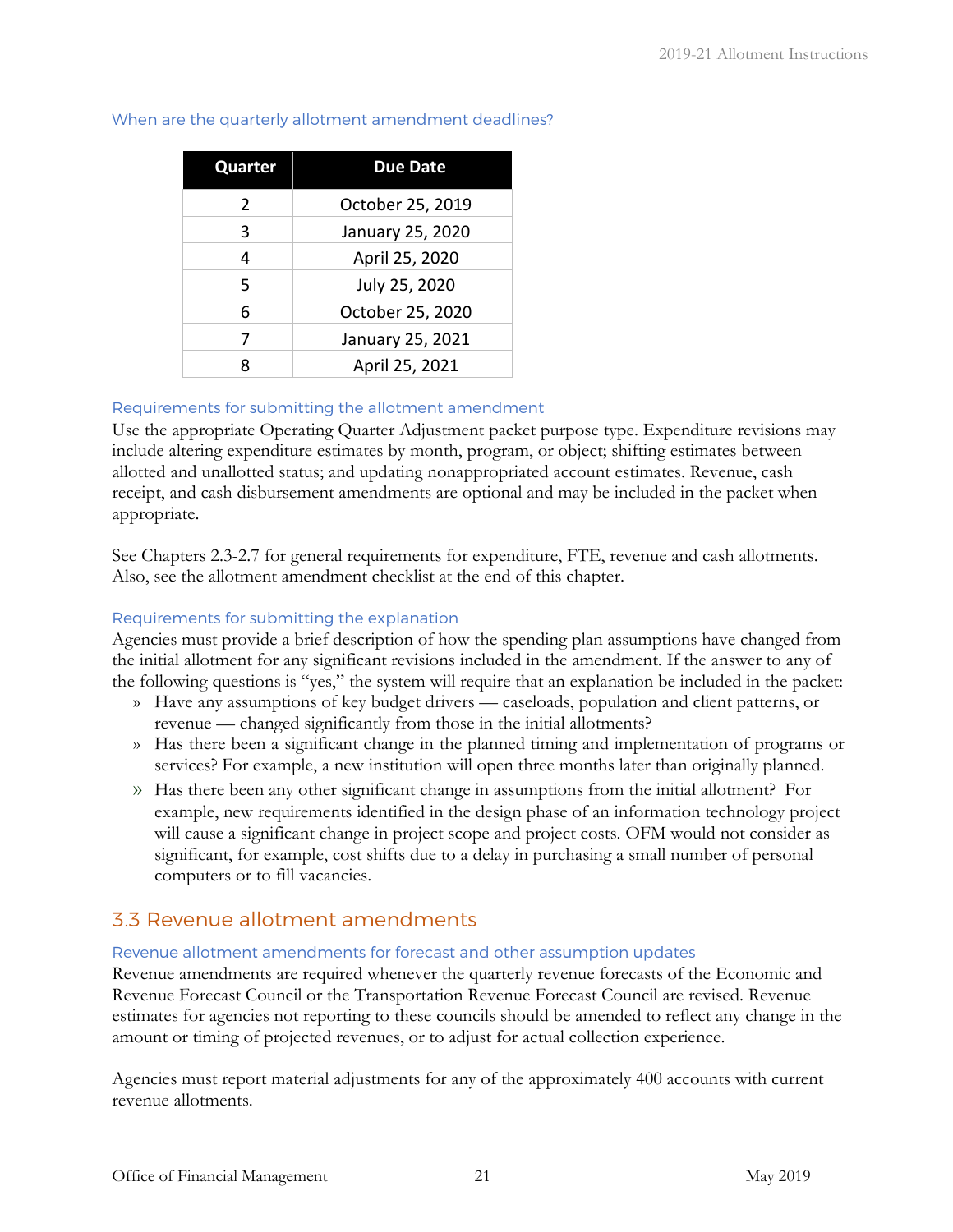### Submittal deadlines for forecast allotment updates

Submit forecast-related amendments by the  $25<sup>th</sup>$  of the month following a forecast. Submit other revenue amendments by the 25<sup>th</sup> of the month to ensure approval prior to the AFRS cutoff. See Chapters 2.5-2.7 for general requirements for revenue allotments.

### Agencies may submit cash allotments when assumptions change significantly

Because cash allotments are optional where there is an agency value in information for the agency's cash management needs, agencies may submit cash allotment amendments whenever assumptions for cash receipts and disbursements change significantly.

### <span id="page-23-0"></span>3.4 Allotment amendments for legislative budget changes

### Supplemental budgets are the most common legislative budget change

When an agency's budget is changed in a supplemental budget, the agency must submit an allotment amendment to reflect those changes. After a supplemental budget has been enacted and the expenditure authority schedules is updated, OFM will issue separate instructions for these allotments. Use the appropriate supplemental budget packet purpose type for these allotments and packet title as indicated in the separate instructions.

# <span id="page-23-1"></span>3.5 Allotment amendments for allocations

### What are allocations?

For various reasons, the Governor may authorize allocations that increase or decrease an agency's spending authority. Some operating allocation examples include Emergency Fund allocations, Fund 03K-retrospective rate refund allocations, Fund 277-parking revenues, Fund 290-savings incentive, and certain legislated compensation allocations.

Instructions for allotting some of the more typical allocations are listed below. For other allocations, such as the IT Technology Investment Pool, OFM will distribute separate written instructions as appropriate.

### Emergency capital allocations

For an emergency capital pool allocation, please see Section 5.5 for complete details.

### Use the correct packet purpose type

Use the operating allocations packet purpose type for these allotment amendments along with a title that best describes the allocation packet.

### Governor's Emergency Fund (001-4), expenditure authority code 611 (1st year) or 612 (2nd year)

The agency must send a letter to the Governor and OFM requesting an allocation and explaining the need and dollar amount. If approval is granted, the expenditure authority schedule is updated. An approval letter is sent to the requesting agency with instructions to allot the allocated amount.

### Savings Incentive (290-6), expenditure authority code 976

This allocation applies only to agencies with a General Fund-State appropriation and existing credit remaining in Account 290, Savings Incentive Account. See Chapter 3.6 for additional information.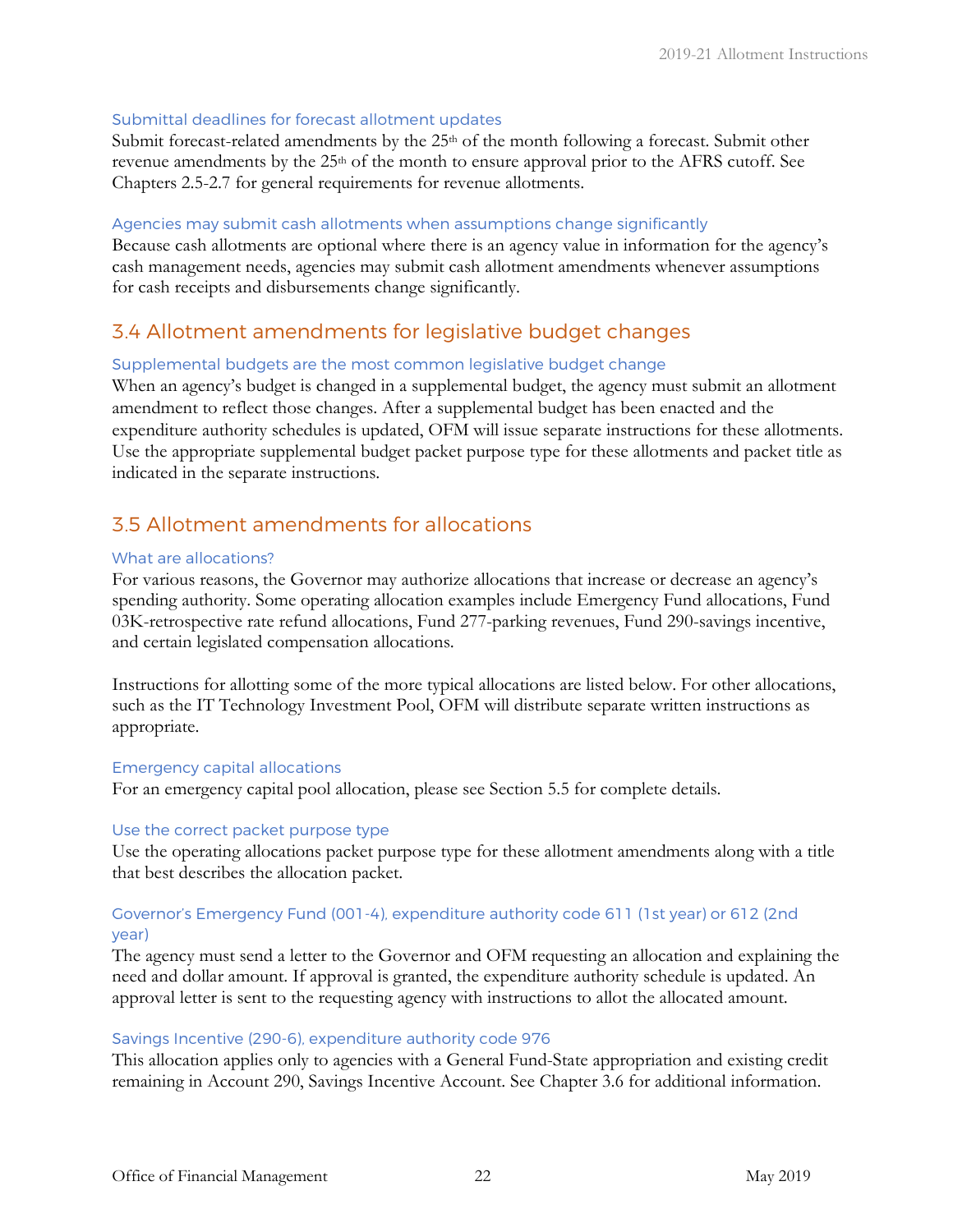### Parking revenue (277-6), expenditure authority code 977

All parking income collected from the fees imposed by state agencies for parking spaces at stateowned or leased facilities, including the Capitol Campus, are deposited in the state agency parking account. Only OFM can authorize expenditures from this account. Agencies can request for allotment only the beginning budget fund balance plus any amounts deposited into the account.

### Agencies may use funds to:

- » Support their commute trip reduction program under RCW [70.94.521](https://app.leg.wa.gov/RCW/default.aspx?cite=70.94.521) through [70.94.551.](https://app.leg.wa.gov/RCW/default.aspx?cite=70.94.551)
- » Support their parking program.
- » Support the lease or ownership costs for their parking facilities.

### Retrospective rating refund (03k-6), expenditure authority code 978

These allocations relate to premium refunds earned by the agency. Expenditures cannot be higher than the refund amount earned by the agency. Per RCW [51.44.170,](https://app.leg.wa.gov/RCW/default.aspx?cite=51.44.170) these funds may only be used to promote or provide incentives for employee workplace safety and health, and for early, appropriate return-to-work for injured employees. When submitting an allotment for these funds, the agency must include an explanation in the packet about how the money will be spent.

### Allocation amounts are reflected in the EA schedule

Allocations are reflected on the EA schedule as they become available. An email notification is sent to the agency when a revised EA schedule is published.

For Savings Incentive, Parking and Retrospective Ratings Refunds, the amounts on the schedule reflect the beginning fund balance and any new revenues posted to AFRS by the agency. These amounts represent the maximum amount available for the biennium, not the current balance after expenditures. Note: Beginning fund balance roll-over will not be credited to the 2019-21 biennium until final AFRS close for the 2017-19 biennium in late August.

### Agencies must have an approved allotment prior to spending any allocations

Agencies must comply with the Budget and Accounting Act and **may not** incur expenditures for any allocation until they have received OFM approval. When allocations have restrictions on how the money can be spent, agencies must provide an explanation in the packet to describe how the agency plans to spend the funds.

# <span id="page-24-0"></span>3.6 Checklist for allotment amendments

This checklist will help ensure that your allotment amendment is complete and accurate before submitting to OFM.

Things to double-check

- » Does the allotment reflect legislative intent for the timing of expenditures, distribution of expenditures between fiscal years, and other legislative assumptions?
- » Did you use the appropriate packet purpose type?
- » If you are submitting expenditure or revenue amendments, did you include optional corresponding cash allotment amendments, if appropriate?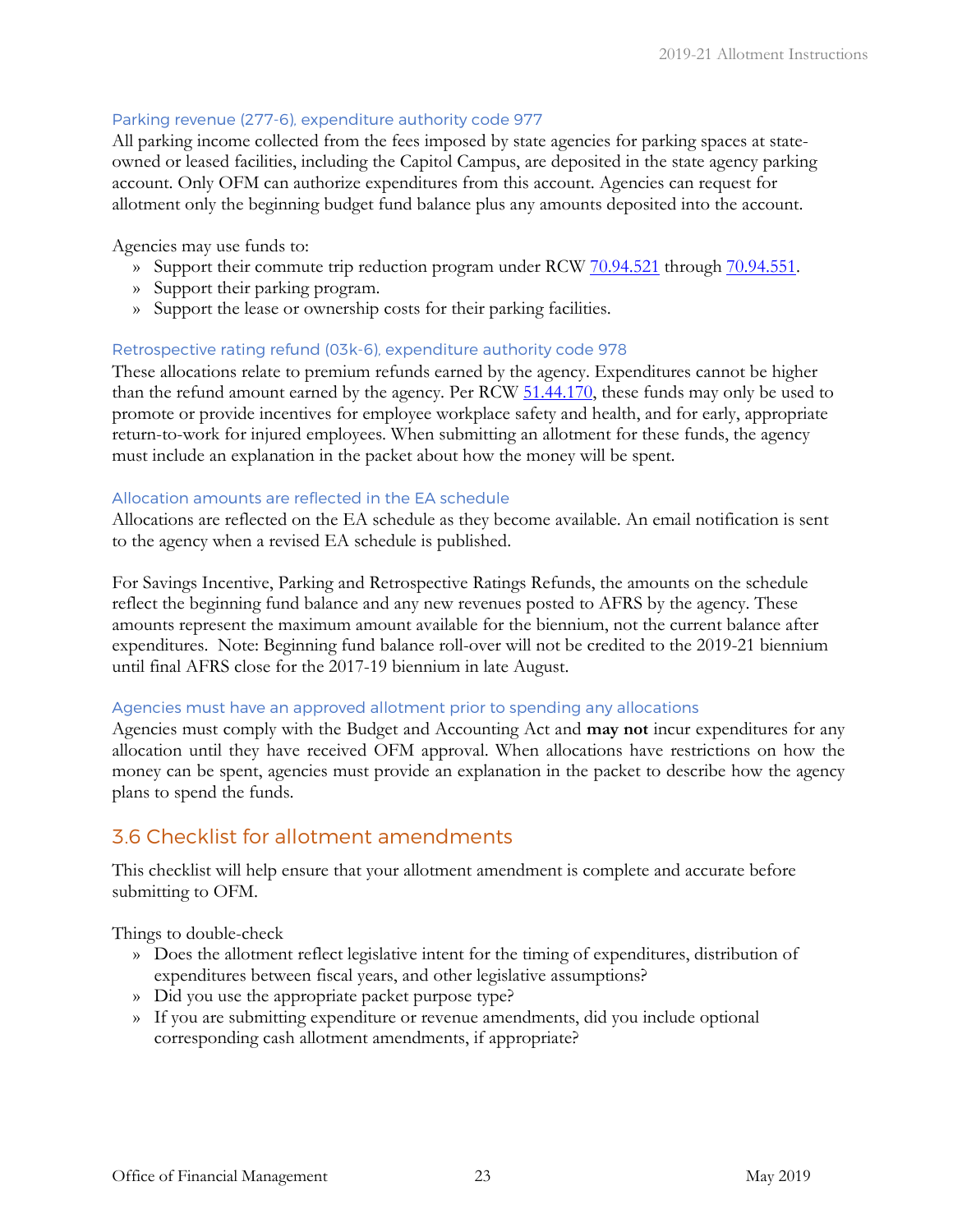Requirements enforced by the system

- » If you are submitting a quarterly expenditure amendment, have you included a detailed explanation in your packet?
- » Does the packet exclude retroactive allotments (allotments for closed fiscal months)? Does the total of allotted, unallotted and reserve for each appropriated EA code match the EA schedule for expenditures?
- » Are the allotments at the correct level? (Program level for all except DSHS). Are allotments for funds appropriated by fiscal year allotted in the correct year?
- » For Option 1 agencies, are the total dollars allotted by object equal by month to total dollars allotted by appropriation index?
- » If data is allotted in Object F or W, is a non-budgeted appropriation index and Program 850 used?
- » Are internal agency expenditure allotments equal to or less than EA control numbers? Does the amount you propose moving from unallotted or reserve status exceed the current amount in that status?
- » Is the amount placed or remaining in reserve at least equal to any total legislative allotment reductions or Governor's cash deficit reductions on the EA schedule?

In the following cases, TALS will prompt when an explanation is required

- » If allotments for federal or private/local expenditures do not match allotments for federal or private/local revenue.
- » If allotted FTEs do not match the EA control numbers by fiscal year.
- » If allotments for Object T do not net to zero at the agency level by fiscal year.
- » If the total of allotted, unallotted and reserve for a nonappropriated expenditure authority code does not match the EA schedule for expenditures.
- » If the allotted revenues differ significantly from the control numbers on the EA schedule.

If an explanation is not provided, the packet may be returned for revision or explanation.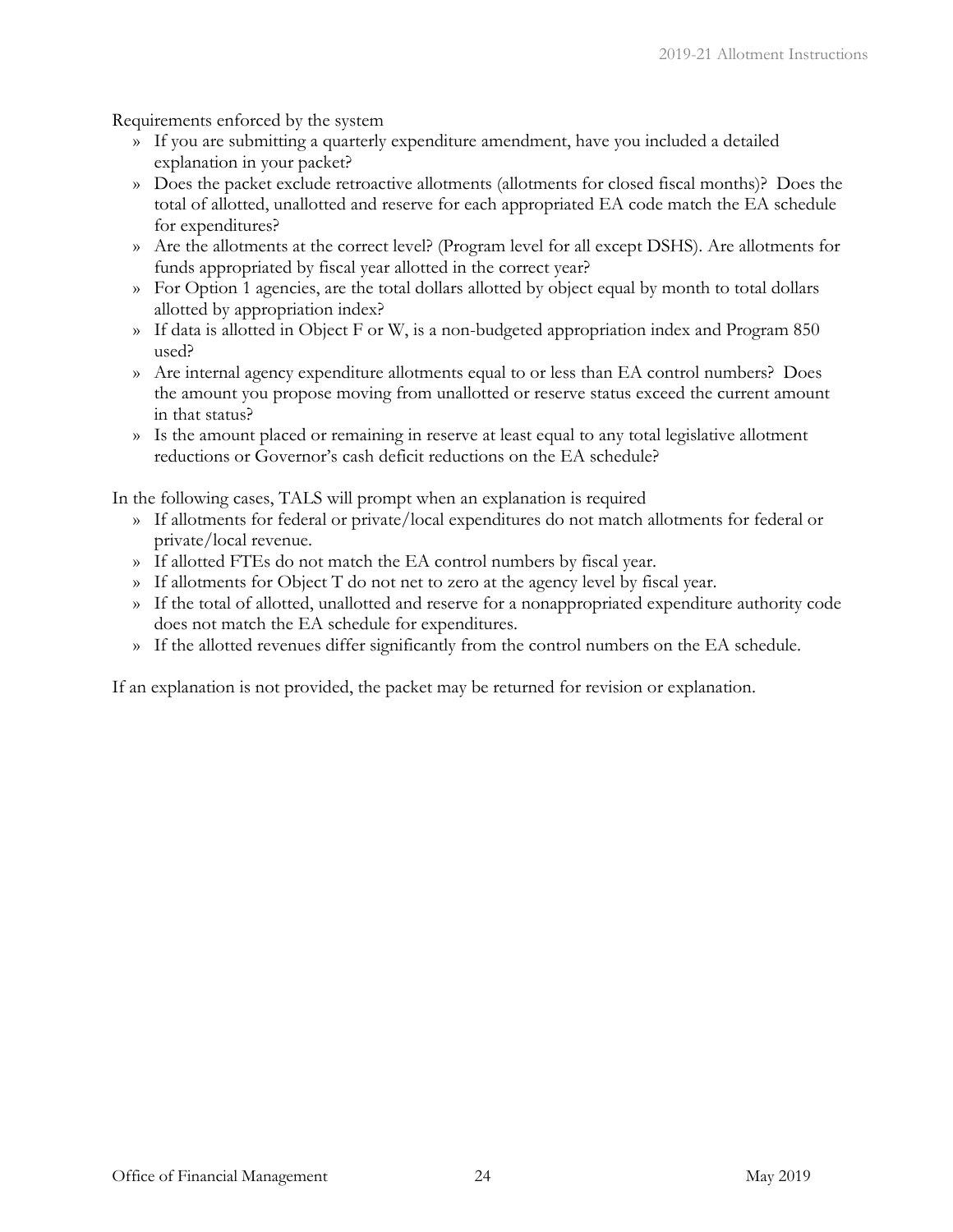# <span id="page-26-0"></span>Chapter 4 UNANTICIPATED RECEIPT ALLOTMENT AMENDMENTS

# <span id="page-26-1"></span>4.1 About unanticipated receipts

### Definition of an unanticipated receipt

Agencies may receive federal or private/local funds for a specific purpose not anticipated in the enacted budget. The Governor is authorized to grant agencies expenditure authority for these funds under certain conditions.

### Appropriate use of the unanticipated receipt process

The Constitution grants the Legislature sole authority to make appropriations. The unanticipated receipt process acknowledges that the state may receive grants when the Legislature is not in session. It is often in the best interest of the state to spend these revenues as long as they are consistent with legislative intent. On behalf of the Governor, OFM determines if the request for additional expenditure authority is consistent with the Budget and Accounting Act.

### Contact your OFM analyst when unanticipated receipts are received during legislative session

During the legislative session, it is assumed that unanticipated grants or other outside funds will be included in the budget rather than processed as unanticipated receipt allotments. Agencies should contact their OFM budget analyst if the timing of these receipts makes inclusion in the budget impossible.

### Criteria for an unanticipated receipt

An agency's request must be consistent with the legal definition of an unanticipated receipt:

- » It was not anticipated in the agency's enacted budget;
- » The grantor mandates a specific use for the funds; and
- » The revenue comes from a source outside of state government and is not controlled by the state agency.

### Grants that create new activity or policy for the state

If a grant is for something that sets a new policy direction for the state, agencies should include it as part of their budget request submittal instead of treating it as an unanticipated receipt request. Please consult with your assigned budget **analyst** if you have questions.

### Agency budget request or unanticipated receipt?

If the timing of the grant allows, agencies are encouraged to use the normal budget process to request expenditure authority for additional federal and private/local revenues. This allows a more complete review by OFM and consideration by the Legislature.

An example of this is a new grant that covers several biennia. The agency should request only the amount necessary for the current biennium and include the remainder in a separate decision package in a budget request.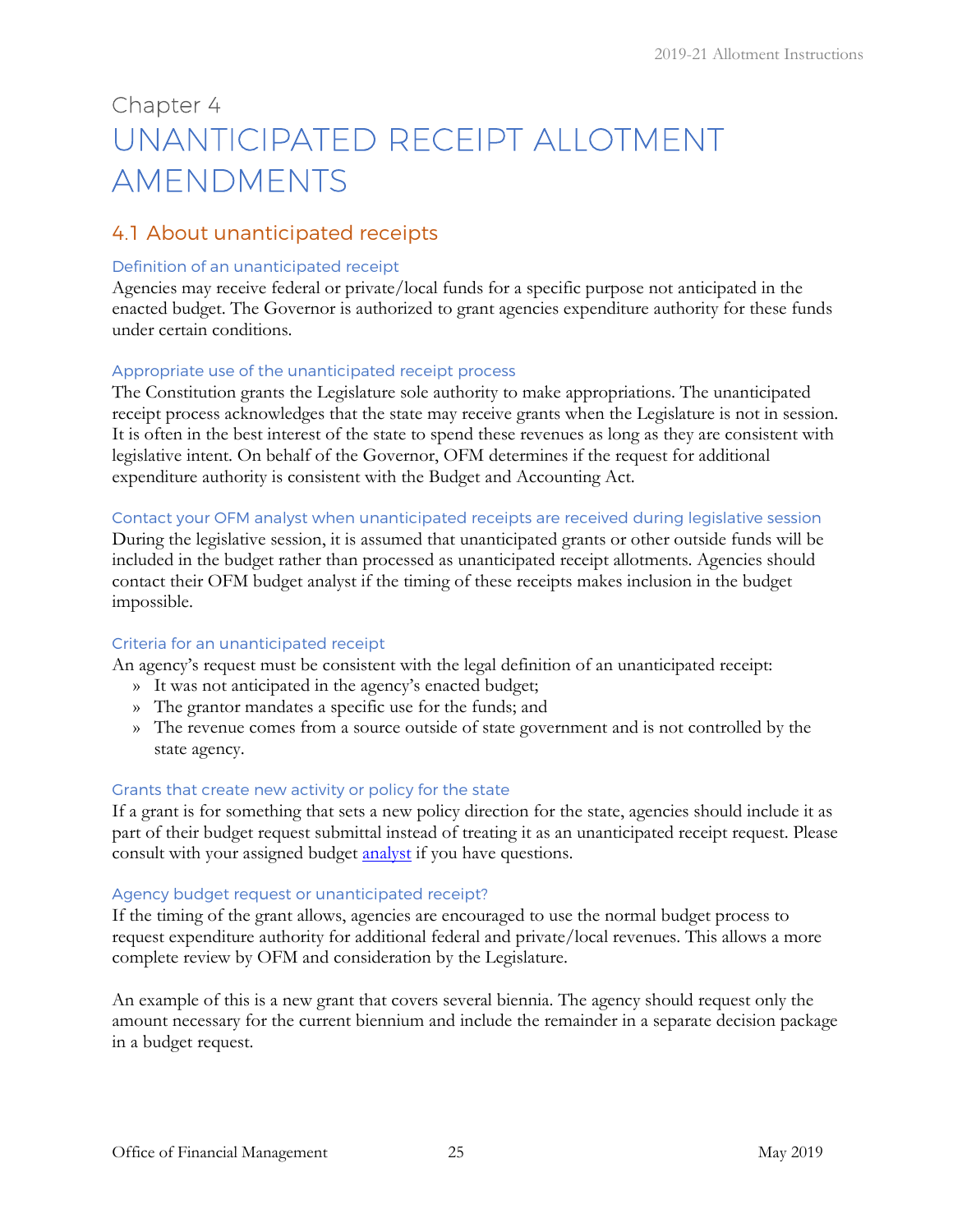# <span id="page-27-0"></span>4.2 Submittal requirements for unanticipated receipts

### Agencies may not combine multiple grants in an unanticipated receipt packet

Each individual grant for which an agency requires unanticipated appropriation authority must be submitted in separate packets.

### Agencies may not legally incur expenditures for any unanticipated receipt without OFM approval

An agency also may not make an expenditure or incur obligations in excess of the actual funds received, or for a purpose different from the one for which it was received and approved.

### Appropriation authority lapses at the end of the biennium

If an agency has received an advance payment during the 2017-19 biennium, and a portion of this amount can be carried over to 2019-21, the agency must submit an unanticipated receipt request as soon as possible after July 1, 2019, unless the carryforward amount has been included in the enacted 2019-21 biennial budget. The amount of the advance payment carried forward must show as estimated revenue in 2019-21. This section does not apply to nonappropriated funds.

### Due dates for unanticipated receipt amendments

To be included in that month's transactions, unanticipated receipt amendments and the associated request form are due at least 10 days prior to the commitment of any funds and at least 15 days prior to the AFRS fiscal month cutoff date. The unanticipated receipt process requires a 10-calendar day waiting period between OFM's receipt of the agency's package and the approval to allow Joint Legislative Audit and Review Committee (JLARC) and legislative fiscal committee staff to review the package.

The last date that agencies can submit unanticipated receipt amendments for the 2019-21 biennium is June 20, 2021.

### TALS automates the unanticipated receipt process

TALS automates the unanticipated receipt process. The unanticipated receipt request information is collected in TALS. Agencies must attach the requested grant documents and send the request and the related allotment amendment to OFM at the same time. Instructions for completing the unanticipated receipt request are located in the TALS-AMR [tutorial](https://budgetlogon.ofm.wa.gov/library/TALS_AMR_Tutorial.pdf).

### [Submittal requirements for agencies](https://fortress.wa.gov/ofm/bass/BASSPR/library/default.htm)

- » Submit an unanticipated receipt request through TALS that describes the source of funding, purpose of the grant or contract, and why the expenditure is consistent with legislative and executive intent.
- » Attach a copy in Word or PDF format of the executed grant award and other available contract documentation.
- » Submit an allotment amendment to indicate the proposed expenditure plan for the funds. Use the unanticipated receipt (capital or operating) packet purpose type.
- » Each grant award requires a separate unanticipated receipt packet.
- » Each packet must include expenditures as well as revenue data.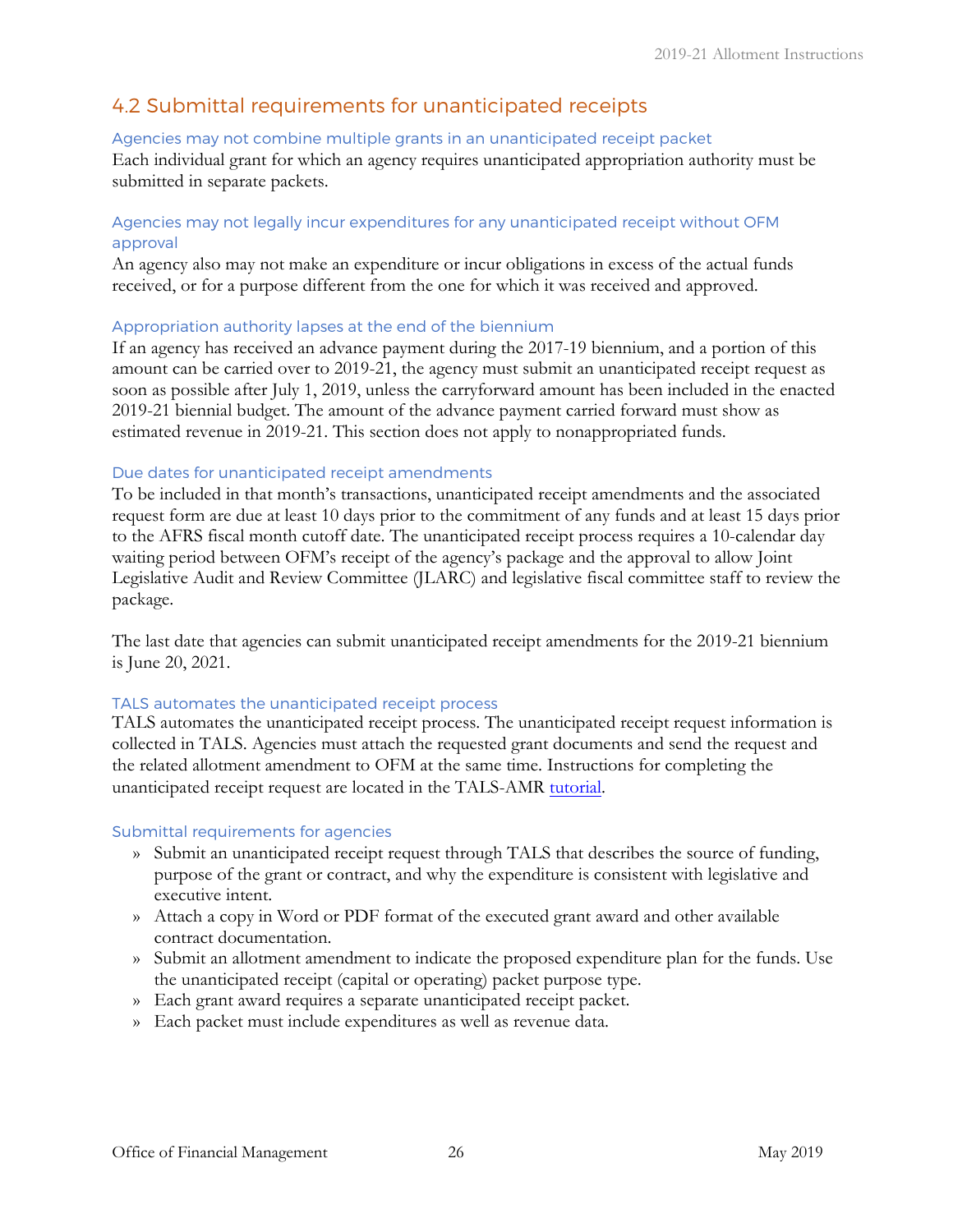The request and the allotment amendment should cover only the current biennium portion of the receipt if the grant period also includes future biennia. In the case of expenditure-driven grants or contracts where the state receives revenue based upon the expenditures incurred against the grant or contract total, revenues must be equal to total expenditures as a matter of state law.

Only these expenditure authority codes may be used for unanticipated receipts:

| Operating – Federal         | 700-940, 7A0-7F0, 8A0-8Z0 EA Type 3 |
|-----------------------------|-------------------------------------|
| $Operating - Private/Local$ | 9A0-9Z0, ZA0-ZZ0 EA Type 9          |
| Capital – Federal           | $V10-W90$ EA Type 3                 |
| $Capital - Private/Local$   | $X10-Y90$ EA Type 9                 |

Tip: The third digit is always zero.

When a granting entity provides additional money for purposes previously identified in a prior unanticipated receipt, re-use the original unanticipated receipt appropriation code. If the purpose of the project differs, a new expenditure authority code must be used.

### Instructions for completing the unanticipated receipt request

Include the following information in the unanticipated receipt request form in TALS:

- » **Purpose of grant and description of how funds will be used.** Clearly describe the reason for the grant and specific activities that will be initiated with new funding. Explain why the expenditure is consistent with legislative and executive intent.
- » **Time period for grant/award.** Indicate the begin date and end date for which these funds will be used. If a portion of the grant period occurs after the next legislative session, that portion of the grant should be included in the agency's next budget submittal.
- » **Type of grant/award.** Select the type that best describes the request:
	- *New* the agency needs additional spending authority to spend the grant.
	- *Renewal* the agency received the grant previously. If the grant/award is made on a recurring basis, it should be included in the agency's next budget request.
	- *Addendum* the agency received additional funds for an existing grant award and/or the purpose of the grant has been expanded.
	- *Carryover* from previous biennium the agency has funds remaining from a previously approved unanticipated receipt from the previous biennium. Agencies must reference the Allotment Packet number used in the previous biennium.
- » **Pass-through only.** Check this box if the full amount will be passed on to recipients and explain the nature of the pass-through.
- » **Budget impact summary.** To capture the full fiscal picture of the unanticipated receipt request, the agency must provide fiscal information as it relates to the type of the grant/award. In cases where the grant award crosses biennial lines, record the portion that applies to the 2019-21 biennium in the "Current Biennium" column and place the excess under the "Ensuing Biennium" column of the table. If available for expenditure, this excess funding must be incorporated into the agency's future budget request. For example, if the agency selects "Renewal," fiscal information is expected for all three biennia affected. Carryover requests must include fiscal information from the previous biennium as well as the current biennium.
- » **Additional FTEs.** Indicate the average annual FTEs added by the unanticipated receipt. Do not use staff months or biennial totals. For example, if Fiscal Year 2018 has 10 FTEs and Fiscal Year 2019 has 12 FTEs, you should enter 11 FTEs (10 plus 12, divided by 2).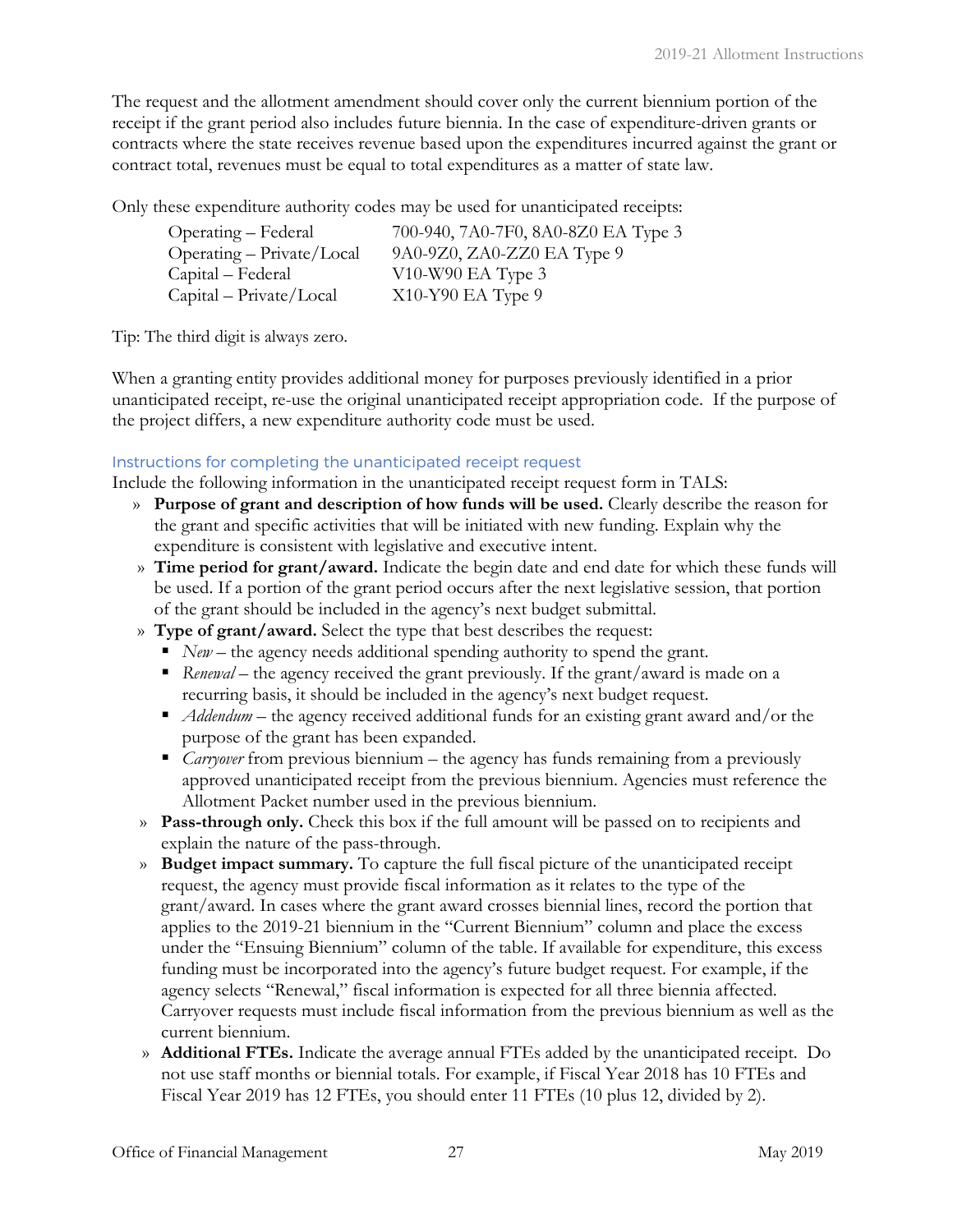- » **Matching funds.** If required by the grant, indicate the amount of matching funds and the expected source of those funds. If matching funds will come from the agency's current budget, indicate which programs and activities or capital projects will be affected. The grant/award amount shown under the Current Allotment Request must agree with the data entered in the unanticipated receipt allotment packet.
- » **Analysis.** Complete all four questions in the analysis section.
	- *1. Can these funds be substituted for presently allotted funds?* 
		- Whenever unanticipated receipt revenues can be used for expenditures currently funded with state fund sources, those state funds must be placed in reserve in the unanticipated receipt allotment packet, and the unanticipated receipt dollars used instead.
		- The first question on the unanticipated receipt form asks whether the federal (or other) funds received can be substituted for presently allotted funds.
		- Agencies must provide specific justification whenever the "no" box is checked in response to this question. Federal or other grantors frequently stipulate that grant funds cannot be used in place of state funding. The documentation of this requirement should be in the form of specific language or a legal citation that prohibits the supplanting of state funds.
	- *2. Does acceptance of these funds commit the state to further expenditures in a later period?* Conditions of acceptance of grant awards can commit the state to additional expenditures in a later period. If this is the case, agencies must indicate the intended source of future funding as requested in the second question.
	- *3. Will the activity supported by these funds generate a permanent program or service within state government?* If a grant is for something that sets a new policy direction for the state, agencies should include it as part of their budget request submittal instead of as an unanticipated receipt request. Agencies should consult their OFM budget analyst about this particular kind of grant.
	- *4. What is the plan after the grant ends?* Indicate the specific plan for termination or continuation of the program beyond the anticipated length of time and funding.

# <span id="page-29-0"></span>4.3 Checklist for unanticipated allotment amendments

This checklist will help to ensure that your unanticipated receipt allotment is complete and accurate before submitting to OFM. Things to double-check

- » Is the unanticipated receipt request form complete?
- » Did you use the unanticipated receipt packet purpose type?
- » Is the information on the request form consistent with the allotment amendment? Are you submitting the unanticipated receipt packet and request to OFM at least 10 calendar days prior to the planned commitment of funds to allow time for OFM and legislative review?
- » Have you allotted only the amount the agency expects to spend in the current biennium? Have you also included the related allotments for revenue and FTEs (if applicable) in the packet?

System will prompt the agency for required explanations

- » Is the grant award or other contract documentation attached?
- » Do the allotments for federal or private/local expenditures match the allotments for federal or private/local revenue?

If an explanation is not provided, the packet may be returned for revision or explanation.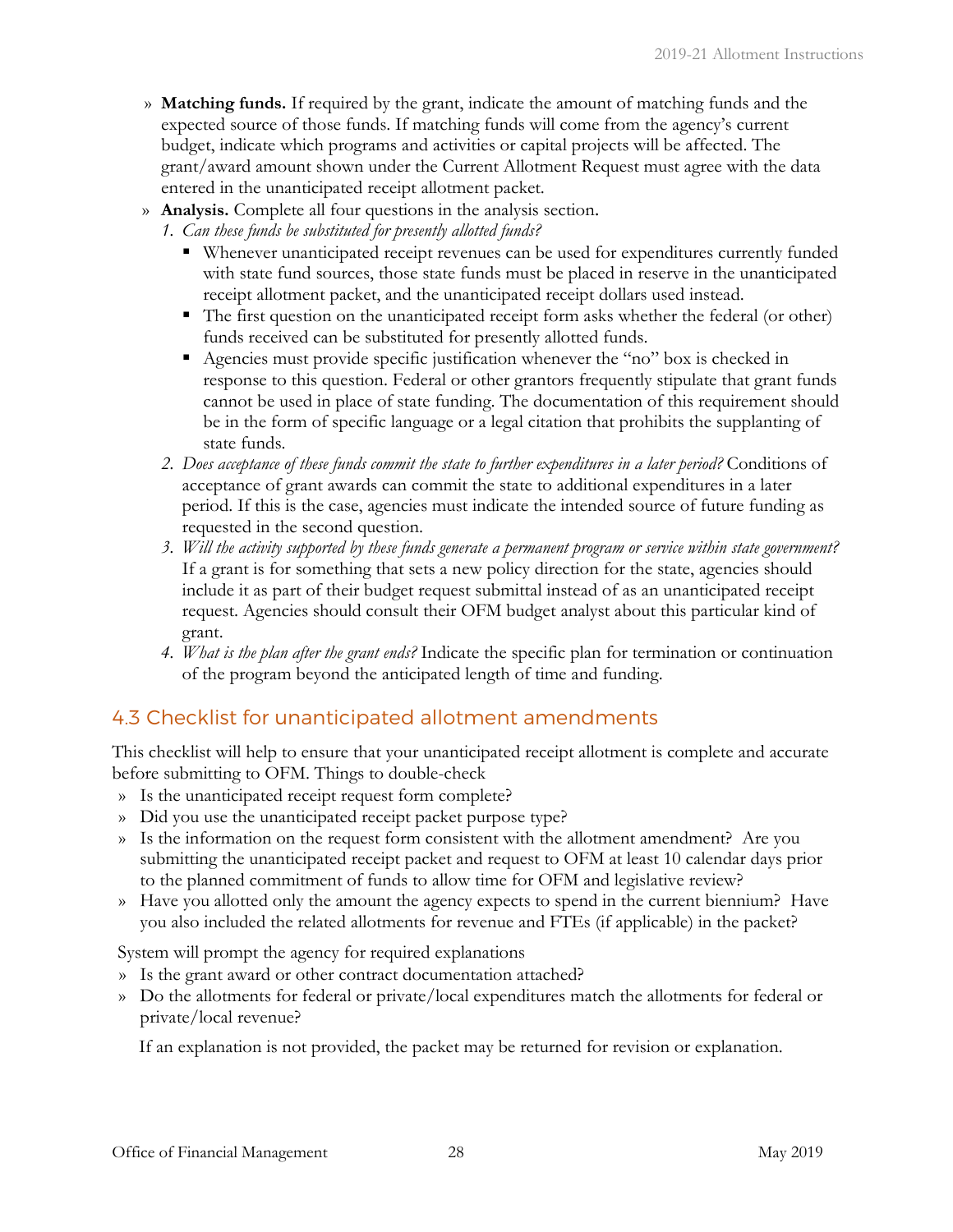# <span id="page-30-2"></span><span id="page-30-0"></span>Chapter 5 ADDITIONAL INSTRUCTIONS FOR CAPITAL ALLOTMENTS

# <span id="page-30-1"></span>5.1 Capital allotment basics

This chapter focuses on special requirements for capital allotments and supplements the more general requirements in Chapters 1-4 of these instructions.

Capital projects include:

- » The acquisition of real property.
- » Additions, repairs, renovations or improvements to existing facilities. The acquisition of building equipment. The pre-design, design and construction of new facilities.
- » Grants and loans to government or community organizations.

For purposes of Chapters 5 and 6, "capital projects" refer to items in the capital appropriations bill(s).

### The allotment process provides a clear picture of project activity

Capital allotments provide a baseline understanding of how the enacted capital budget will be implemented and what will be accomplished as a result. Allotments are also used for projecting cash flow needs for general obligation bonds and project monitoring.

### OFM must approve allotments before expenditures can be incurred

RCW [43.88.110\(](https://app.leg.wa.gov/RCW/default.aspx?cite=43.88.110)7) and the capital budget appropriations bill provide that an agency may incur no expenditure nor enter into any obligation for capital projects until it has received OFM approval for the expenditure of funds. Agencies should contact their OFM capital budget analyst if there is a need to expedite an allotment review.

### Use a capital packet purpose type for the capital allotments

OFM views allotments by purpose or type. TALS requires users to select a particular packet purpose. Packet purposes for capital allotments are:

- » Capital initial allotment use for all components of the initial biennial allotment, including related revenue allotments (section 5.2)
- » Capital amendment use for allotment adjustments (Section 5.3) and emergency allocations (Section 5.5)
- » Capital  $1^{st}$  supplemental use for changes to the initial allotment plan or adding new project spending plans as prescribed by the  $1<sup>st</sup>$  supplemental budget.
- $\infty$  Capital 2<sup>nd</sup> supplemental use for changes to the initial and 1st supplemental allotment plans as prescribed by the 2<sup>nd</sup> supplemental budget.
- » Capital Governor's cash deficit reductions
- » Capital unanticipated receipts
- » Capital internal adjustments use for allotment adjustments for agency access only. These are not viewable by OFM.
- » Capital legislative allotment reductions
- » Capital transfer use for transfer of funds to another project (Section 5.4)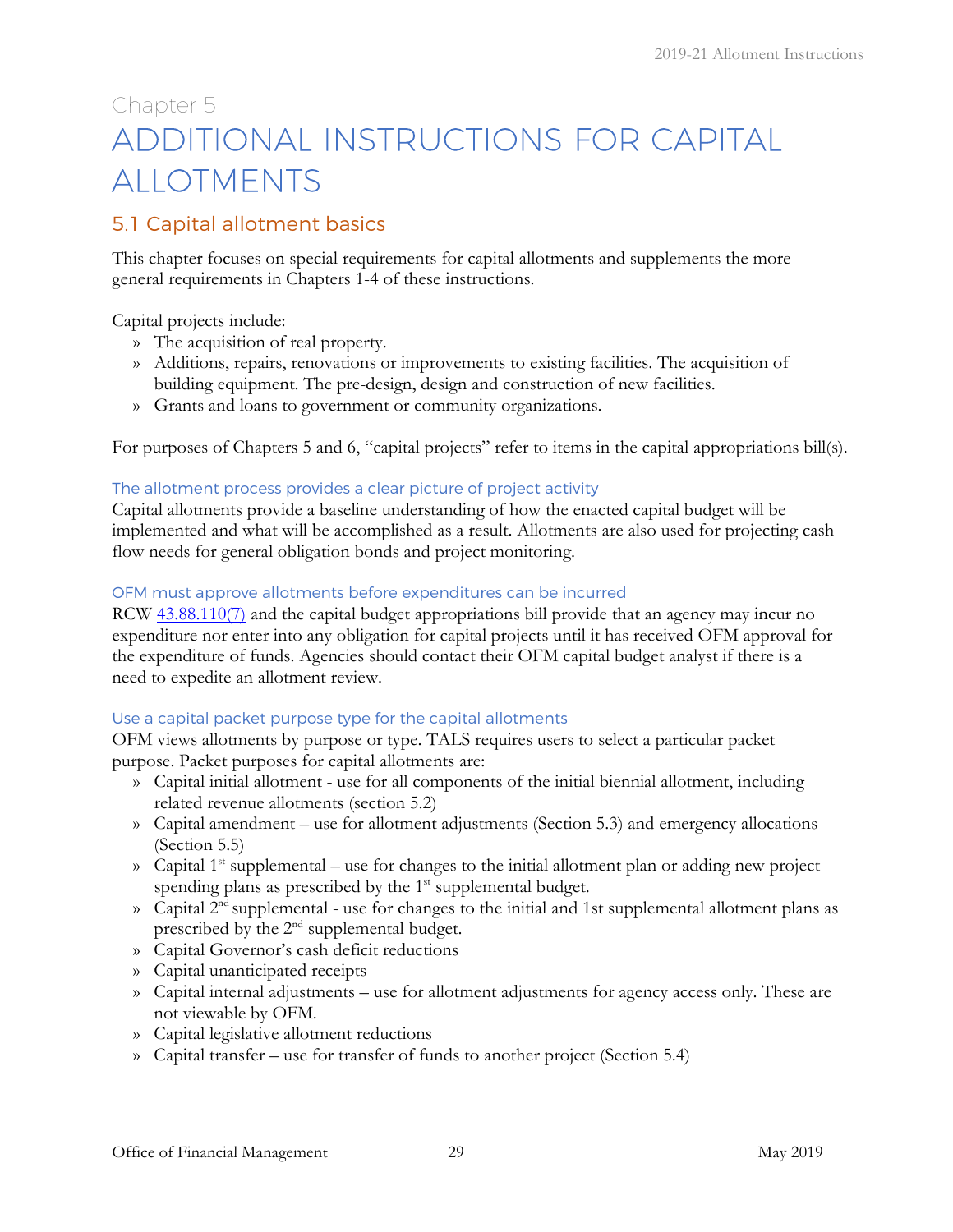### Agencies may request that unexpended funds be transferred to another project

Subject to certain restrictions, the Governor, through OFM, may transfer unexpended funds from one project to another in specific situations as described in the capital appropriations bill and RCW [43.88.145.](https://app.leg.wa.gov/RCW/default.aspx?cite=43.88.145) The agency **must** submit a written request to OFM and receive an approval letter before making such a transfer. The process and requirements for a transfer are outlined in Chapter 5.4 and the capital budget instructions.

### Allot and charge only appropriate costs and FTEs to capital appropriations

If the agency plans to charge FTEs or administrative costs to a capital appropriation, the agency allotments should reflect this. However, agencies must follow OFM Capital Budget Instructions about the type of costs that can be charged to capital appropriations.

Capital construction funds (whether funded with bond proceeds, revenues from fees, or other cash) are generally dedicated to the acquisition, construction and renovation of fixed capital assets and will not be used for regular maintenance of capital facilities or to subsidize operating budget costs. However, costs incurred by agencies in the direct development and administration of capital projects can be considered part of the project cost. Other costs, such as managing an agency's capital facilities or creating a capital budget, should be charged to the agency's operating budget and not the capital budget.

Refer to the [OFM Capital Budget Instructions](http://www.ofm.wa.gov/budget/instructions/capital.asp) [f](http://www.ofm.wa.gov/budget/instructions/capital.asp)or information on allowable costs for capital appropriations.

#### General guidelines for developing expenditure allotments

Capital allotments should be based on the agency's best estimate of monthly expenditures during the current biennium. The following guidelines can assist agencies in developing estimates, but these should not be a substitute for analysis and planning:

- » Most all project funds that are re-appropriated should be spent during the first year of the biennium, if possible.
- » Allotments for omnibus or minor works appropriations should approximate the spending plan for the entire group of sub-projects within the appropriation.
- » Grant allotments should approximate planned expenditures for the individual grants and loans.
- » Individual appropriated projects should approximate the project schedule as provided in the agency's capital budget request until an updated plan is available. Avoid estimating expenditures by dividing the appropriation by 12 months or 24 months. Please make an effort to reflect reasonable spending estimates through the biennium, as these spending plans are used in calculations that impact bond sales.
- » In the absence of more specific project information, construction spending can be approximated as 25 percent spent over the first one-third of the construction period; 50 percent spent during the second one-third of the construction period; and 25 percent spent during the last one-third of the construction period.
- » Following initial allotments, OFM will require updates to capital allotments on November 1 and May 1 to collect more accurate spending data as projects progress and to align with the timing of bond sales conducted by the Office of the State Treasurer.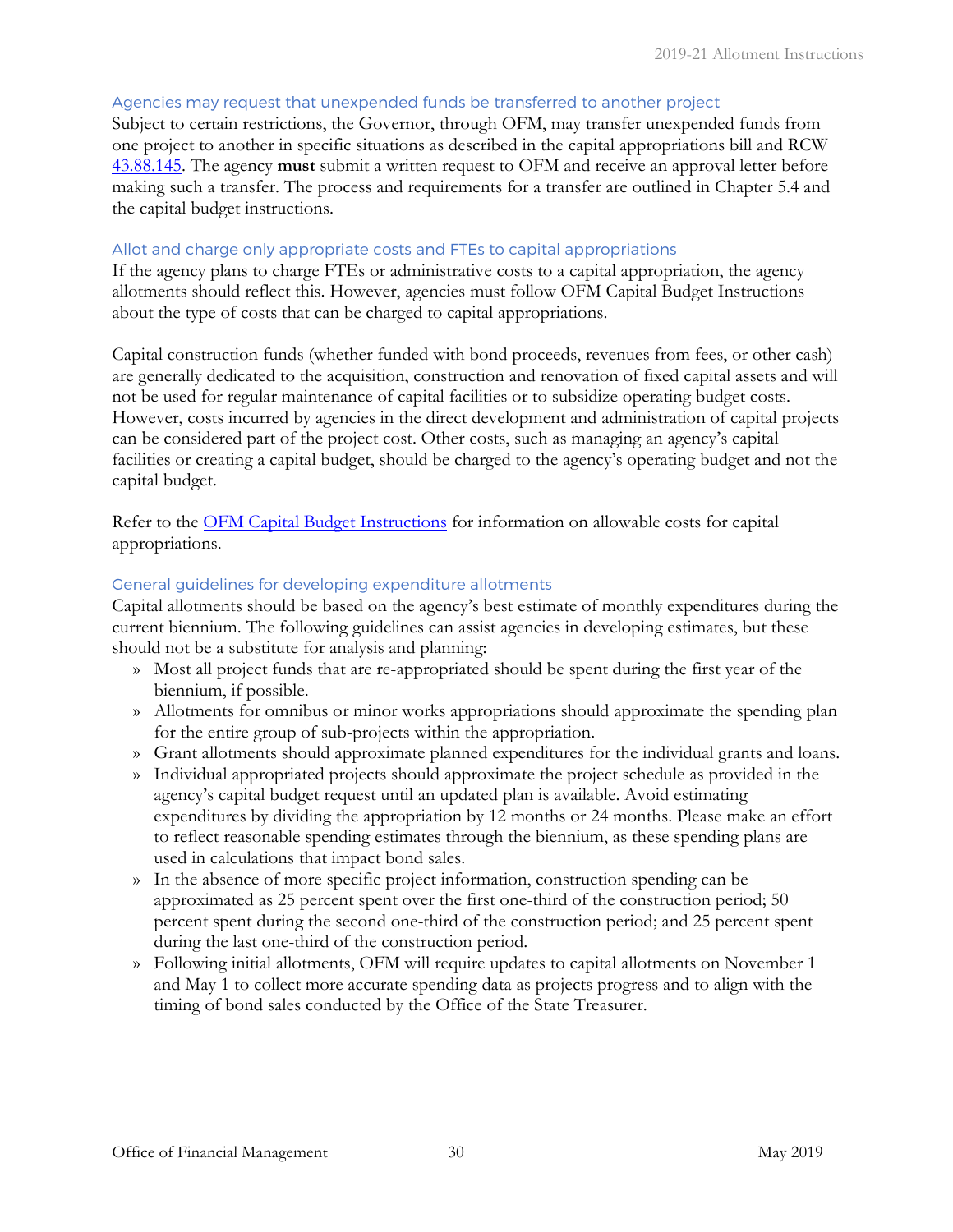### For each project, describe the phases covered by the allotment

TALS provides fields for comments and explanations to help OFM better understand the intent of the allotment. Agencies must describe the phases covered by each project's allotment. For example: "The allotment for project # 20090001 is for the predesign phase only."

#### Matching funds requirements

Projects that require a matching share from non-state (including federal) sources are subject to RCW [43.88.150.](https://app.leg.wa.gov/RCW/default.aspx?cite=43.88.150) This statute requires the expenditure of any matching funds to be proportional to state funds. For example, if an appropriation for \$100,000 requires an additional local share of \$200,000, then for each state dollar spent, two dollars in non-state funds must be spent at the same time. This statute prohibits an agency from spending the state appropriation prior to spending other funds.

#### When will OFM review and approve allotments?

OFM is committed to responding to requests within two weeks of receipt of the supporting information. To expedite this review, contact OFM staff periodically and discuss progress on projects. Joint communication between agency and OFM staff can alleviate issues before they arise.

### 5.2 Additional requirements for initial capital allotment

### See Chapter 2 for general initial allotment requirements

Chapter 2 provides instructions for preparing initial appropriation, expenditure, and revenue allotments. Unique capital requirements for the initial allotments are detailed in this section.

### The initial allotment defines the initial plan after the budget is enacted

The initial capital allotment presents the agency's detailed plan for monthly revenue and expenditures based on the terms, limits, conditions and original assumptions in the new appropriations and reappropriations approved by the Legislature. The initial allotments should provide these estimates for every month of the biennium and **must include all projects in one Capital Initial Allotment packet.** 

### Revenue may be split between the capital and operating initial packets

Agencies may submit all revenue as part of the initial capital allotment or may divide revenue between the operating and capital initial packets, as appropriate. In the latter case, any revenue included in the capital allotment should be specifically related to capital purposes and must not exceed total available revenue.

If the agency does not have expenditure plans ready for all of its projects at the time the initial allotment should be submitted for approval, the agency should place unplanned amounts in unallotted status in the initial allotment packet. The agency will then need to submit an allotment amendment to place those funds in allotted status and receive OFM approval before those dollars may be obligated or spent.

### Take care to avoid over-expenditure when preparing the reappropriation allotment portion of the initial packet

The initial allotment must include allotments for reappropriations assumed in the budget. It is important to remember that reappropriations assumed in the budget do not include the most up todate information on agency spending patterns. As you prepare your initial allotment, estimate the likely ending balances for projects and put into allotted status only the amount you believe will truly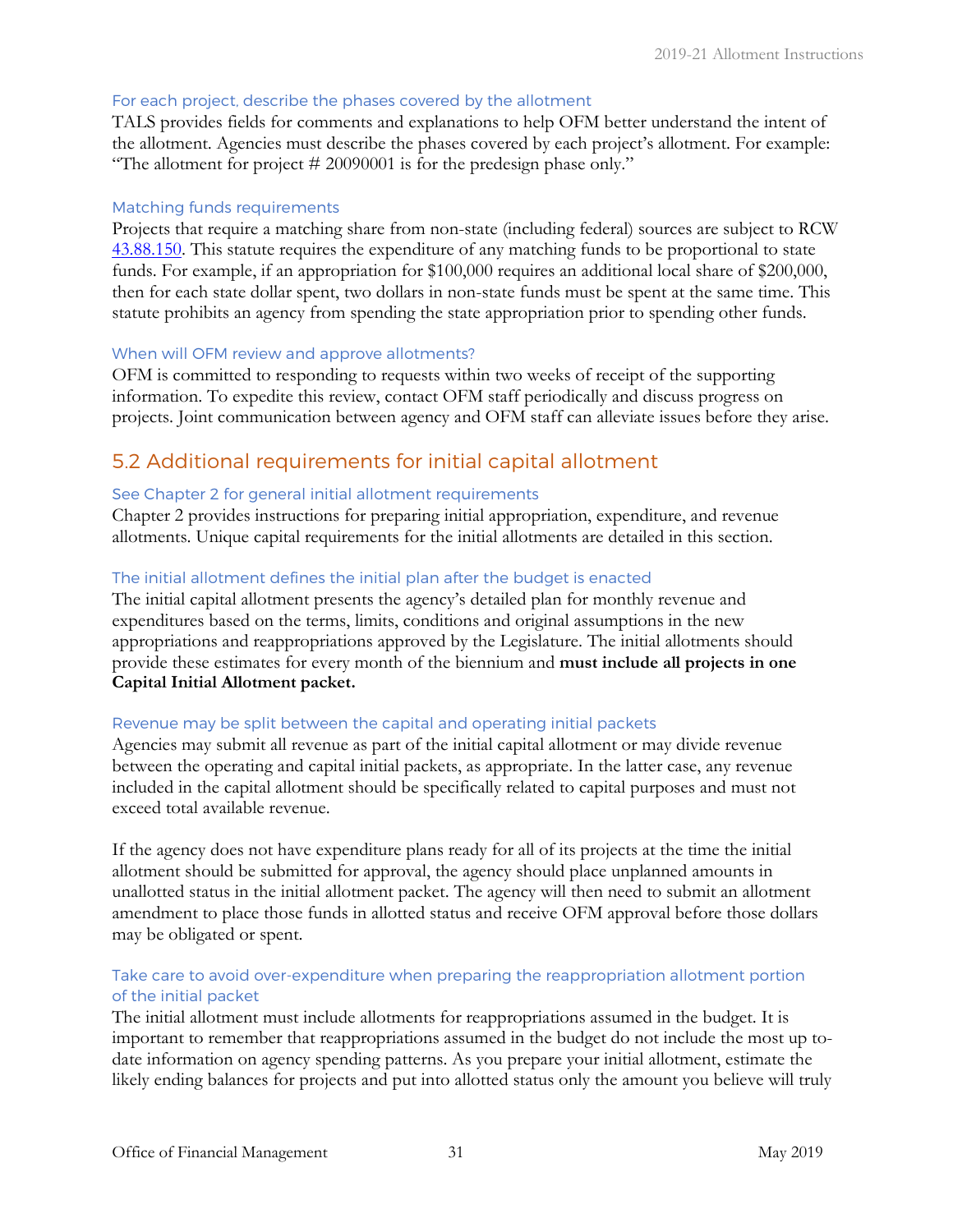be available for reappropriation. The balance of the reappropriation amount assumed on the EA schedule should be placed into reserve in the initial allotment.

Following the 2017-19 biennial close in October, the reappropriation amounts will be recalculated and the EA schedule will be updated. Using a Capital Amendment packet purpose type, agencies will be asked to submit allotment updates at that time to conform to the new control totals.

### Minor works prioritized subproject list for initial allotments

Initial capital allotments for minor works appropriations that contain priority lists of subprojects must include an updated prioritized project list reflecting legislative intent. Submit the agency minor works subproject list, including requested revisions to the subproject list, via email to your OFM capital budget analyst for review and approval, and to the House Capital Budget and Senate Ways and Means committee staff for review and comment. Agencies must also attach this list electronically to the allotment packet. Allotments will be returned to the agency if the project list is not included in the packet.

Minor works subproject list details must include:

- **Parent project number and project title.**
- Minor works projects and budget estimates.
- Explanation of variances from the enacted capital budget minor works lists.
- Alternate minor works projects, if applicable.

No expenditures may be incurred prior to OFM's written approval of the updated minor works lists and allotment schedule. With OFM approval, savings from a minor works subproject may be transferred to another minor works subproject for which the project budget allocation is insufficient, or to fund an alternate minor works subproject that is approved by OFM. OFM recognizes that flexibility is required but will monitor substitutions carefully. Use the following criteria when considering substitutions:

- **Determine if there is adequate funding to support a newly identified project within the minor** works appropriation.
- Verify that this new project is of higher importance or priority than what is currently assumed in the minor works appropriation.
- Review the rest of the agency's capital budget to determine if the new project falls within the scope of appropriation language of another project.

Please refer to the capital budget instructions for more information on the restrictions on minor works.

### Grant and loan program subproject lists for initial allotments

Initial capital allotments for loan or grant program appropriations that contain lists of subprojects must be submitted according to the prioritized subproject list reflecting legislative intent.

If a draft or final project list is developed after the enactment of the budget, agencies are required to provide the final project list via email to your OFM capital budget analyst, including project title, project summary, city, county, legislative district and latitude/longitude for each project. The project summary should consist of a short description of what the particular subproject will accomplish.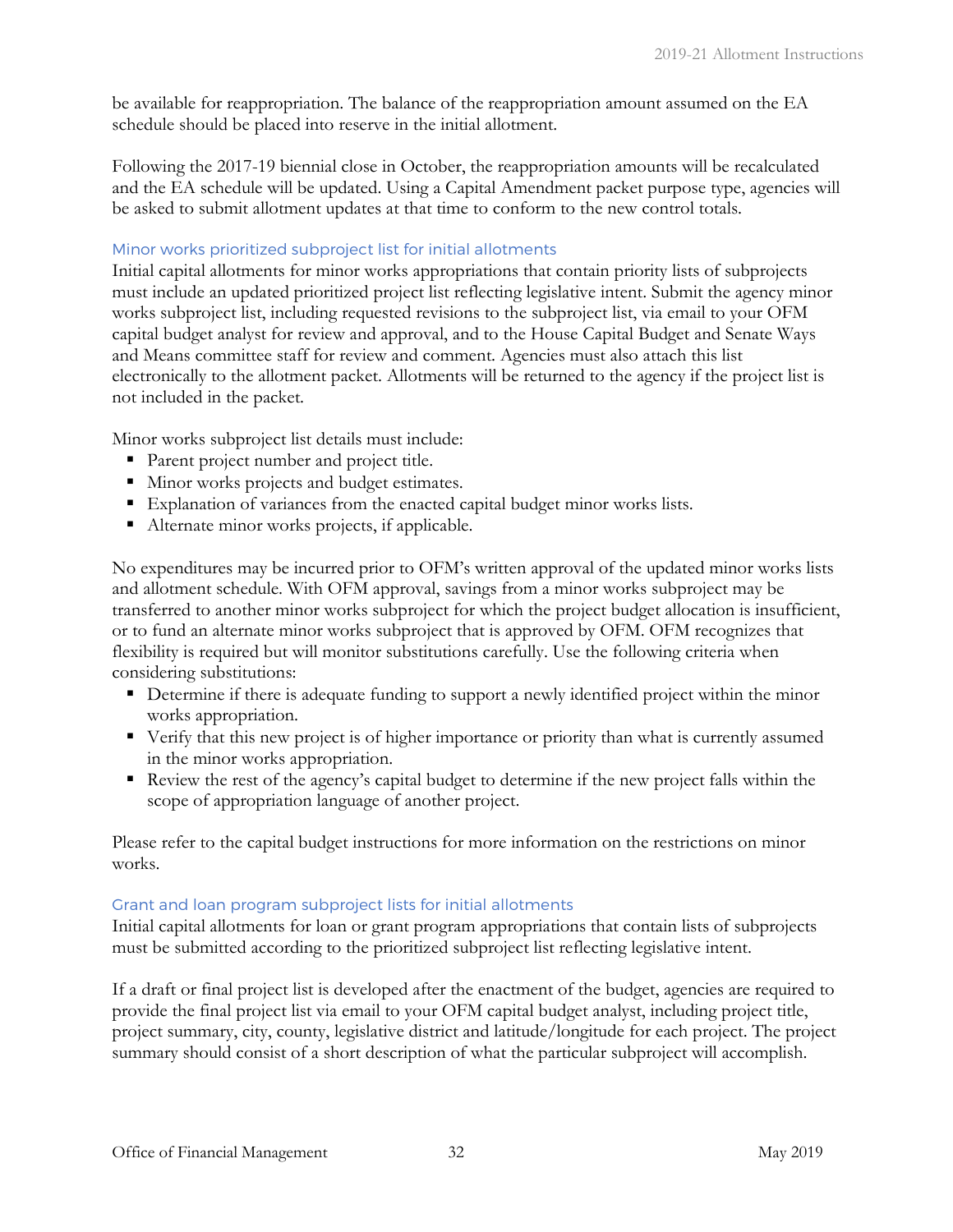### If not previously submitted, include a review letter from Department of Archaeology and Historic Preservation (DAHP) with initial allotment

Per [Executive Order 05-05,](https://www.governor.wa.gov/sites/default/files/exe_order/eo_05-05.pdf) agencies must consult with DAHP and the Governor's Office of Indian Affairs on all capital construction projects and land acquisitions before a project can be considered for funding. When the agency submits an initial allotment or supplemental budget allotment, the agency should attach a letter from DAHP confirming that the project has been reviewed if the agency had not already submitted the letter to OFM during the budget process.

# 5.3 Additional requirements for capital allotment amendments

### Capital allotments are amended for changes to the initial allotment plan

Agencies may submit allotment amendments for changes to the initial allotment plan at any time during the biennium for:

- » Project phases, including pre-design, design and construction
- » Projects originally placed in unallotted or reserve status
- » Optional cash disbursement revisions
- » Revised reappropriation amounts as determined by OFM after audited accounting actuals for the prior biennium are known in the fall. Updated allotments will be required to support these revisions
- » Updates to capital-funded staffing levels
- » Approved substitutions or changes to minor works and omnibus appropriation subproject lists
- » For major projects, spending plans for the next phase (See Chapter 6 for more information)

### Capital allotment amendments for minor works project list additions, substitutions, or cost changes

After initial allotments, there may be instances where an agency desires to add or substitute projects within a minor works appropriation, or change project cost, based on circumstances or events unknown at the time of the initial budget request or allotment. Funding of newly identified minor works projects must be approved by OFM prior to obligating or expending allotments on the new project. Please refer to the capital budget instructions for more information on the restrictions on minor works. Submit the revised agency minor works subproject list via e-mail to your OFM capital budget analyst for review and approval, and to the House Capital Budget and Senate Ways and Means committee staff for review and comment. If approved, please attach the revised minor works list electronically to the capital amendment allotment.

Even if there are other fund sources being used to complete a minor works subproject, the agency **may not proceed** with the substitute project without prior notification to OFM and the Legislature and approval from OFM.

### Prepare an allotment amendment when expenditure assumptions change significantly

The assumptions upon which the initial allotment plan is based may change over time. When changes are significant, agencies should prepare an allotment amendment, in addition to the November 1 and May 1 required allotment updates. Agencies must use a **Capital Amendment packet purpose type** to reflect these changes. Refer to Chapter 3 for the biannual allotment amendment submittal deadlines.

Chapter 3 also provides instructions for preparing expenditure, revenue and optional cash allotment amendments. Chapter 4 provides instructions for preparing unanticipated receipt allotments. Requirements unique to major capital projects are included in Chapter 6.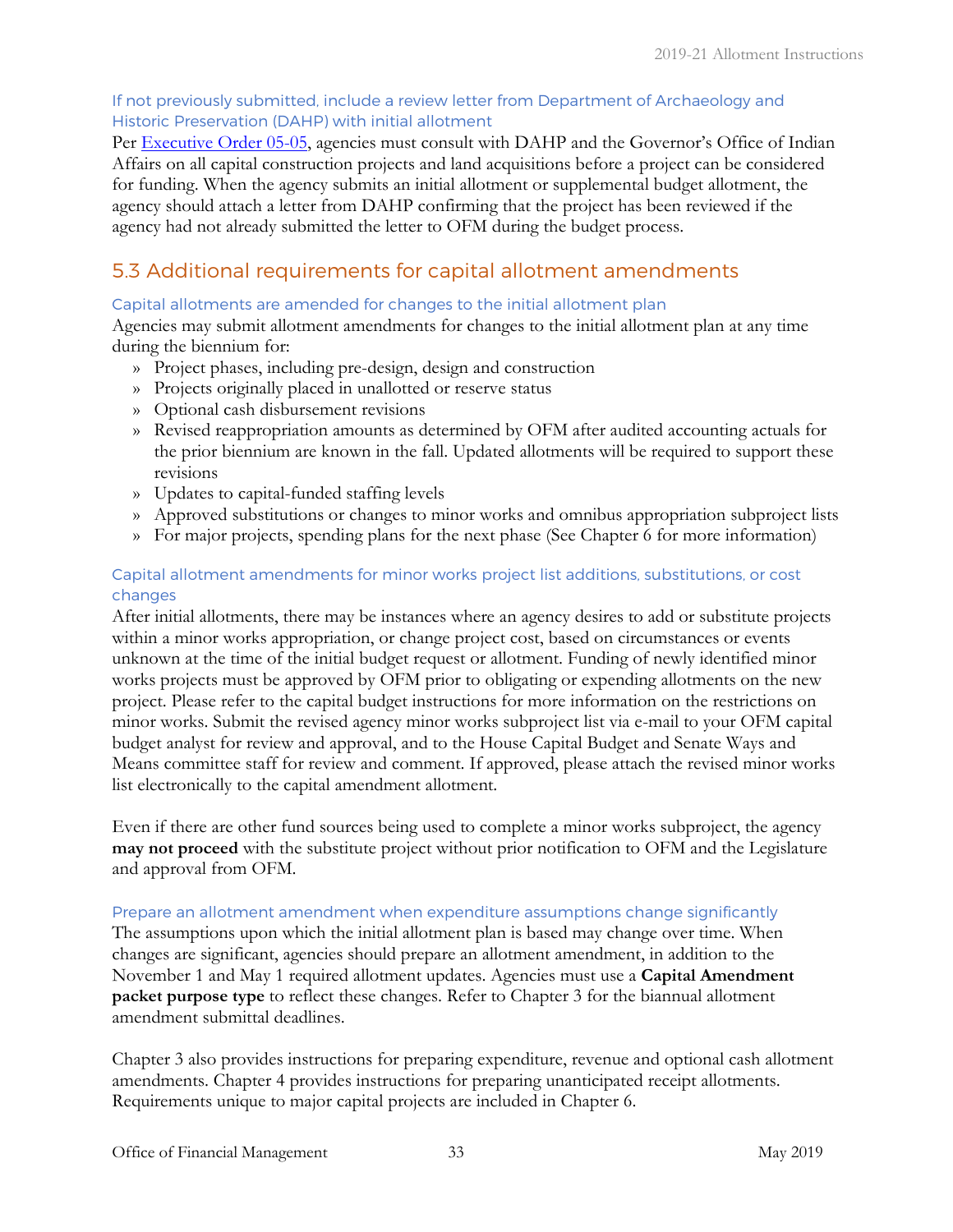# 5.4 Capital project allotment transfers

### Agencies may request that unexpended funds be transferred to another project

The capital budget bill may allow for the transfer of unexpended funds from one project to another in certain situations as described in the capital appropriations bill and the capital budget instructions. The agency **must** submit a written request to OFM to make such a transfer. Please contact your OFM capital budget analyst for assistance prior to submitting a capital transfer request. The transfer request must include the following information:

- » Project names
- » Project numbers
- » Fund sources
- » Appropriation codes
- » Appropriation amounts
- » Savings amount
- » Description of the transfer

The process and requirements for a transfer are as follows:

- » Funds to be transferred must be in excess of the amount required for the completion of the project, either because bids have been let out on a project and it appears to a substantial certainty that the project as defined in the notes to the budget can be completed for less than the amount appropriated or the project as defined in the notes to the budget is substantially complete and there are funds remaining.
- » No transfer may be used to expand the capacity of any facility beyond that intended in the original appropriation. Transfers are allowed only between capital appropriations within a specific department, commission, agency, or institution of higher education.
- » Transfers are allowed only between capital projects funded from the same fund or account.
- » No transfers may occur between projects within local government agencies except where the grants are provided within a single omnibus appropriation, and where such transfers are specifically authorized by the implementing statutes that govern the grants.

The intent is that each project be defined as proposed to the Legislature in the Governor's budget document, unless it clearly appears from the legislative history that the Legislature intended to define the scope of a project in a different way.

If approved, OFM will update the expenditure authority schedule to transfer the funds from the substantially complete project expenditure authority amount to another project's expenditure authority amount. The agency must then submit an allotment amendment packet using a **Capital Transfer packet purpose type** for the transferred funds. In addition, transfers in excess of \$250,000 require notification to the legislative fiscal committees and will not take effect for 30 days. Agencies must attach any correspondence relating to the transfer as an attachment to the allotment packet.

# 5.5 Emergency projects

A project request may be submitted for emergency repairs in accordance with RCW [43.88.250](https://app.leg.wa.gov/RCW/default.aspx?cite=43.88.250) and as described in the capital appropriations bill. All emergency project requests must include:

- » A written request from the agency director to the OFM director with a clear description of the emergency.
- » The proposed scope of emergency repair work.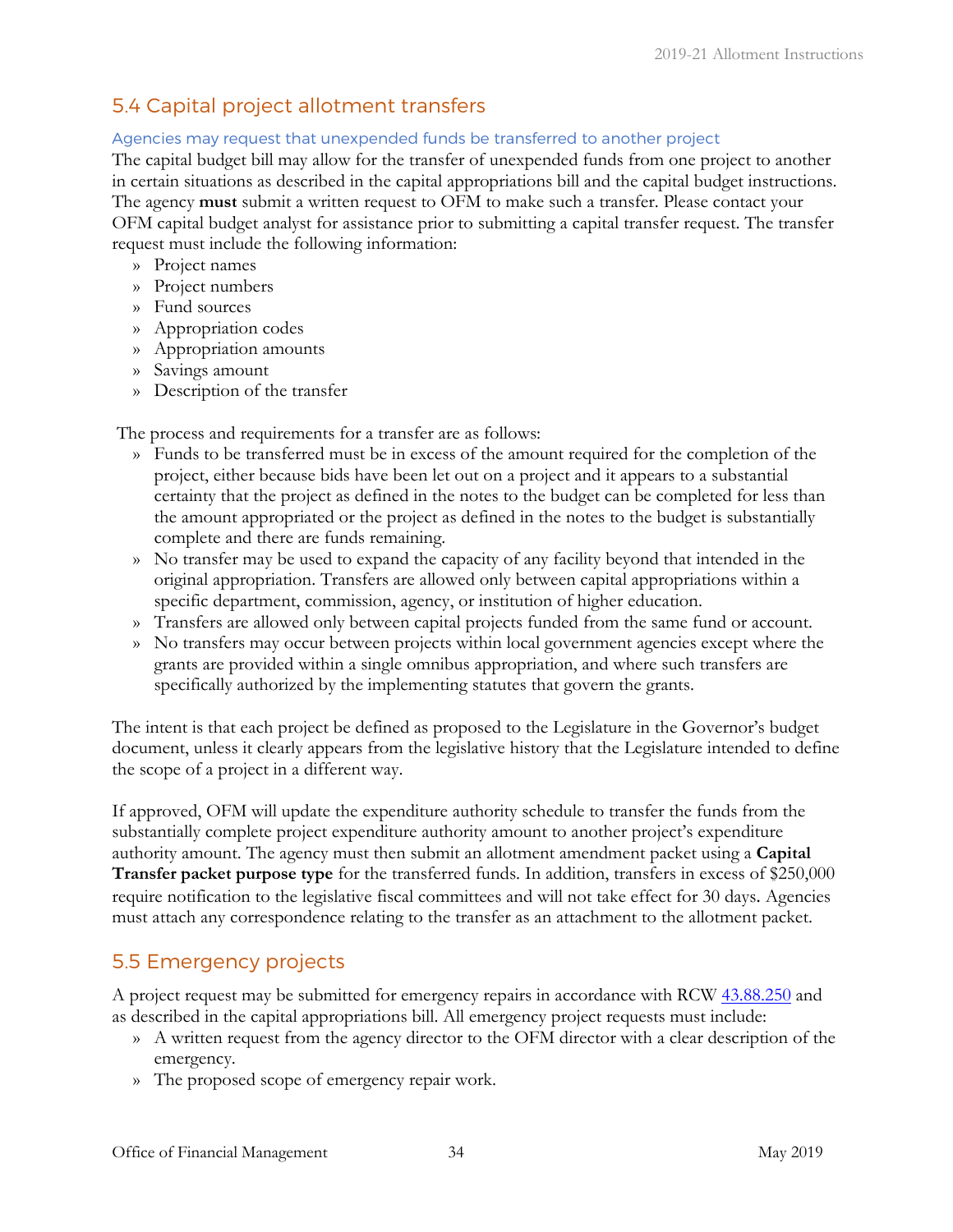- » Cost estimates provided for this purpose.
- » Identification of other funding that may be applied to the project.

Agencies may not spend appropriation authority without:

- » Approval of the agency request from the OFM director;
- » An updated EA schedule; and
- » Submittal and approval of the allotment amendment.

Upon approval, agencies submit for allotment of the emergency funds through a capital amendment packet type and attach the emergency fund approval letter to the packet. Agencies are required to provide status updates on emergency projects including notice of project closure and any remaining emergency funds. Emergency pool allocations lapse at the end of the biennium. Note: A separate request and approval is required for each individual emergency project.

# 5.6 Cash flow estimates for bond-funded projects

### Certain agencies and accounts must complete a cash flow estimate form

OST asks selected agencies to provide information about bond fund cash flow estimates and descriptions of the expected use of bond proceeds. This is used by OST to prepare sales plans for state bond sales. The sales plans are also used to prepare allotments for bond retirement principal and interest expenses included in the budget.

OST will contact the agencies to obtain information which will be evaluated in conjunction with the allotment expenditure data submitted in TALS. This must be submitted for each appropriation independently.

# 5.7 Other capital allotment-related information requirements

### Excess funds

When updating allotments after project bids, agencies must clearly identify any excess project funds. Excess funds are not to be placed in project contingencies, but instead must be placed in reserve status. These funds will then be available for transfers or will lapse at the end of the biennium. Excess funds must not be used to increase the project scope beyond legislative intent.

### Update facility inventory data

Agencies that own or lease facilities are required to report and update facility owner, location, type, condition, size and space use data annually to OFM. New instructions will be published in June 2019, and all agencies will be required to submit facility inventory data to OFM by September 2019 through the new facilities portfolio management tool. Details of the Facility Inventory System can be found at: [http://www.ofm.wa.gov/budget/facilities/fis.asp.](http://www.ofm.wa.gov/budget/facilities/fis.asp) 

### Coordinate with Department of Enterprise Services

Agencies that work with Engineering and Architectural Services (E&AS) at the Department of Enterprise Services (DES) must submit a Public Works Requisition and shall make all necessary project information available to DES including budget requests, C-100s, and appropriation amounts, prior to expenditures being made against the allotment.

Agencies should also coordinate with the E&AS program to obtain assistance with meeting LEED requirements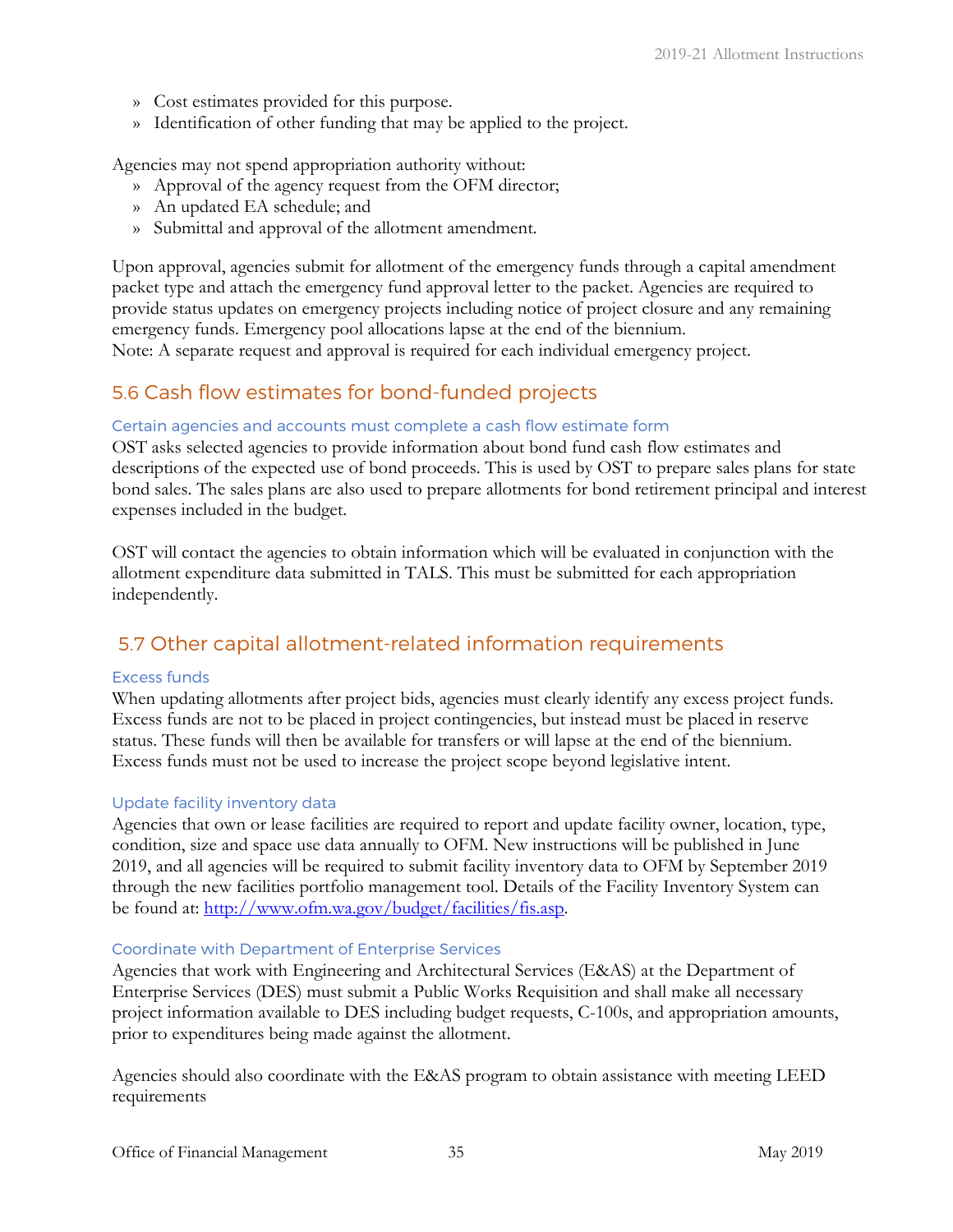For additional information on work provided by E&AS or for assistance with the preparation of public works requisitions, contact:

Engineering and Architectural Services [Program](http://des.wa.gov/services/facilities/Construction/Pages/default.aspx) Department of Enterprise Services (360) 902-7272

### Coordinate with Washington State Arts Commission

Capital appropriations for the original construction of public buildings (including K-12 facilities) and, in the case of higher education institutions, renovations costing more than \$200,000, require the purchase of public artwork. Artwork acquisition is coordinated in conjunction with the Washington State Arts Commission Art in Public Places program. Agencies should enter the allotment for the art allocation during the initial allotment, particularly for design, when possible. If needed, agencies should also consult with the Washington State Arts Commission and execute an interagency agreement for the Art in Public Places program and to plan for the most effective use of the artwork allowance.

Washington State Arts Commission

P.O. Box 42675 Olympia, WA 98504-2675 [\(360\) 753-3860](http://www.arts.wa.gov/)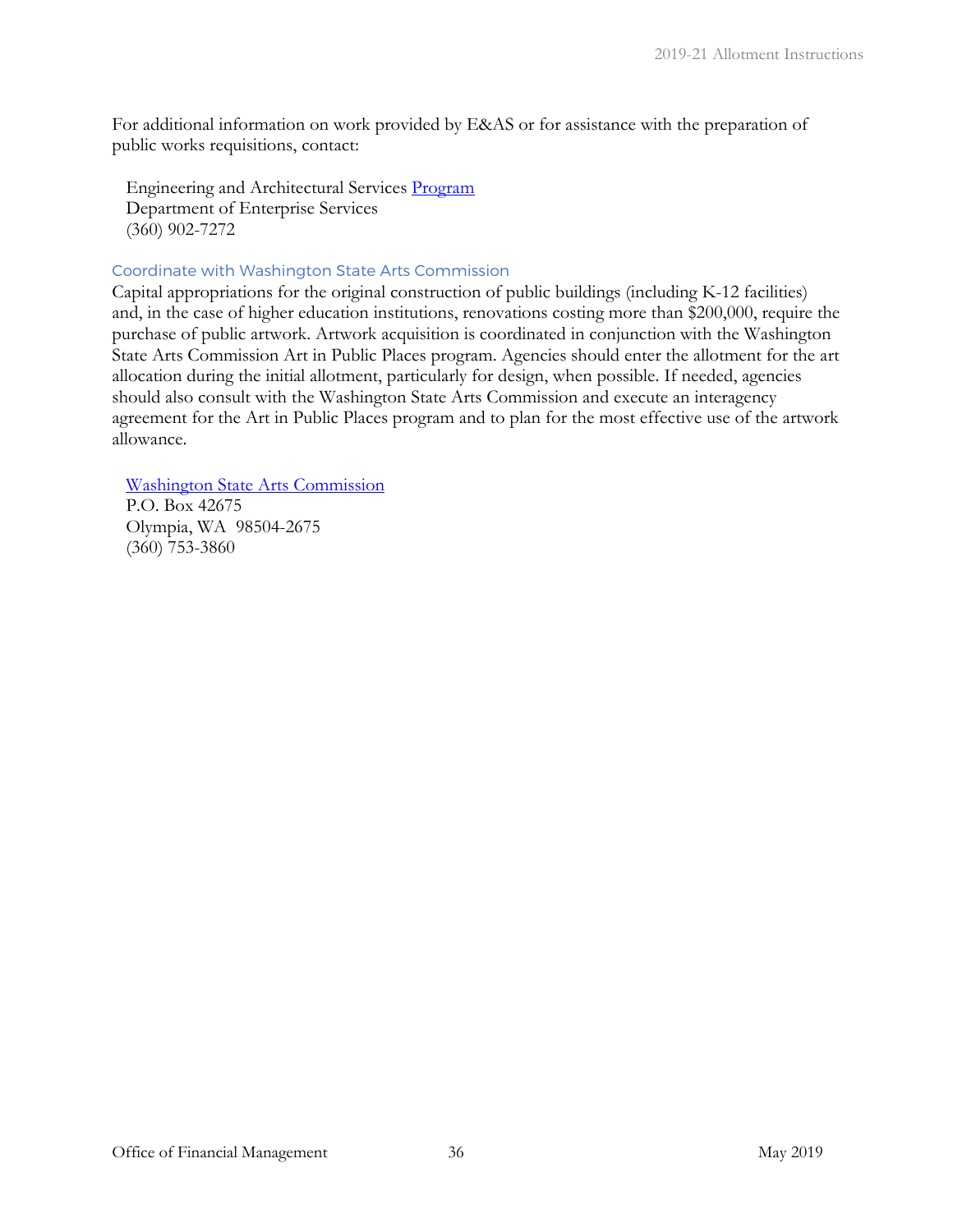# Chapter 6 PREPARING ALLOTMENTS FOR MAJOR CAPITAL PROJECTS

# 6.1 Major capital projects

### What are major capital projects?

Major capital projects cost in excess of \$5 million, \$10 million for higher education institution projects, or have been designated by OFM or the Legislature as having complex technical or program aspects. Agencies receiving appropriations for major projects follow special guidelines for allotment review and project approval. The steps in this process, and the information required, are designed to help keep projects within the limits and intent of the appropriation.

Major capital projects typically receive appropriations over two or more biennia, depending upon their complexity and size. A major project could receive separate appropriations for predesign, design, and construction. Ongoing contact with OFM capital budget staff will promote a better understanding of the current status of major projects and expedite allotment approval.

### Agencies must submit additional information for different project phases

Agencies must submit certain materials with the allotments at each major project phase. A description of these materials and other allotment considerations is provided below.

### Predesign study allotments

Allotment requests for predesign studies, when appropriated through the capital budget, should be submitted as an initial capital allotment package. Supporting information for the allotment request should include a statement about the conceptual understanding of the major capital project. Predesigns paid from nonappropriated funds do not require a capital allotment and will not be reimbursed from appropriated funds. For additional guidance, refer to the [OFM Predesign Manual.](http://ofm.wa.gov/budget/instructions/predesign/2016predesignmanual.pdf) When funding is appropriated for both predesign and design phases, only allot funding for the predesign phase. OFM will only authorize allotments for design funding after the predesign is approved.

### Design services allotments

Design allotments may be submitted after the predesign is approved by OFM and an appropriation for design is available. In the allotment system, provide a narrative explanation of any scope or cost changes from the enacted budget.

Allotments for design services may include the following project elements:

- » acquisition costs
- » consultant services
- » project management
- » pre-construction services if GC/CM
- » public artwork design funding for the Washington State Arts Commission

### Allotment requirements for alternative public works contracting

Generally, public works requirements are structured to award contracts in lump sum awards to the lowest responsive bidder. However, Chapter [39.10](https://app.leg.wa.gov/RCW/default.aspx?cite=39.10) RCW allows for alternative public works

Office of Financial Management 37 May 2019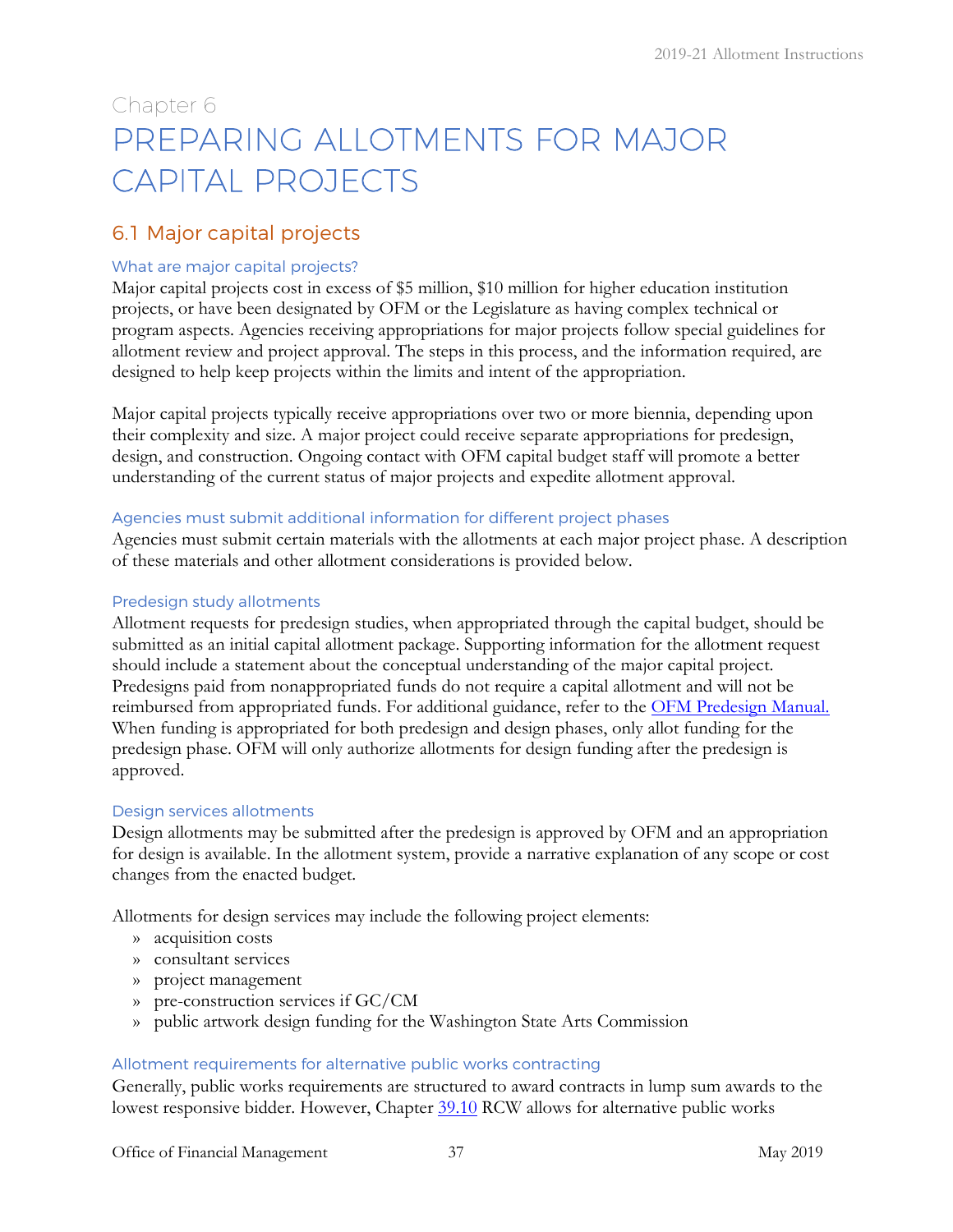contracting under certain circumstances. Agencies and institutions choosing to use either the designbuild or general contractor/construction manager (GC/CM), contracting procedures must contact their OFM capital budget analyst prior to releasing their initial allotment plan to clarify allotment instructions.

The design allotment for an alternative public works contracted project must include:

- » A copy of the final determination of the contracting procedure that will be used. A concise statement of the principal reasons for selecting the preferred alternative construction method must accompany this determination.
- » Documentation indicating agency or project approval from the Project Review Committee(PRC) of the Capital Projects Advisory Review Board for the selected alternative public works procedure, if the agency must receive approval from the PRC.
- » A description of any incentives that may be incorporated into the contract.

### Construction allotments

Construction allotments may be submitted after an appropriation for construction is available, and after bid opening or negotiation of the MACC (if using an alternative public works method). Provide a narrative explanation of any scope or cost changes from the enacted budget.

The structure of construction bids should be consistent across all agencies and institutions, with base bids reflecting a complete and functional project. Provide the bid tabulation and identify separately the additive alternates that improve project durability or serviceability.

Note: Deductive alternates are not acceptable because they do not typically achieve full value. The base bid scope of work may only include the agency core project requirements. If project scope is shown as deductive in bid documents, it must not be a core requirement and should be included as an additive alternate. Deductive alternates should be avoided unless approved in advance by OFM for special circumstances. The use of additive alternates should be minimized as much as possible to avoid paying for design services for project scope that is not included in the accepted contract.

Allotments for construction funds may include the following project elements:

- » acquisition costs
- » consultant services that occur during the bidding and construction phase
- » construction contracts
- » construction contingency
- » art allocation to the Washington State Arts Commission
- » project management costs

### Value engineering

As part of the construction allotment, the agency must submit to OFM an executive summary of the recommendations of the value engineering study (completed during the design phase) that were accepted or rejected, and the supporting reasons.

### Life Cycle Cost Tool (LCCT)

After a project enters the design phase, agencies must use OFM's LCCT to demonstrate how the building design contributes to energy efficiency and conservation. The LCCT is required for facilities with an area of 5,000 square feet or greater [\(Executive Order 13-03\)](http://governor.wa.gov/sites/default/files/exe_order/eo_13-03.pdf). The LCCT evaluates the tradeoff over time from increased initial capital investment in high performance energy system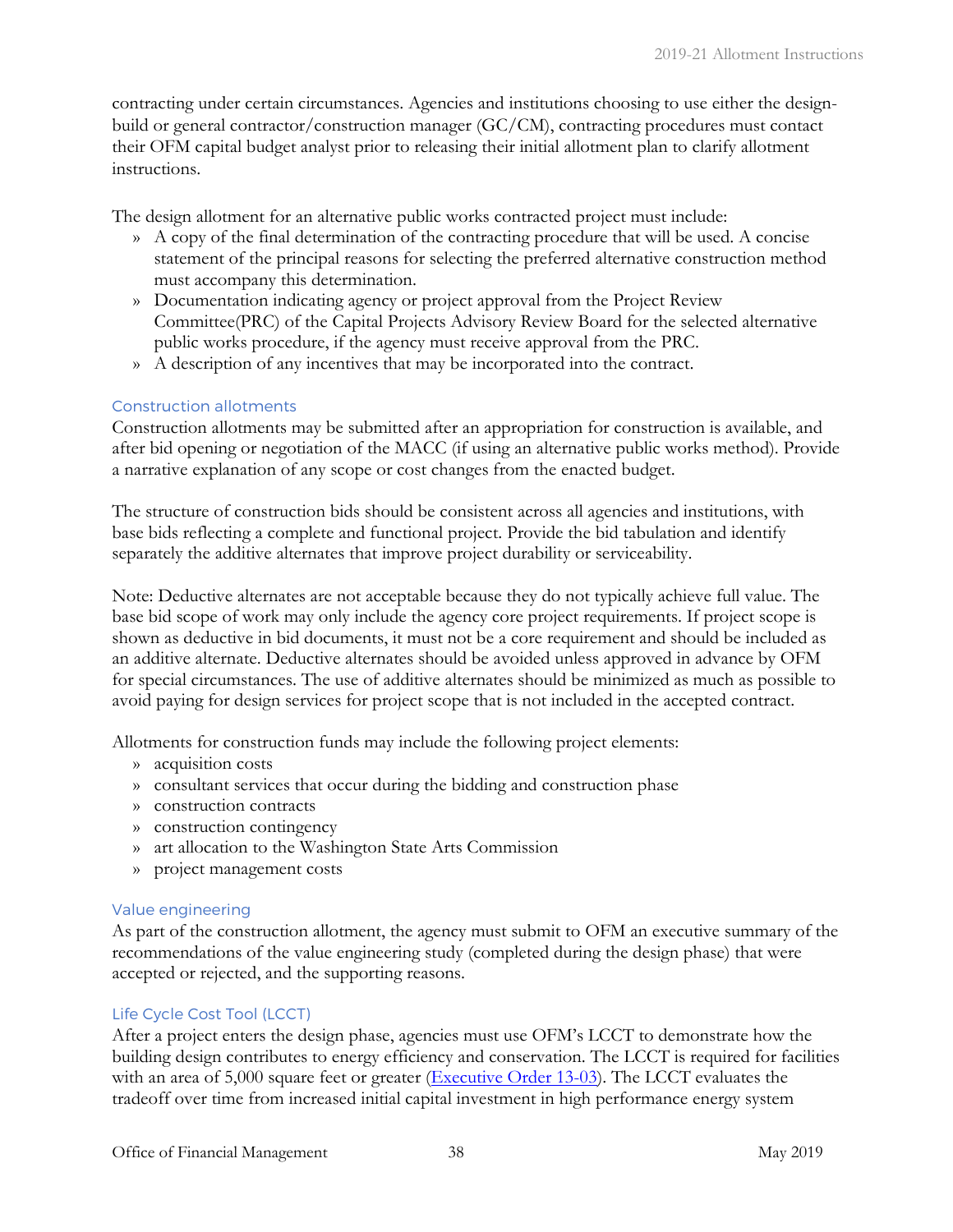components that may include (but are not limited to) the building envelope, HVAC system, water using fixtures and/or lighting. OFM will not allot construction funds until the analysis is completed.

The tool, instructions and training webinars are located at [http://ofm.wa.gov/budget/forms.asp.](http://ofm.wa.gov/budget/forms.asp)

### Furniture, fixture and equipment allotments

Allotments for furniture, fixtures and equipment (FF&E) may be submitted when the project is in, or has completed, the construction phase and an appropriation is available. Generally, capital expenditures for FF&E must follow criteria outlined in the capital budget instruction[s.](http://www.ofm.wa.gov/budget/instructions/capital.asp)

State agencies, excluding higher education, are required to purchase office furniture from the Division of Correctional Industries (Correctional Industries). Higher education institutions should strive to purchase 2 percent of the total goods and services required for a project from Correctional Industries in accordance with RCW [28B.10.029.](https://app.leg.wa.gov/RCW/default.aspx?cite=28B.10.029)

The contact information for Correctional Industries procurements is [http://www.washingtonci.com](http://www.washingtonci.com/) [o](http://www.washingtonci.com/)r (360) 725-9131.

As with all mandatory contracts, purchasing goods or services from any vendor other than through the state contract requires a written exemption using the best buy process from DES' Office of State Procurement, and is subject to audit. Additional information is available from:

[Office of State Procurement](http://des.wa.gov/services/ContractingPurchasing/Pages/default.aspx) Department of Enterprise Services P.O. Box 41017 Olympia, WA 98504-1017 (360) 902-7400

OFM will approve funds for the purchase of FF&E upon review of the following:

- » A copy of the final architectural/engineering cost estimate for the FF&E.
- » Certification that the requirements of RCW [39.26.251](https://app.leg.wa.gov/RCW/default.aspx?cite=39.26.251) have been met. The agency or institution will provide a copy of the exception if one has been granted.
- » A listing of all FF&E to be purchased.
- » For higher education institutions, a summary of the percentage of FF&E intended to be procured from Correctional Industries, if known at the time of the allotment request.

### Unforeseen costs and contingency allotment

The CBS cost estimate allows for a contingency amount. Appropriate contingency amounts are dependent on the degree of risk present and the extent of the technical challenge surrounding the task. Construction contingencies should be limited to 5 percent on new construction and 10 percent on remodeling work.

Reasonable amounts of funds will be allotted for contingencies based on the scope, complexity and phase of the project. Allotment approval for contingency funds is explicit approval to expend those funds only on unforeseen contingencies and not for extra work or additives. If a portion of the contingency remains in reserve or unallotted, additional allotments of contingency may be made upon written request to OFM.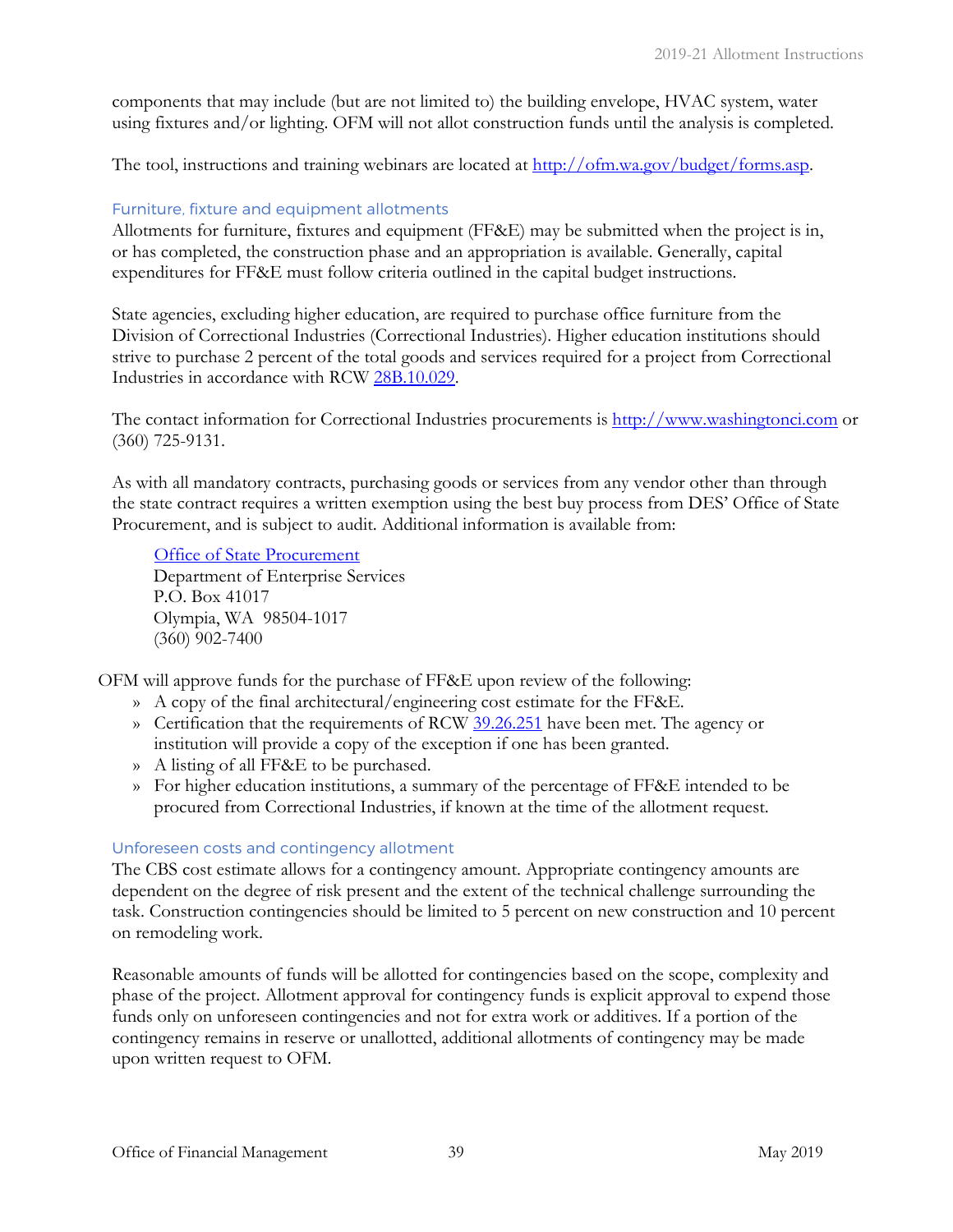Contingencies should not be considered as opportunities for additional scope or used to change original budget decisions.

# <span id="page-41-0"></span>6.2 Required supporting information for major capital project allotments

The following list is intended as a general reference guide for the required supporting information for allotments for major capital projects. Please contact your capital budget analyst to discuss if additional attachments may also be necessary or prudent. Allotments without this supporting documentation will be returned to the agency.

**Predesign**. A statement about the conceptual understanding of the major capital project.

### **Design**

- **Predesign approval letter from OFM**
- Alternative contracting
	- $\rightarrow$  A copy of the final determination of the contracting procedure that will be used. A concise statement of the principal reasons for selecting the preferred alternative construction method must accompany this determination.
	- Documentation indicating agency or project approval from the Project Review Committee (PRC) of the Capital Projects Advisory Review Board.
	- A description of any incentives that may be incorporated into the contract.

### **Construction**

- Completed life cycle cost tool
- Summary of value engineering outcomes

### **Furniture, Fixtures and Equipment**

- A copy of the final architectural/engineering cost estimate for the FF&E.
- Certification that the requirements of RCW [39.26.251](https://app.leg.wa.gov/RCW/default.aspx?cite=39.26.251) have been met. The agency or institution will provide a copy of the exception if one has been granted.
- A listing of all FF&E to be purchased.
- For higher education institutions, a summary of the percentage of FF&E intended to be procured from Correctional Industries, if known at the time of the allotment request.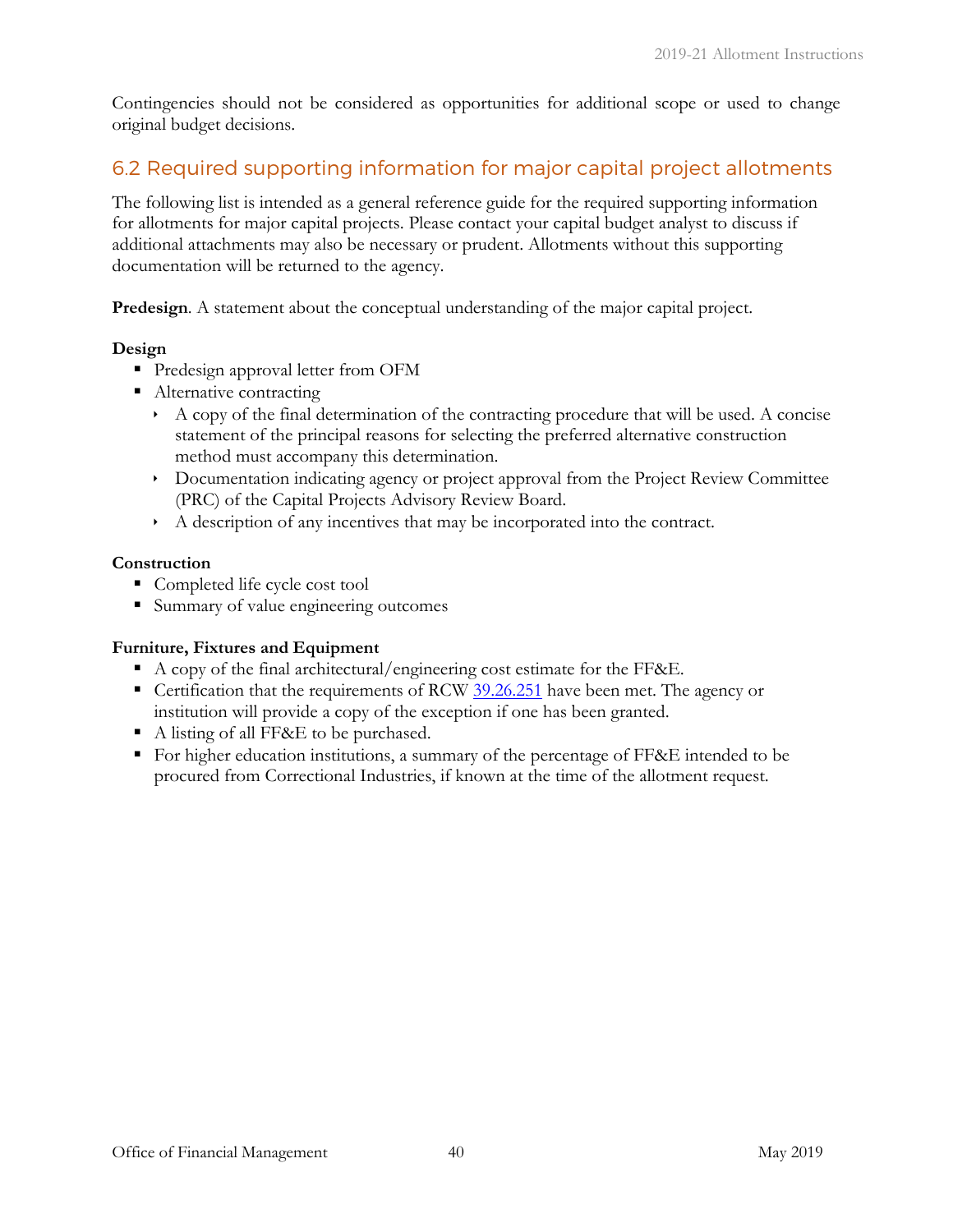# <span id="page-42-1"></span><span id="page-42-0"></span>APPENDIX A

# 2019-21 Allotment exemptions

The following funds/accounts are exempt from expenditure, revenue and cash allotments. Inactive funds/accounts do not need allotments. If an account becomes active again, it will be determined at that time if allotments are necessary.

| <b>Account Code</b> | <b>Account Name</b>                                         |
|---------------------|-------------------------------------------------------------|
| 01P                 | <b>Suspense Account</b>                                     |
| 01R                 | <b>Undistributed Receipts Account</b>                       |
| 01T                 | Local Leasehold Excise Tax Account                          |
| 034                 | Local Sales & Use Tax Account                               |
| 035                 | <b>State Payroll Revolving Account</b>                      |
| 076                 | <b>Treasury Income Account</b>                              |
| 07B                 | Organ and Tissue Donation Awareness Account                 |
| 07K                 | Special License Plant Applicant Trust Account               |
| 08B                 | Foster Care Endowed Scholarship Trust Account               |
| 08N                 | <b>State Financial Aid Account</b>                          |
| 09K                 | Life Sciences Discovery Account                             |
| 09T                 | Washington Main Street Trust Fund Account                   |
| 12H                 | Uniformed Service Shared Leave Pool                         |
| <b>12N</b>          | GET Ready for Math and Science Scholarship Account          |
| 143                 | Institutions of Higher Education - Federal Appropriation    |
| 145                 | Institutions of Higher Education - Grants/Contracts Account |
| 147                 | Institutions of Higher Education - Plant Account            |
| 148                 | Institutions of Higher Education - Dedicated Local Account  |
| 165                 | <b>Salary Reduction Account</b>                             |
| 16C                 | Real Estate and Property Tax Administration Assistance      |
| 17A                 | County Enhanced 911 Excise Tax Account                      |
| 18G                 | Opportunity Scholarship Match Transfer Account              |
| 18K                 | 24/7 Sobriety Account                                       |
| <b>19V</b>          | Cancer Research Endowment Fund Match Transfer Account       |
| 20 <sub>D</sub>     | CPA Scholarship Transfer Account                            |
| 241                 | <b>COP Construction Account</b>                             |
| 252                 | Higher Education Non-Proprietary Local Capital              |
| 387                 | UW Facilities Bond Retirement Account                       |
| 401                 | <b>Correctional Industries Account</b>                      |
| 403                 | Self-Insurance Revolving Account                            |
| 409                 | <b>Investment Income Account</b>                            |
| 411                 | Natural Resources Equipment Account                         |
| 416                 | Surplus/Donated Food Commodities Revolving Account          |
| 432                 | King Street Railroad Station Facility Account               |
| 440                 | Institutions of Higher Education - Stores Account           |
| 443                 | Institutions of Higher Education - Data Processing Account  |
| 446                 | Industrial Insurance Rainy Day Fund Account                 |
| 448                 | Institutions of Higher Education - Printing Account         |
| 449                 | COP/Other Financing Account - Local                         |
| 450                 | Institutions of Higher Education - Other Facilities Account |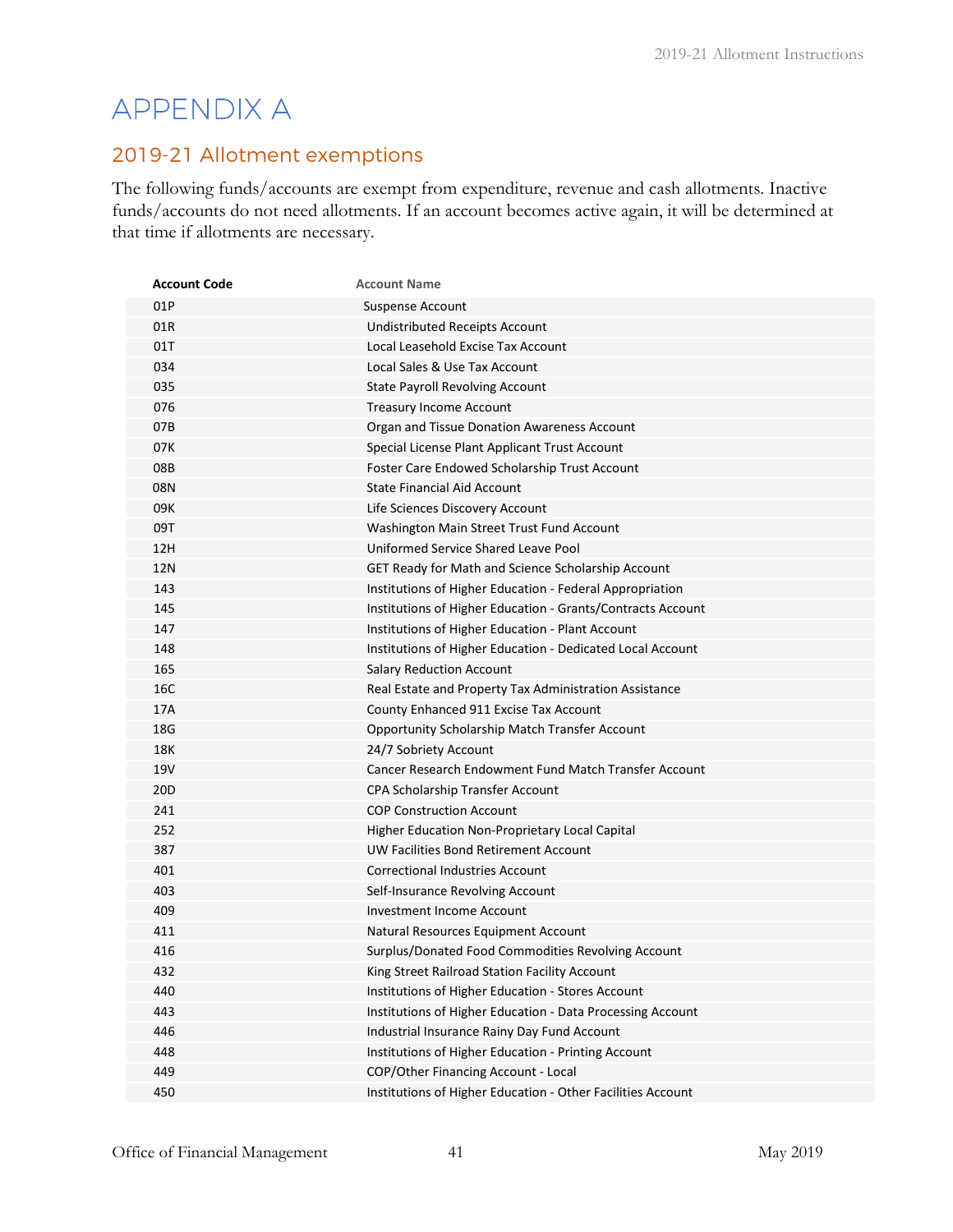| 457 | Institutions of Higher Education - Retirement Benefits       |
|-----|--------------------------------------------------------------|
| 460 | Institutions of Higher Education - Motor Pool Account        |
| 477 | Lottery Investment Account                                   |
| 482 | Dairy/Forage Facility Revolving                              |
| 495 | <b>Toll Collection Account</b>                               |
| 505 | University of Washington - University Hospital Account       |
| 508 | Miscellaneous Enterprise Activities                          |
| 512 | <b>Institutional Stores Account</b>                          |
| 522 | Institutions of Higher Education - Associated Students       |
| 523 | <b>Public Funds Investment Account</b>                       |
| 524 | Institutions of Higher Education - Bookstore Account         |
| 525 | State Employee Combined Fund Drive                           |
| 526 | Veterans' Memorial Account                                   |
| 527 | <b>Administrator for Intestate Estates</b>                   |
| 528 | Institutions of Higher Education - Parking Account           |
| 534 | Wash Graduate Fellowship Trust Fund                          |
| 547 | Liability Account                                            |
| 569 | Institutions of Higher Education - Food Services Account     |
| 570 | Institutions of Higher Education - Other Enterprises Account |
| 573 | Institutions of Higher Education - Housing & Food Account    |
| 575 | Vocational Education Revolving Account - Corrections         |
| 601 | Agricultural Permanent Account                               |
| 603 | Millersylvania Park Trust Account                            |
| 604 | Normal School Permanent Account                              |
| 605 | Permanent Common School Fund                                 |
| 606 | Scientific Permanent Account                                 |
| 607 | <b>State University Permanent Account</b>                    |
| 610 | Accident Reserve Account                                     |
| 614 | Volunteer Firefighters' and Reserve Officers' Relief and     |
| 615 | Washington State Patrol Retirement Fund Plan I Account       |
| 616 | Judges' Retirement Account                                   |
| 620 | Unemployment Compensation Fund                               |
| 622 | Unemployment Compensation Federal Employees' Benefit         |
| 630 | WSP Retirement System Plan 2 Account                         |
| 631 | Public Employees' Retirement Plan I                          |
| 632 | Teachers' Retirement Plan I Account                          |
| 633 | School Employee Combined Plan 2 & 3                          |
| 635 | Public Safety Employees' Retirement System Plan 2 Account    |
| 636 | <b>Foster Care Trust Account</b>                             |
| 641 | Public Employees' Retirement Plan II                         |
| 642 | Teachers' Retirement System Combined Plan II & III           |
| 644 | <b>Community Services Revolving Account</b>                  |
| 646 | Higher Education Retirement Plan Supplemental Benefit        |
| 649 | <b>Discrete Component Units Processing</b>                   |
| 651 | Institutional Residents' Deposit                             |
| 653 | Washington Distinguished Professorship Trust Fund            |
| 660 | Natural Resources Deposit Fund                               |
| 687 | <b>Rural Rehabilitation Account</b>                          |
| 688 | Fed Local Rail Service Assistance                            |
| 721 | Public Employees/Retirees Insurance                          |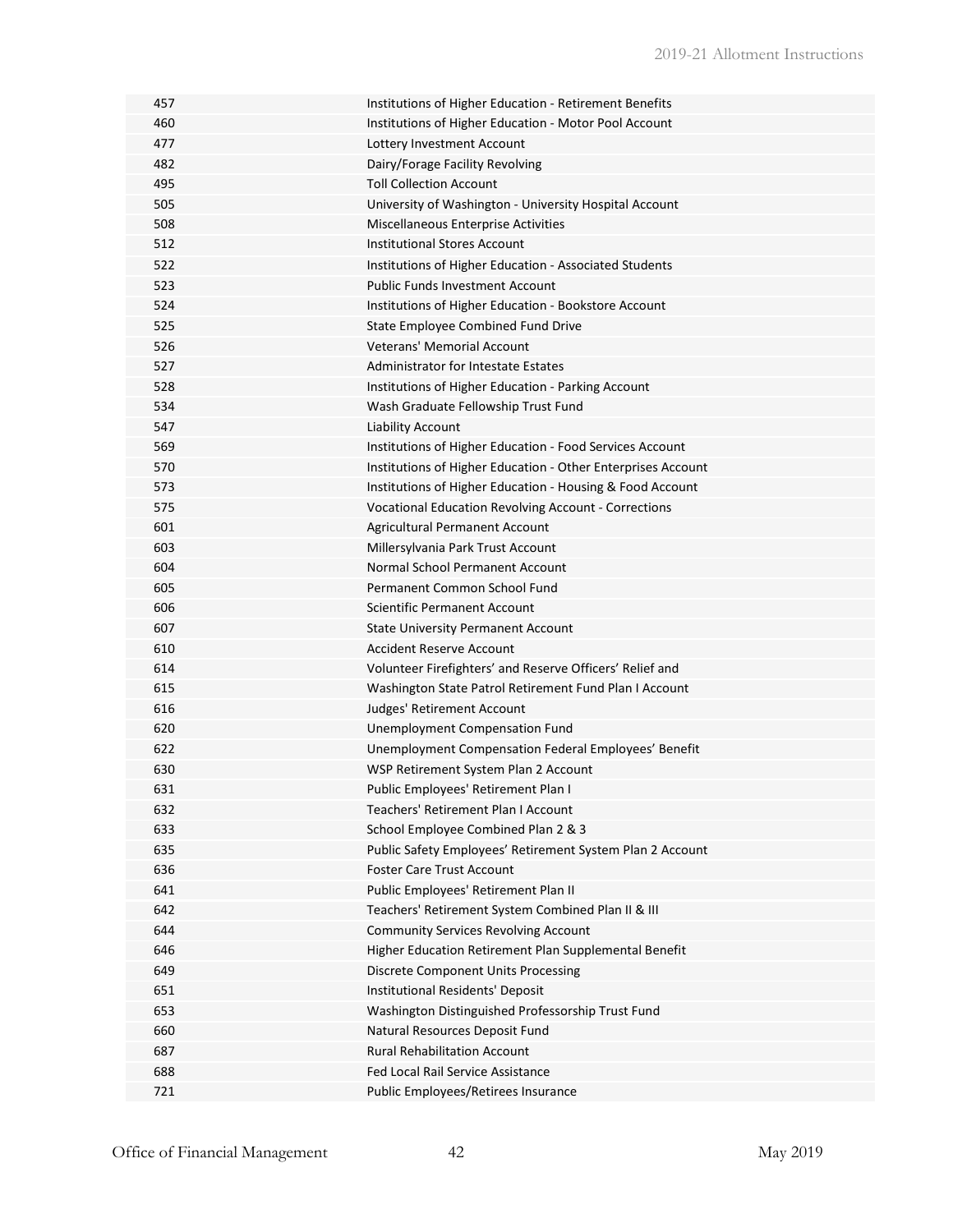| 722 | Deferred Compensation Principal Account                    |
|-----|------------------------------------------------------------|
| 729 | Judicial Retirement Principal Account                      |
| 730 | Public Employee/Retiree Ins Reserve                        |
| 731 | Child Care Facility Revolving Account                      |
| 732 | <b>Nursing Home Civil Penalties Account</b>                |
| 733 | Capitol Campus Reserve Account                             |
| 734 | Centennial Document Preservation/Modern                    |
| 737 | High Occupancy Vehicle Account                             |
| 738 | <b>DSHS Trust Account</b>                                  |
| 739 | Certificate of Participation and Other Financing           |
| 743 | College Faculty Awards Trust Fund                          |
| 749 | Governor's ICSEW Account                                   |
| 752 | Institutional Clearing/Transmittal                         |
| 753 | DSHS Child Support Service Account                         |
| 755 | Community Services Office Administrator                    |
| 757 | Maritime Historic Restore/Preserve                         |
| 768 | Local Real Estate Excise Tax Account                       |
| 773 | Prof Student Exchange Program Trust                        |
| 774 | <b>UW License Plate Account</b>                            |
| 775 | Seized Contraband Account                                  |
| 776 | <b>WSU License Plate Account</b>                           |
| 778 | <b>WWU License Plate Account</b>                           |
| 779 | <b>EWU License Plate Account</b>                           |
| 783 | <b>CWU License Plate Account</b>                           |
| 784 | Miscellaneous Transportation Programs Account              |
| 786 | <b>TESC License Plate Account</b>                          |
| 789 | Advanced Environmental Mitigation                          |
| 790 | <b>College Clearing Account</b>                            |
| 795 | State Investment Board Commingled Monthly Bond Account     |
| 797 | <b>Local Tourism Promotion Account</b>                     |
| 799 | Washington Achieving a Better Life Experience Program      |
| 800 | Institutional Welfare/Betterment                           |
| 801 | <b>Opportunity Scholarship Custodial Account</b>           |
| 819 | L.E.O.F.F. Retirement Plan I Account                       |
| 821 | Impaired Physician Account                                 |
| 829 | L.E.O.F.F. Retirement Plan II Account                      |
| 837 | Washington Promise Scholarship Account                     |
| 838 | LEOFF Retirement System Benefits Improvement Account       |
| 840 | Institutions of Higher Education - Agency Account          |
| 841 | G. Robert Ross Endowment Account                           |
| 842 | American Indian Scholarship Endowment Account              |
| 843 | <b>Exceptional Faculty Awards Endowment Account</b>        |
| 846 | Grants-In-Aid Scholarship/Fellowship Account               |
| 849 | Institutions of Higher Education - Student Loan Account    |
| 850 | Institutions of Higher Education - Work Study Account      |
| 852 | Foster Care Scholarship Endowment Account                  |
| 857 | Institutions of Higher Education - Annuity & Life Income   |
| 859 | Institutions of Higher Education - Endowment Local Account |
| 860 | Institutions of Higher Education - Long-Term Loan Account  |
| 865 | SIB Commingled Trust Account                               |
|     |                                                            |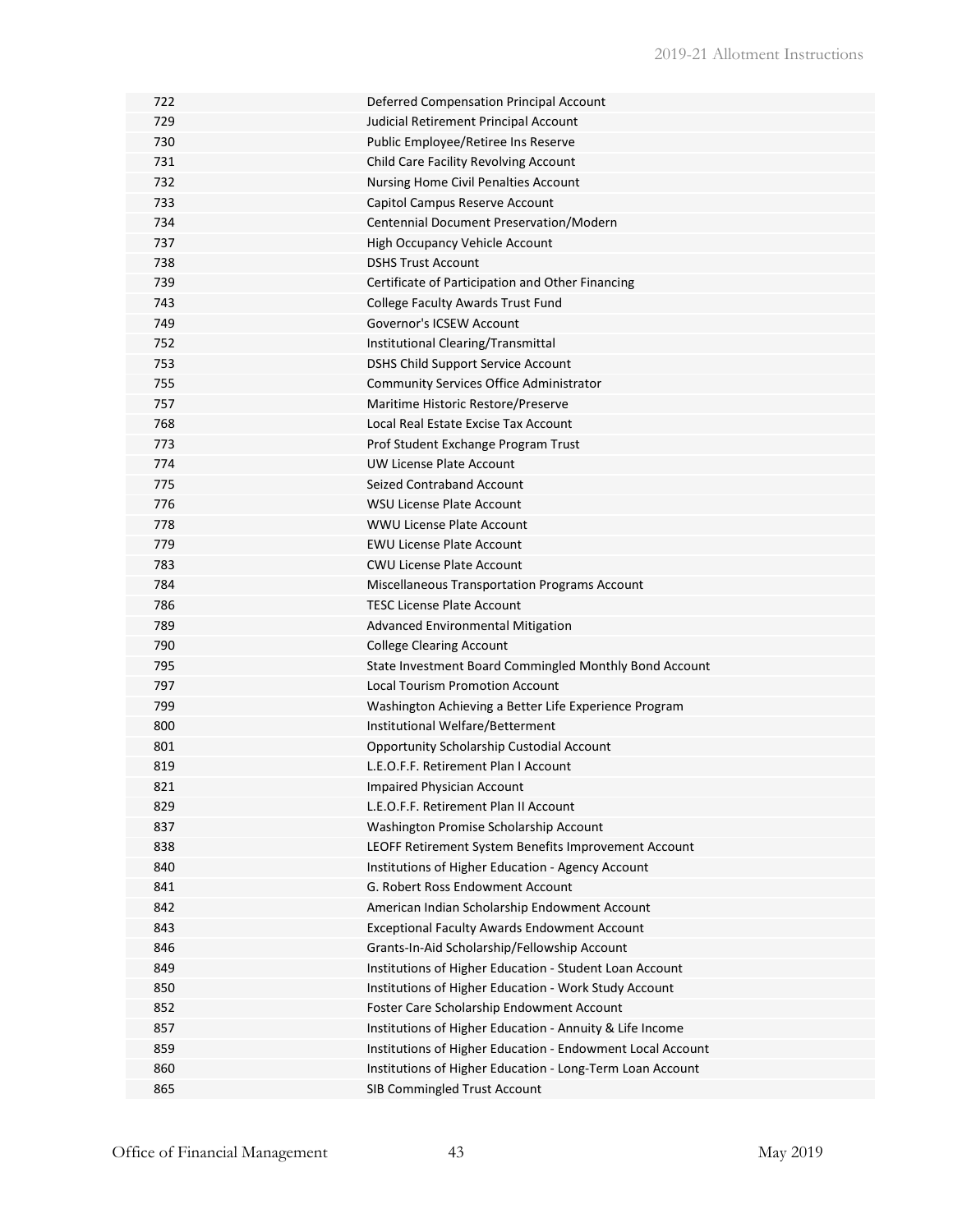| 877 | <b>OASI Contribution Account</b>        |
|-----|-----------------------------------------|
| 878 | Federal Forest Revolving Account        |
| 880 | Advance Right-of-Way Revolving Account  |
| 881 | Supplemental Pension Account            |
| 882 | Washington Judicial Retirement Account  |
| 883 | Second Injury Account                   |
| 893 | Radiation Perpetual Maintenance Account |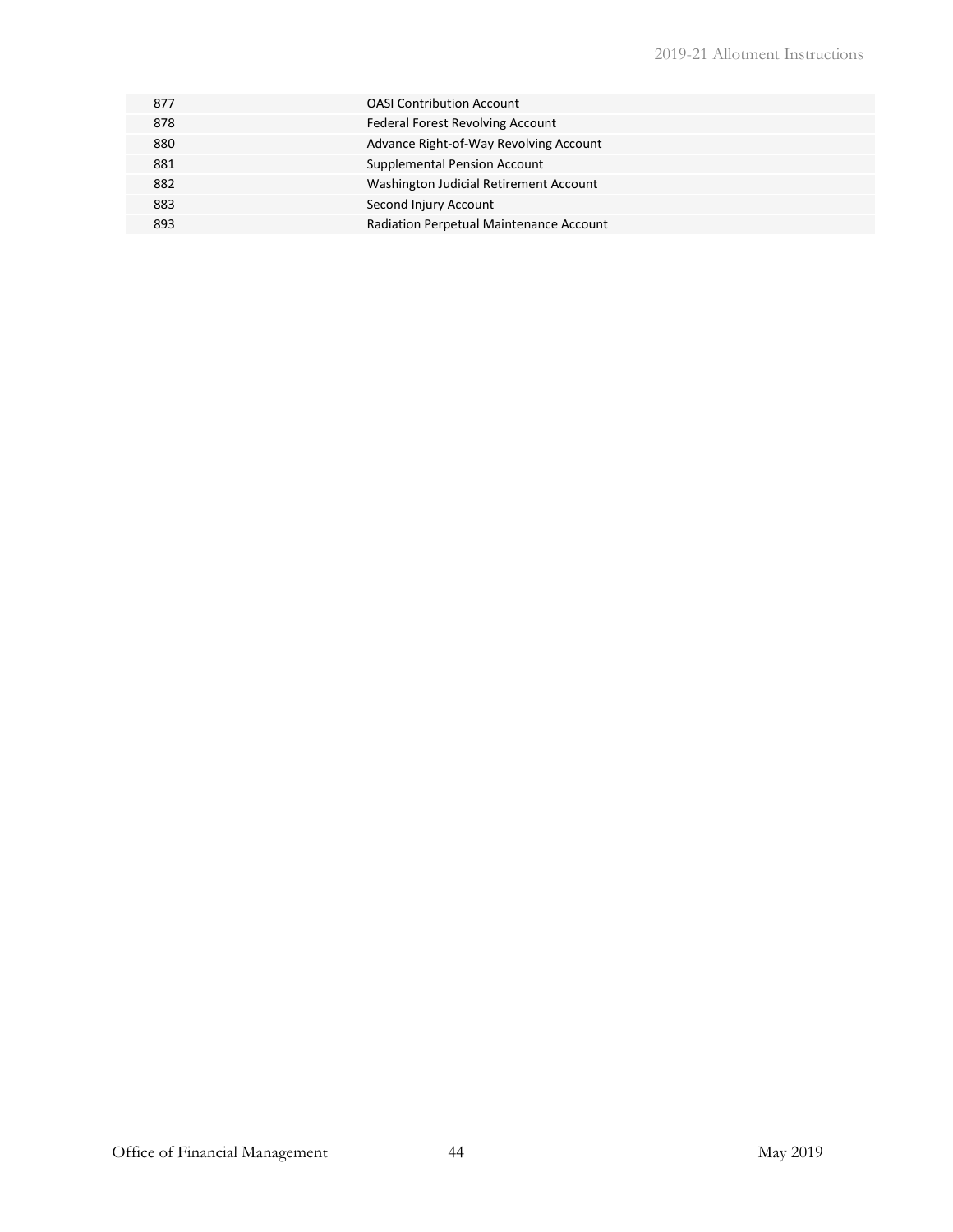# APPENDIX B

# <span id="page-46-0"></span>Allotment/expenditure authority (EA) schedule Q& A

### What is an expenditure authority (EA) schedule?

The expenditure authority schedule is the official list of appropriations – the legislative authorization for agencies to make expenditures and incur obligations for specific purposes from designated resources estimated to be available during a specified period of time – translated from the appropriation bills and other bills containing appropriations. The schedule lists appropriation amounts, funds and assigned appropriation codes.

### What is an expenditure authority code?

The appropriation code is a three-character code assigned by OFM to identify each legislative authorization to incur expenditures.

The EA code creates and enforces the relationship between the appropriations act(s), allotments and Statewide Accounting data (AFRS). These codes are essential for monitoring the implementation of the budget to ensure that agencies are spending in accordance with legislative authorization and intent.

### Can agencies use any expenditure authority code?

No. EA codes are assigned by OFM Budget Operations based on a strict coding schema. The allotment system and AFRS will only accept official EA codes found on your expenditure authority schedule.

### My current expenditure authority schedule includes suspense account codes. Will these codes continue into the next biennium?

No. Suspense Account codes are subject to OFM approval each biennium. Request Suspense Account utilization by email detailing justification to [Garry Austin,](mailto:Garry.Austin@ofm.wa.gov) Senior Budget Assistant for Operations.

### Where do I find the expenditure authority schedule for my agency?

Expenditure Authority reports are accessed through Enterprise Reporting at https://rp.des.wa.gov/.

#### My agency has authority to use a non-appropriated account subject to allotments. However, the account and expenditure authority code does not display on the EA schedule. How do I obtain a code for this account?

EA codes are assigned to non-appropriated accounts provided they are captured in an agency's budget. Agencies should contact Budget Operations [and a code will b](mailto:OFM.Budget@ofm.wa.gov)e assigned with -0- dollars.

### Why is there an EA code for base appropriations with zero amounts?

In order to create codes for provisos, a separate code must first be established for the base appropriation. From there, separate EA codes for provisos are assigned. If the proviso(s) equal or exceed the base appropriation, the EA code for it will be zero. (Also, see question below.)

### What would cause a difference between a proviso and the EA schedule?

If the proviso is not captured on the EA schedule, it could be the result of a Governor's veto. Drafting errors in the bill can result in provisos exceeding the base appropriation. In these cases, OFM will prorate or distribute the funds based on an evaluation of the Legislature's intent. The sum of all provisos may not exceed the base appropriation; the only remedies are a partial veto or correction of the language via a supplemental appropriation.

Office of Financial Management 45 May 2019